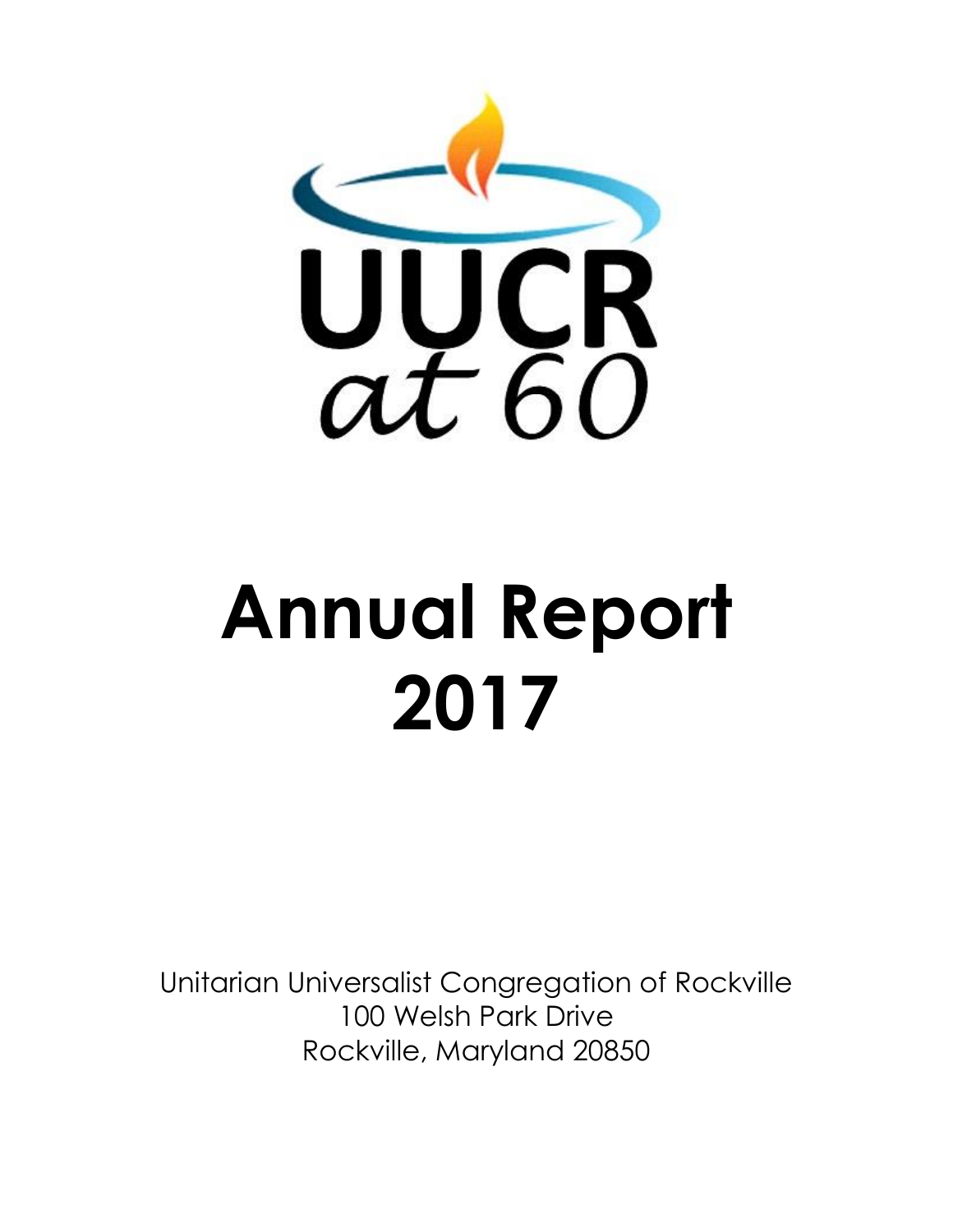# **Unitarian Universalist Congregation of Rockville**

**100 Welsh Park Drive, Rockville, MD 20850 phone: 301-762-7666 ~ fax: 301-762-7667 ~ uucr@uucr.org www.uucr.org ~ facebook.com/uu.rockville ~ @UU\_Rockville**

#### **Staff**

Rev. Lynn Thomas Strauss, Senior Minister Rev. Rebekah Montgomery, Assistant Minister Rev. Jack Young, Minister Emeritus Dayna Edwards, M.A., Director of Religious Education Grace Cho, Director of Music Adrian L. H. Graham, Director of Communications & Membership Donna Taylor, Church Administrator Rena Geibel, Religious Education Assistant Justin Furnia, Pianist

#### **Officers**

Ellen Rohan, President Steve Eckstrand, Vice President See-Yan Lam, Secretary Julie Robinson, Treasurer Eric Burch, Assistant Treasurer Barbara Harrison, Assistant Treasurer Terrie Barr, Immediate Past President

#### **General Trustees**

Adriana Brigatti José Clemente Aaron Pied

# **Annual Report 2017**

Published May 21, 2017 by the Unitarian Universalist Congregation of Rockville Editing and production: Adrian Graham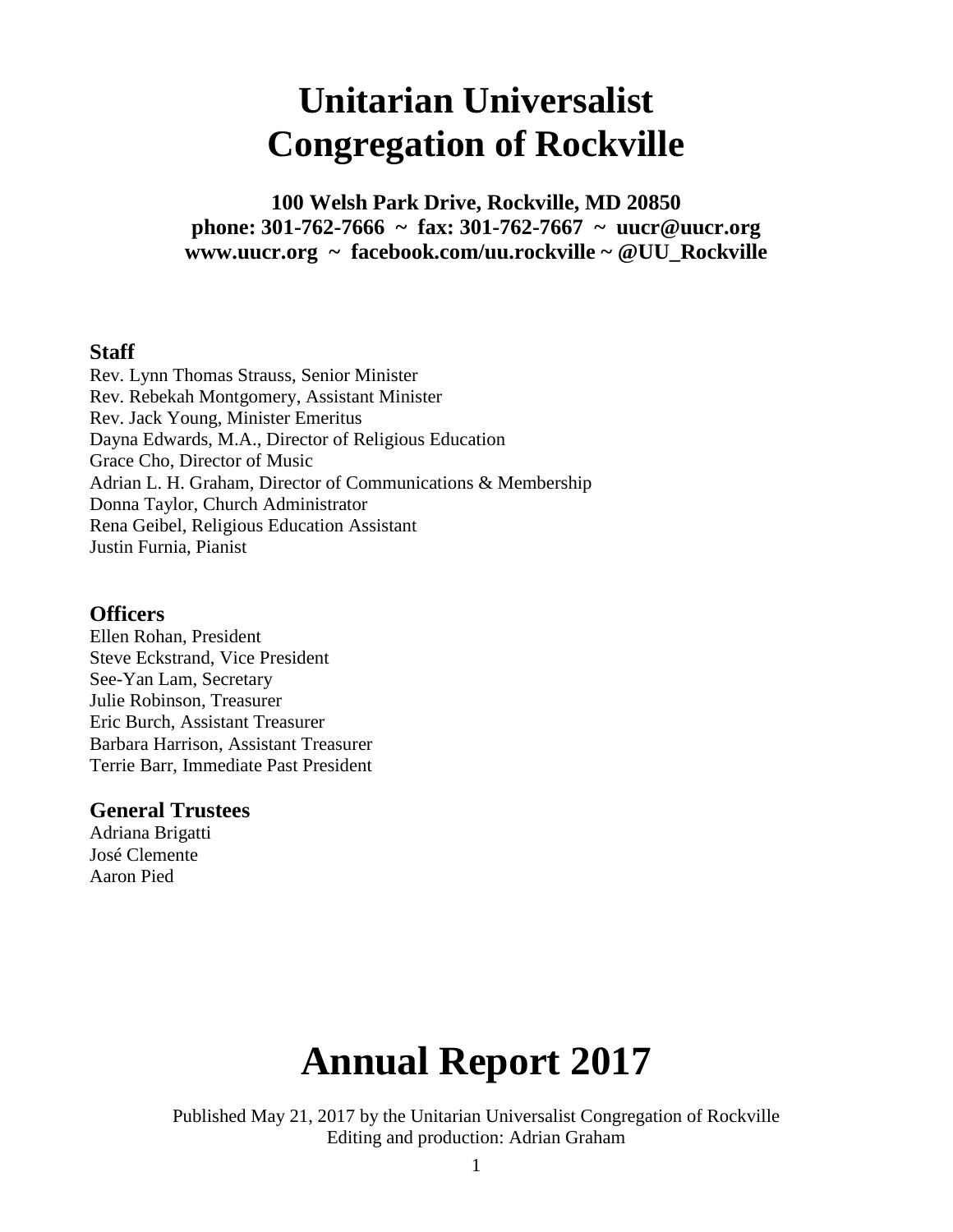**Table of Contents**

**Vital Statistics 4** 

**Report from the President 5** 

**Report from the Treasurer 7** 

**Report from the Lay Ministry Council 8** 

**Report from the Senior Minister 9** 

**Report from the Assistant Minister 9** 

**Report from the Director of Religious Education 10** 

**Report from the Director of Music 11** 

**Report from the Director of Communications & Membership 13** 

**Report from the Church Administrator 15** 

#### **Committees Reporting to the Board**

Canvass Committee 16 Committee on Ministry 20 Finance Committee 20 Future Planning Team 21 Investment Committee 22 Personnel Committee 22 Planned Giving Committee 22

#### **Congregation-Chartered Committee**

Nominating Committee 23

#### **Worship & Music**

Decorations Committee 23 Music Committee 23 Ushers 24 Worship Arts Team 24

#### **Lifespan Religious Education**

Adult Faith Formation Committee 25 Children & Youth Religious Education Committee 26 Children's & Youth Worship Committee 26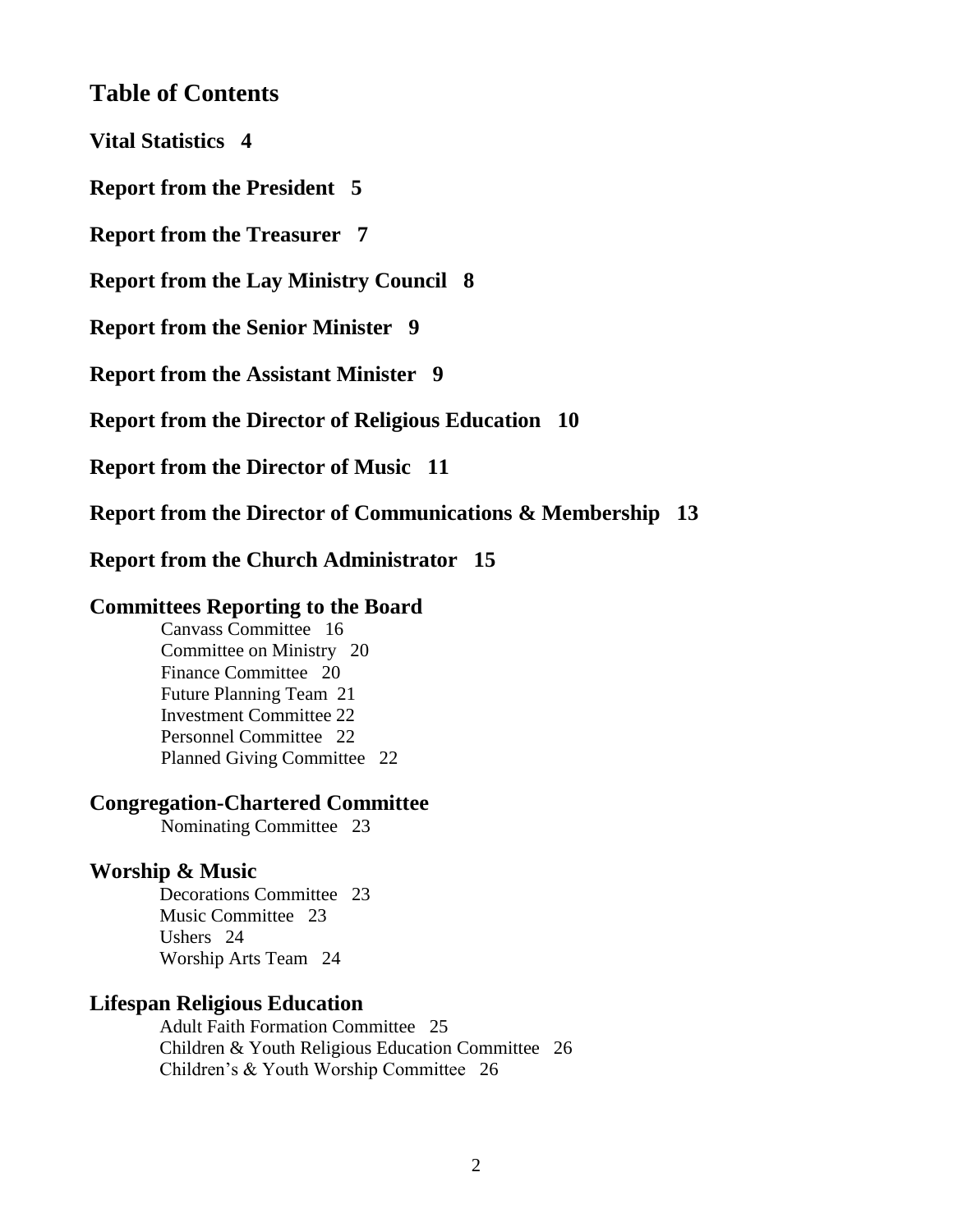#### **Social Justice**

Partner Church Committee 27 Social Justice Committee 28

#### **Social Justice Committee Groups, Activities, and Affiliations:**

Amnesty International Group 82 28 Beacon House 28 Community Ministries of Rockville 29 Green Team 29 Hunger Relief Task Group 30 Immigration Action Group 30 Interfaith Works 31 Justice for Juniors 32 LGBTQ Task Group (incl. RYA) 32 Medicaid for Seniors 32

Partner Plate Program 33 Peace Study Group 33 Racial Justice Working Group 33 Sante Total 34 Social Justice Town Hall 34 Statement on Thanksgiving 34 UU Legislative Ministry of Maryland 35 Unitarian Universalist Service Committee 35 Unitarian Universalists for Social Justice 36 Women's March 36

#### **Membership & Communications**

Archives& History Committee 36 Denominational Connections 37 Joseph Priestley District Chalice Lighters 37 *Quest* Newsletter 38

#### **Finance**

Action Auction Fiesta Cruise (spring fundraiser) 38 Harvest Bazaar (fall fundraiser) 39

#### **Buildings & Grounds**

Aesthetics Committee 40 Buildings & Grounds Committee 40 Information Technology Committee 43 Sound Committee 44

#### **Spiritual & Caring**

Pastoral Care Team 44 Women's Spiritual Exploration Group 45 Women's Spirituality Group 46

#### **Fellowship**

Craft Group 46 Literary Fiction Book Group 46 Quilters 47 Socrates Café Rockville 47 UUCR Book Club 48 Young Adults Group 48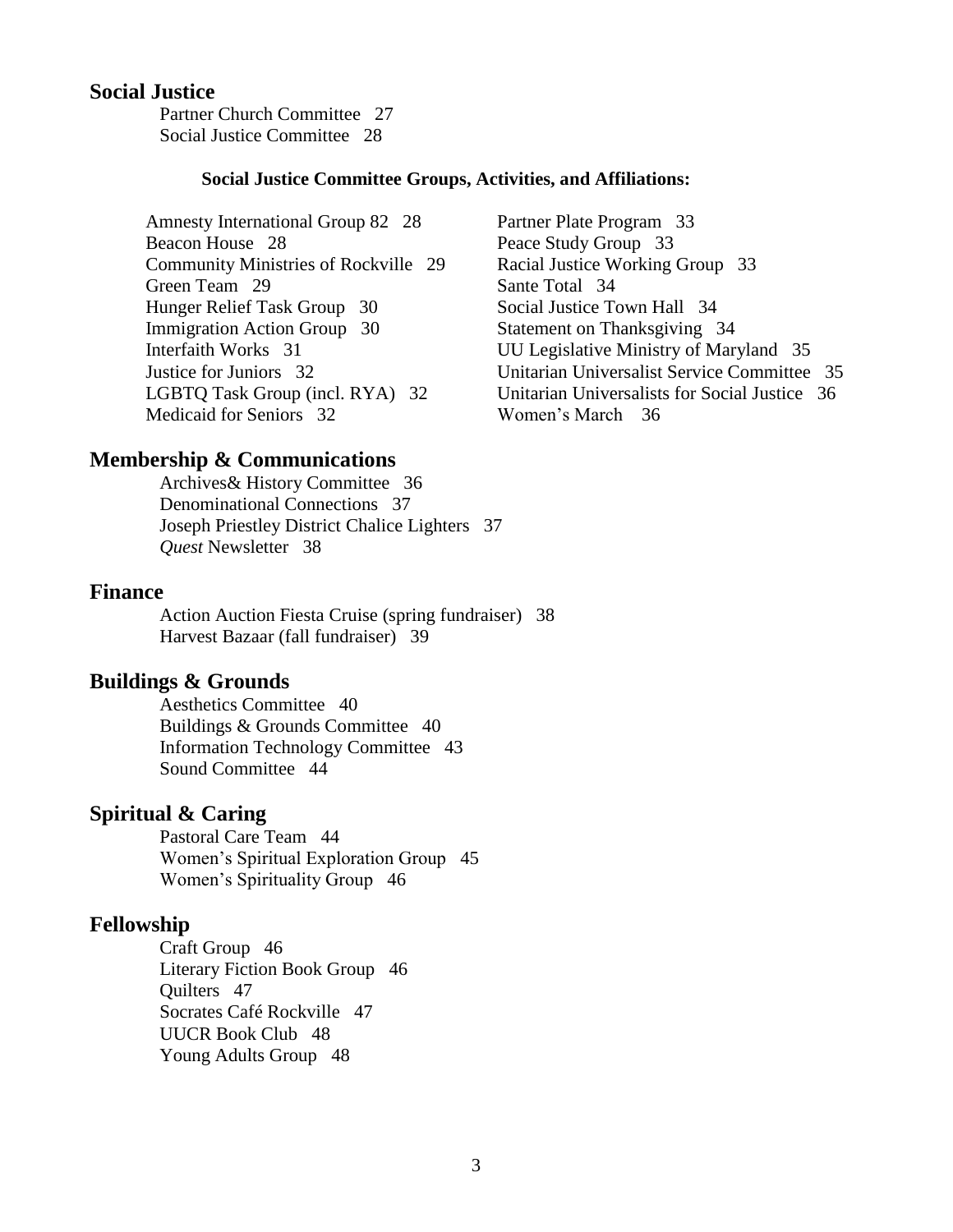#### **Vital Statistics – as of April 30, 2017**

**Members: 413**

**Friends: 127**

#### **Religious Education Enrollment: 156 Religious Education Families: 122**

#### **New members from May 1, 2016 to April 30, 2017: 40**

Marga Adiego-Blasco, Lionel Bernardo, Mark Bernardo, Gayle Boyd, Jaime Chao Mignano, Katherine Earle, André Enceneat, David Fitzpatrick, Sharon Fitzpatrick, Juliette Gaitan, Joseph Gillen, Madeline Gillen, Brian Haugen, Claudia Langbehn, Jeffrey Lewis, MaryBeth Lewis, Maura Malone, Sean McCarthy, Chris McNabb, Samantha McNabb, Michael Mignano, Jay Mukherjee, Mary Mukherjee, Courtney Pinard, Kenan Pollack, Lane Pollack, Elsa Powel, Kenneth Robbins, Teresina Robbins, Virginia Runko, Kalman Rupp, Eric Strong, Marie Vivas, Marilyn Wood, Mary Beth Woodin, Jenny Yates, Michael Youngman, Monica Youngman, Elana Zimmerman, Patrick Zimmerman

#### **Members off the roll from May 1, 2016 to April 30, 2017: 4**

Pat Bradshaw, Beth Durmowicz, Gary Magnuson, Jana Shobe

#### **Members changed to Friends from May 1, 2016 to April 30, 2017: 6**

Diane Bates, Cammy Crane, Alex Szatmary, David Wilson, Leah Wilson, Rev. Jack Young

#### **Child Dedications: 3**

Theodore Emerson Edwards Luciana Runko Audra Youngman

#### **Deaths: 3**

Bill Barry (August 11, 2016) Larry Brandt (August 1, 2016) Barbara Eldridge (December 19, 2016)

#### **Memberships in Abeyance: 4**

Robert Heilman, Karen Knispel Heilman, David Mayhew, Shannon Mayhew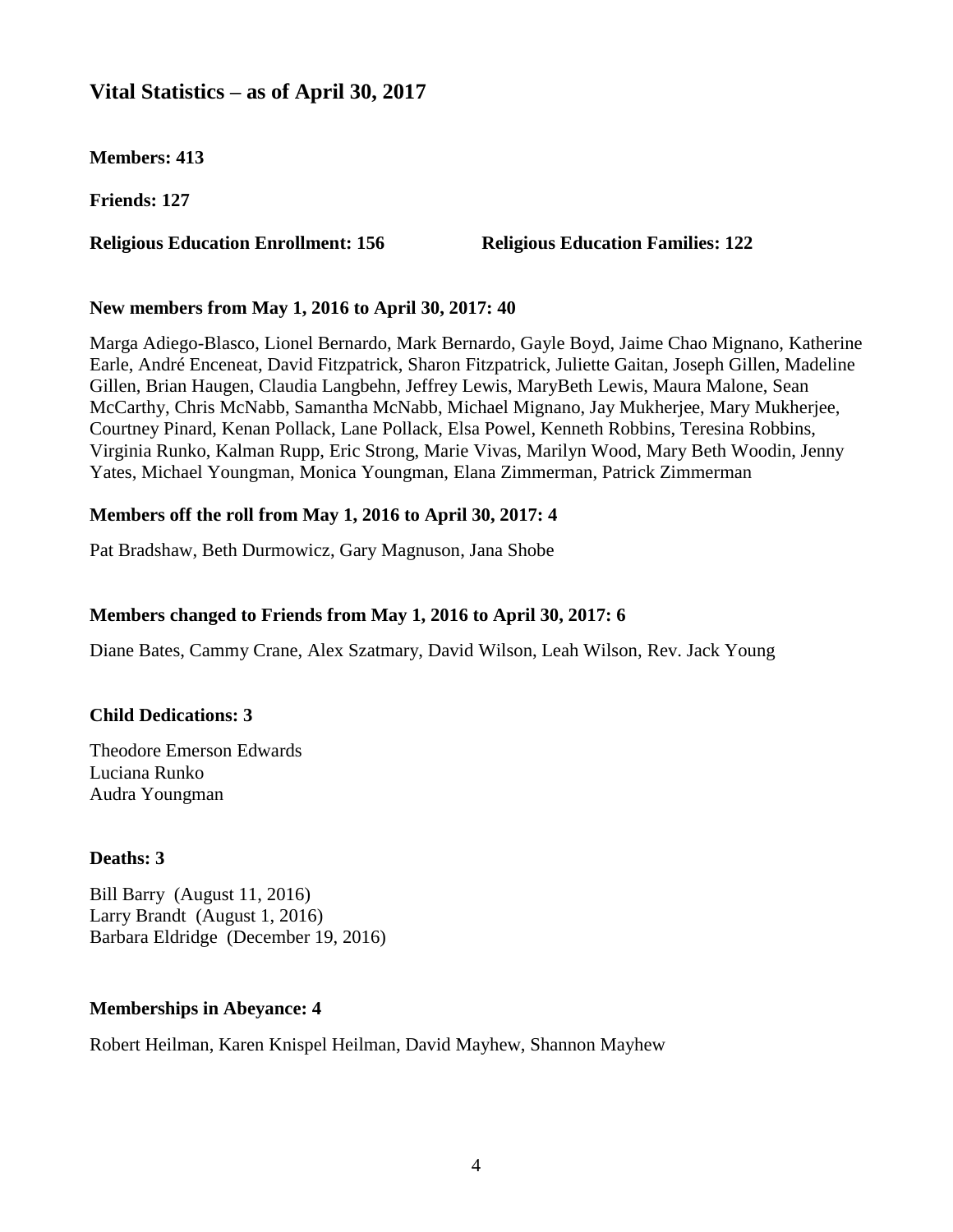#### **Report from the President**—*Ellen Rohan*

The Board of Trustees establishes policy and oversees finances, financial and strategic planning, and approves major expenditures. The Board ensures that the congregation's resources are used to serve its mission. The Board provides governance and works with Rev. Lynn Thomas Strauss to lead the congregation in realizing our mission. Board and Lay Ministry Council leadership work to integrate governance and ministry at UUCR.

The Board year began in July 2016 with a Board retreat later that summer, during which we oriented incoming members and affirmed our Covenant, and developed goals for the year. The Board met monthly to conduct the work of the congregation, and held special Board meetings as needed; we hosted 2 Town Hall Meetings (with the LMC in Fall 2016 and after our Mid-Year Meeting), the Mid-Year Congregational Meeting in January 2017, and the Annual Congregational Meeting in May 2017.

Board members were visible and active in the life of the congregation, including weekly delivery of welcome at the Sunday service and presence during coffee hour, regular participation in new member events, Leadership Development Training, and our numerous events related to our 5 Year Future Planning process. Throughout the year, the Board worked closely with Lay Ministry, the Religious Education Committee, Buildings and Grounds Committee, Committee on Ministry, Finance Committee, Investment Committee, Personnel Committee, Church Administrator, Assistant Minister and Senior Minister to update and strengthen policies and practice, and secure contractual obligations.

Our activities are guided by the framework provided in the 2012-17 Strategic Plan Goals which directs our efforts to:

- Grow and diversify our membership;
- Strengthen and enhance congregational practices that support and connect all members and friends;
- Improve UUCR governance and staffing; and
- Cultivate UUCR's spiritual practice of engaging both the congregation and wider community as a leader and partner in social change.

The Board's goals were documented on the UUCR website on the Board page:

#### **Goal 1**

 Engage on and revise a policy for UUCR Membership to ensure support for our Beloved Community

We worked over many months of Board meetings, beginning with our Summer Retreat, to really examine all components of Membership comprehensively, to include: Benefits and Responsibilities of Membership, Categories of Membership, Right Relations/Crisis Resolution, and Canvass/Pledging as they relate to Membership.

#### **Goal 2**

 Examine our current Policies and By-laws, to create an even stronger framework to support our Beloved Community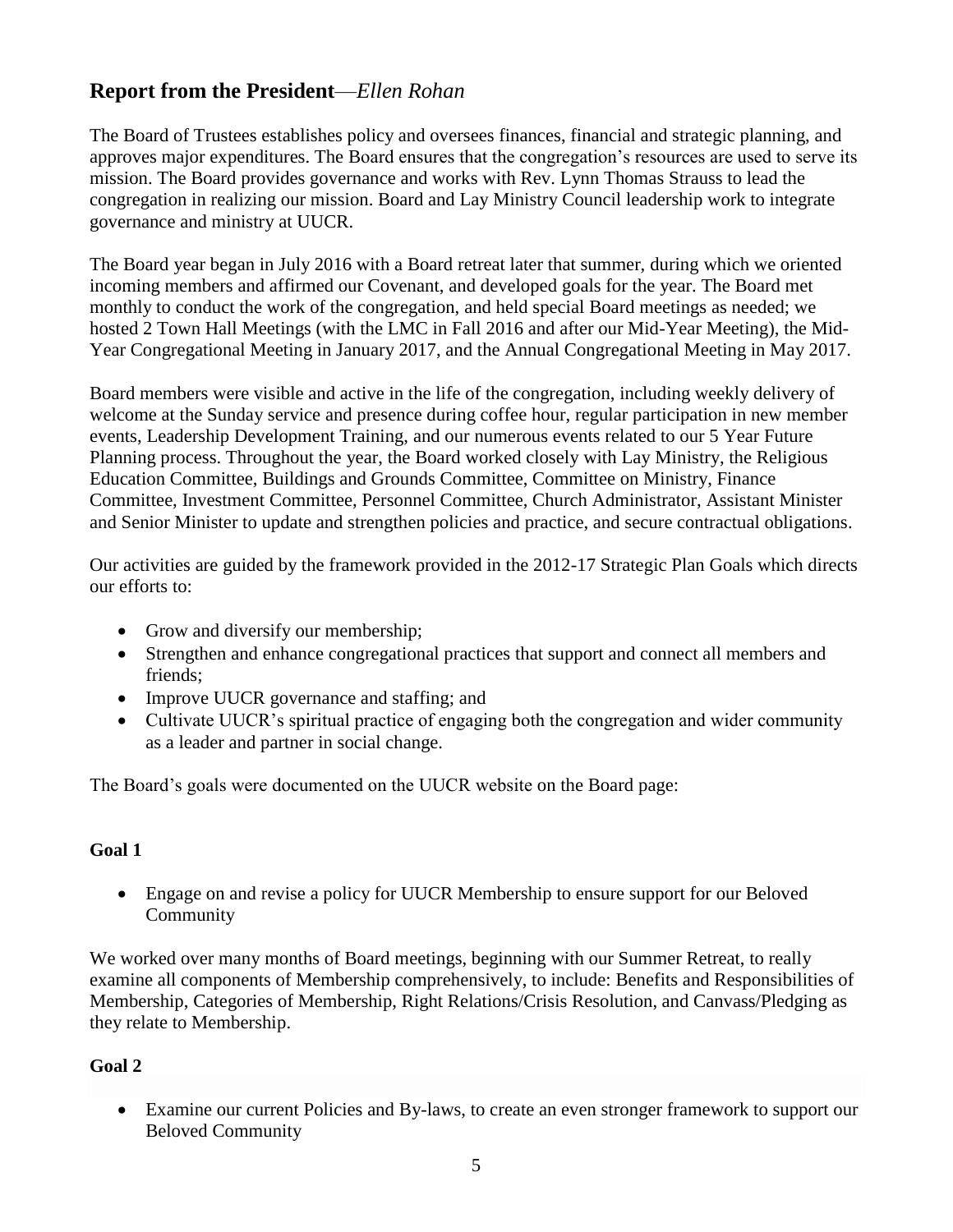This year the Board did tremendous work updating, refreshing, and approving the following UUCR policies: RE Safety Policy for Children and Youth, Investment Policy, various aspects of our Financial Policies and Procedures, and Policy for Considering New Programs or Initiatives. We discussed looking into the idea of eVoting, which would have been a By-laws change, but we were not able to explore the idea this year. I hope we consider this again next year.

#### **Goal 3**

 Lead a Miracle Sunday fundraiser for improvements and innovations to celebrate UUCR's 60th Anniversary and bright future

Our Miracle Sunday fundraiser set a lofty goal of raising \$60,000 to honor UUCR's 60th Anniversary. As usual, our congregation rose to the occasion and enabled our Beloved Community to 1) Upgrade Founders Hall including new chairs, new paint, new carpet, and new lighting! 2) Renovate our Kitchen! 3) Improve accessibility by building a new access ramp near the Founders Hall doorway and 4) Improve our pulpit and surrounding area. Amazing!

#### **Goal 4**

• Increase congregational participation in the Canvass in coordination with Canvass Leadership

Many thanks for our Canvass Co-Chairs, Nancy Blum and Bill Hurlbut, for the wonderful job they did leading us. I hope everyone was able to participate this year either through face-to-face discussion at the Canvass table, through email, by US Mail, or by accessing our Canvass page online, or possibly even at a Canvass Brunch. Thank you Bill, Nancy, and all of UUCR for being part of our 2017 Canvass.

#### **Goal 5**

Use this *Year of Reflection* to shape and guide UUCR's future via the next 5 Year Plan

I hope that you have joined me in thoroughly enjoying all of our special 5 Year Future Planning activities this year. Our first Day of Reflection, in Fall 2016, was truly a time of creation and celebration as The Sanctuaries led us through our process of understanding all that UUCR is, has been, and dreams for our future. A joyous day! Our second Day of Reflection, in Spring 2017, helped us gather insights and feedback on our Mission and Values. Since then, a group of Congregational poets have worked to create a new Mission and Values statement which we hope to affirm at the Annual Meeting.

Our final Day of Reflection will be in Summer 2017 in hopes of introducing our new 5 Year Plan as UUCR's year opens again in Fall 2017.

#### **President's Perspective**

The 2016-17 Church Year was a year of new beginnings and coming together for each other when we most needed "us". We welcomed our new Director of Religious Education, Dayna Edwards, our new Director of Membership and Communications, Adrian Graham, and our new Director of Music, Grace Cho. These 3 new staff people have enriched our congregational life through their many contributions, their unique leadership, and simply just by their presence. We continued our Share the Plate project,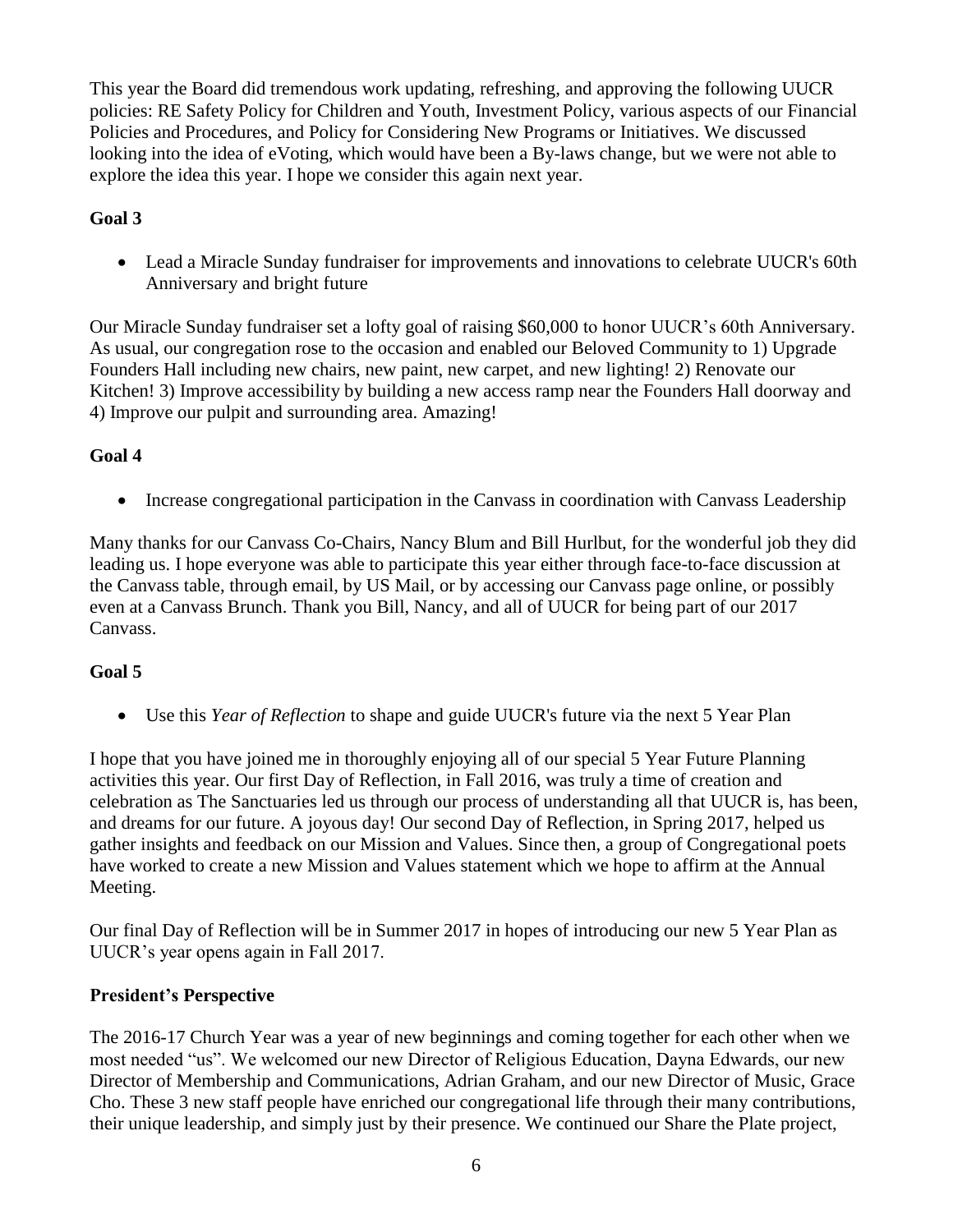again donating thousands of dollars in causes we believe in. Our fall fundraiser, the Harvest Bazaar, was held on October 29. In November we honored our 60th Anniversary in style with a special service honoring our Founders and Charter Members, a festive lunch, and an honored guest speaker, the Reverend Doctor Rebecca Parker. Thank you all for your generous participation in Miracle Sunday where together we raised \$60,000 to celebrate of 60th Anniversary. We are already seeing the benefits of our shared generosity in Founders Hall. We will be seeing more signs of progress in the kitchen renovation and ramp repair this summer. This spring we are participating in a Canvass, led by the dynamic duo of Nancy Blum and Bill Hurlbut. At the time of this writing, we are at 95% of our goal with high hopes to climb even further. Again, thank you for your generosity UUCR. We have completed 2 of our 3 Future Planning "Days of Reflection" across this year. I hope you have enjoyed and engaged in celebrating the UUCR we all know and love, as well as helped us plan to become an even more vibrant congregation as we move forward together. We are elated to have been able to find a pathway for Reverend Rebekah Montgomery to remain with us in her new role as UUCR's first fulltime Associate Minister.

Deep thanks to the Ministers, members of the Board, Lay Ministers, Committee Chairs, and members and staff for your commitment to our congregation and for your work on our behalf. We are grateful to all members and fellow congregants for your generosity of time and commitment to our Beloved Community. UUCR has enjoyed an increase in attendance and participation this year. It must be that others believe as I do, that UUCR is where I want to be now and in years to come.

The 2016-2017 Board of Trustees Leadership and Training budget was \$800; it was used to recognize congregational leaders at the Fellowship Dinner who advanced strategic plan goals and also to help support people to attend General Assembly.

Board of Trustees for 2016-2017: Ellen Rohan (President), Steve Eckstrand (Vice President), See Lam (Secretary), Julie Robinson (Treasurer), Adriana Brigatti, Jose Clemente, and Aaron Pied (General Trustees), Terrie Barr (Immediate Past President and non-voting member), and Rev. Lynn Strauss (Minister and non-voting member).

#### **Report from the Treasurer—***Julie Robinson*

The Treasurer has overall responsibility for all of the congregation's financial activities and is a voting member of the Board of Trustees. The Treasurer verifies that UUCR's financial records are accurate and up-to-date and prepares a monthly Treasurer's Report for presentation to the Board and to the Finance Committee. The monthly Treasurer's Report will be made available to any member or friend of the congregation who requests a copy from the Treasurer, a member of the Board of Trustees, or a member of the Finance Committee.

UUCR's financial condition is sound. The Endowment Fund balance is approximately \$330,000. The General Reserve is approximately \$312,000, 41% of the annual budget. Building and grounds costs have been lower than expected this year, driven by lower snow removal and building maintenance costs, while payroll costs are lower than budgeted due to open positions. After completing ten months of the current fiscal year, we expect to finish the year with a budget surplus.

UUCR's current operating budget is \$751,487. Payroll costs are the largest expense and will be approximately \$430,000 for the current year. More than 75% of operating costs are funded by contributions from members and friends of the congregation, so a successful annual canvass is vital to our financial health.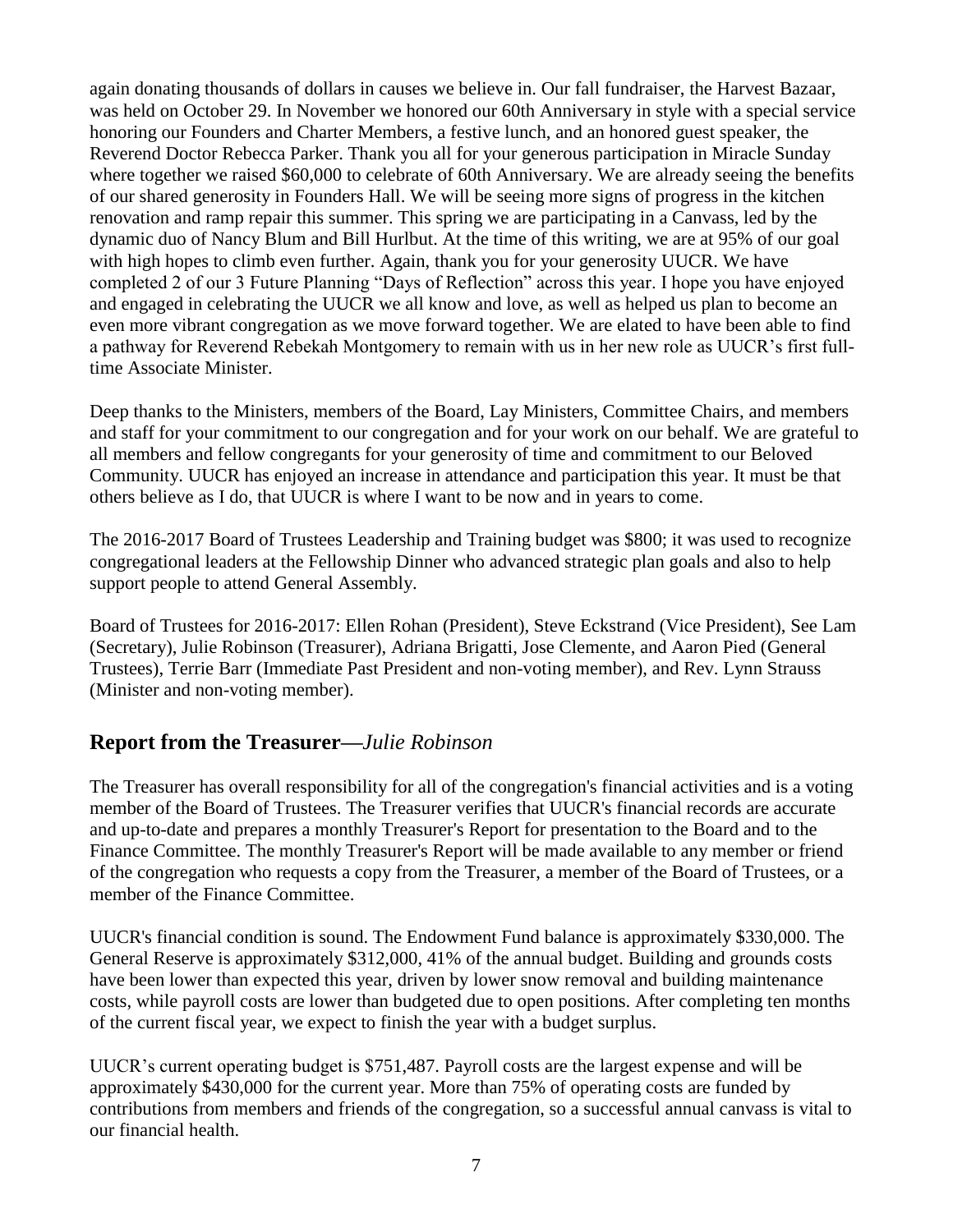The Treasurer's financial responsibilities are shared with two Assistant Treasurers and a Bookkeeper. Eric Burch is the Assistant Treasurer for Receipts and Barbara Harrison is the Assistant Treasurer for Disbursements. Martha Taylor is the Bookkeeper. The Treasurer, Assistant Treasurers, and Bookkeeper work closely with the Finance Committee, chaired by Kent Hancock, and with Donna Taylor, Church Administrator.

#### **Report from the Lay Ministry Council—***Fran Lowe and Cynthia Shires-Thurston*

The Lay Ministry Council is responsible for visioning, coordinating, supporting, and evaluating the program areas of the congregation, and for overseeing the congregational calendar and may render advice and/or make recommendations to the Board of Trustees on any issue which, in the Lay Ministry Council's judgment, may have a significant impact on the programs of the congregation. The LMC functions as an advisory resource to the ministers, staff, board, and committees, dedicated to considering the cascading effects of moving through the congregational year, with the spiritual orientation of how we live our mission and shared UU Principles together.

This year the Lay Ministry Council:

- Organized the annual Activities Fair.
- Assisted with the formulation of the annual calendar.
- Reviewed the UUCR Policy for Considering New Initiatives and made recommendations to the Board.
- Assisted committees with leadership by listening, providing information, and making recommendations on mission statements, facilitation, difficult conversations, and communications.
- Actively participated in many aspects of congregational life, including our 60th Anniversary Celebration, Social Justice activities, Beloved Conversations, Canvass, the "Racism in our UU House Teach-in".
- Participated in the Board-led Future Planning including the Days of Reflection and planning in June to participate in the Courageous Love Leadership Summit.

Next year we plan to re-examine our Lay Ministry Vision along with the Board of Trustees to ensure it aligns with the new strategic plan, re-set objectives accordingly, and re-design and provide training for new Lay Ministers.

The 2016-2017 Lay Ministry Council budget is \$1500 of which \$547 has been spent.

Co-Chairs: Cynthia Shires-Thurston, Fran Lowe; Ministers: Lynn Strauss, Rebekah Montgomery

Lay Ministers: Worship & Music Arts – Cynthia Shires-Thurston; Social Justice – Ethel Gilbert; Community Outreach – Ken Sandin; Membership – Pat Einhorn; Program Leadership – Sherry Dittman; Pastoral Care – Kent Hancock. At-large: Fran Lowe, Marie Reed, Mark Shannon; Board of Trustees liaison – Steve Eckstrand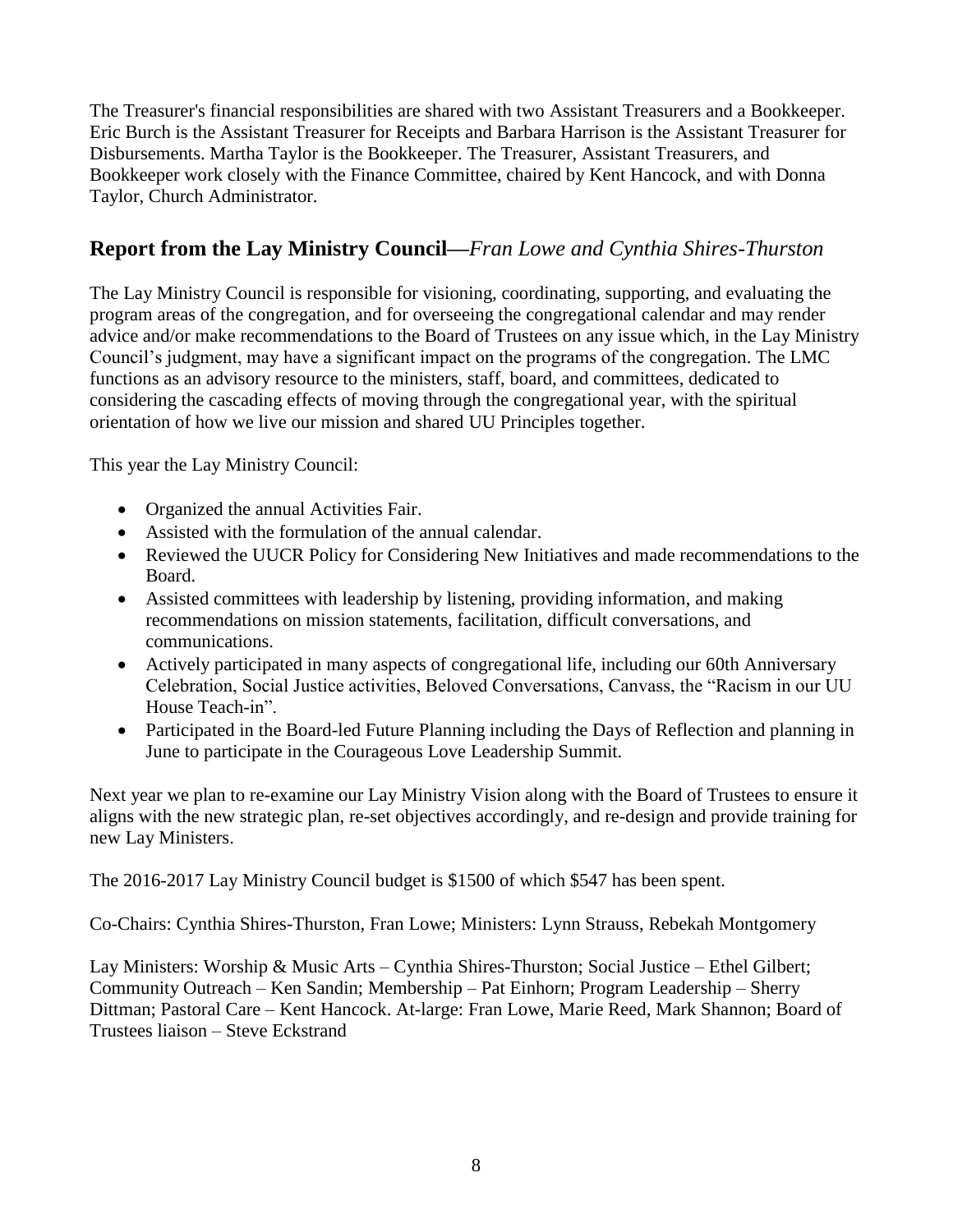#### **Report from the Senior Minister***—Rev. Lynn Strauss*

#### *"Ministry Is Everything We Do Together"*

These words of Universalist minister, Reverend Gordon McKeeman, capture my sense of this year at UUCR. What amazing ministry we've done together. Our intentional committed work this year has led us into moments of transformative action and deep into spiritual growth as a congregation. We are not the same congregation we were a year ago. We have grown in spirit and in clarity of mission and vision.

We have done it together, listening to the wisdom of these voices:

- Our Board leadership
- Our Lay Ministry Council
- $\triangleleft$  Our consultants Rob Keithan, Megan Foley, Jenice View, and Josh White
- $\triangleleft$  Our new and long-time multi-racial families
- $\triangle$  Those who challenged some processes and decisions
- The Interfaith Community of which we are a part
- Black Lives of Unitarian Universalism (BLUU)
- Our new and not-so-new staff: Dayna, Adrian, Grace, Rena, and Donna
- Our ministers, Lynn and Rebekah
- $\triangle$  Those who participated in 2 Days of Reflection
- Those who lead our Social Justice Task Forces
- Our parents and teachers and helpers, our youth
- $\triangle$  Our choir, our choral groups, our instrumentalists
- Our Canvass Team, our Finance Team
- Our Pastoral Care Team

We have been learning and listening and leading and leaning into our "calling" as a congregation! Our commitment to DIVERSITY, in all its forms, has emerged as our most cherished value. It has been a year of miracles and of faith. We have much to be proud of and we have good work ahead. We have become a congregation that is Practicing Courageous Love. I wonder what surprises, challenges and learnings the next year will bring?

I am deeply grateful for this ministry we share.

#### Reverend Lynn

#### **Report from the Assistant Minister***—Rev. Rebekah Montgomery*

I am honored to be UUCR's second Assistant Minister and now have completed my second year. My portfolio of responsibilities continues to adjust and expand, with the needs of the congregation. I have been serving UUCR since October of 2015, so this is my second report as the Assistant Minister of UUCR. I am grateful to have deepened relationships and ministry within this congregation.

Highlights of 2016-17:

 Enriching and engaging theme-based worship experience, led by the Senior and/or Assistant Minister three to four times per month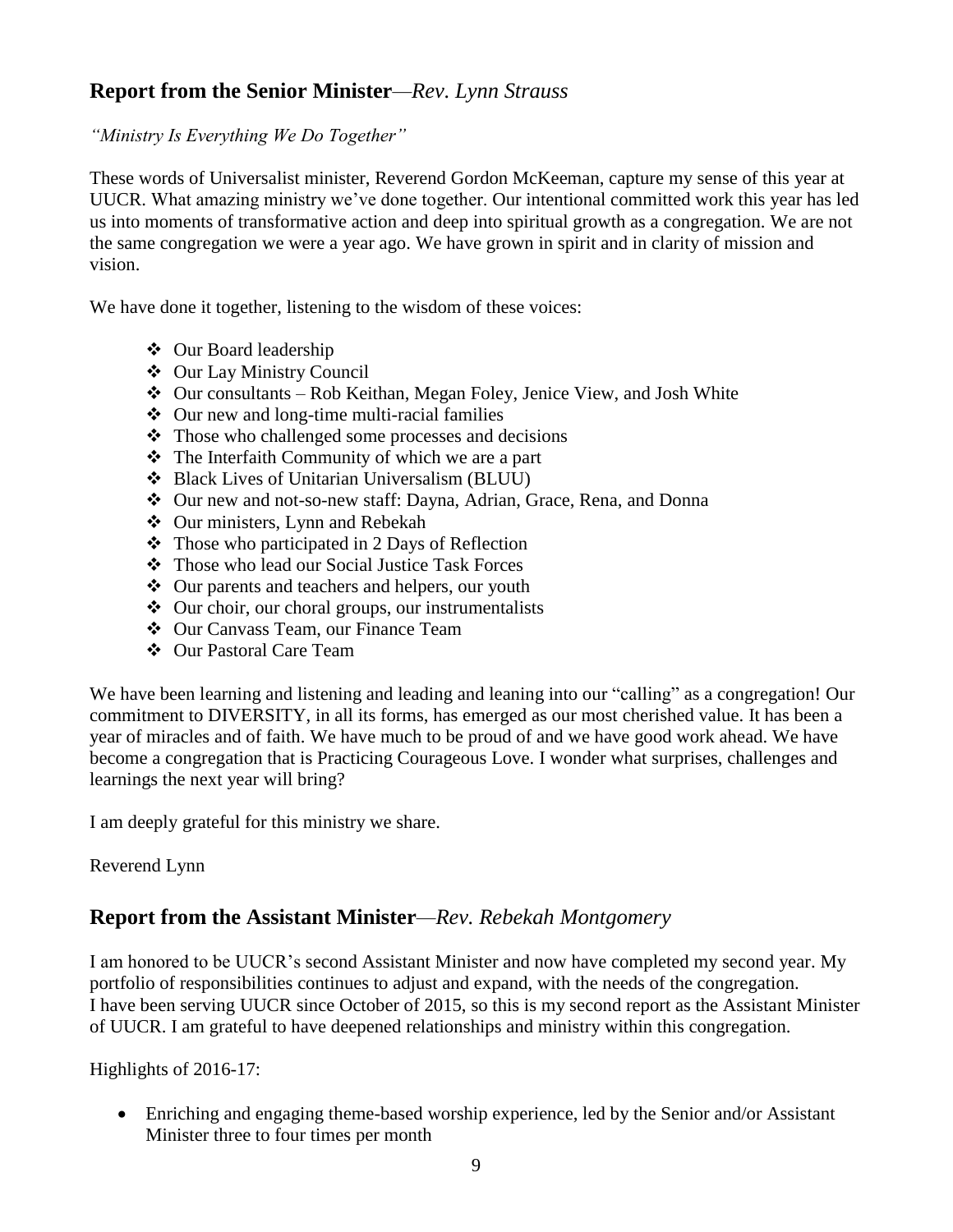- Organized an Iftar dinner with the Turkish-American Friendship society during Ramadan
- Co-led two creative worship services with UUCR members in a "sermon dialectic," on "labels" and "spirituality and science"
- Supported and co-led the UUCR Wheel of the Year circles
- Co-organized and continued to support the Emerson Sunrise Circles
- Organized and co-led the 6th Grade UU Heritage Trip in DC
- Attended the Beloved Conversations retreat and provided support to the facilitators guiding this transformative work
- Co-organized and co-led the Healing Circles after the shooting at the Pulse Nightclub and the elections, including participating in the "Fast4Power" with CLF
- Hosted and co-led with Dayna Edwards, UUCR DRE, a potluck and panel discussion for multiracial families: "Let's Talk About Race, Baby!"
- Organized and led the UUCR Family-Friendly Seder
- Provided the leadership for the second multi-session Adult Faith Formation class, "Building" Your Own Theology"
- Wisdom Wednesdays with vespers, dessert, and presentations were enthusiastically supported
- Provided trainings to our compassionate Pastoral Care Team to improve pastoral counseling and visitation skills
- Regular attendance of the Montgomery County Interfaith Working Group meetings, which are hosted at UUCR
- Supported the Lay Ministry Council with trainings and collaborative pastoral and leadership initiatives
- Continuation of support to the Small Group Ministry Program with trainings and the creation of monthly session plans, tied to the monthly worship themes
- Traveled to Bhutan with the UU Congregation of Arlington on pilgrimage, brought back to UUCR spiritual gifts from Bhutan
- UUCR initiated a Racial Justice Working Group last year and continued to support trainings for transformation, provided workshops to area UU congregations on cross-cultural competency and dismantling white supremacy culture
- Regular attendance and enthusiastic support of local Interfaith UU-led events, such as Diwali, Holi, and the MLK Observance at Cedar Lane UU

# **Report from the Director of Religious Education for Children & Youth**

—*Dayna Edwards*

This year in the RE program for children and youth was a time of growth, change, and energy.

- I was hired at the beginning of the fiscal year and began engaging RE leaders in a time of reflection as I sought to understand the history of RE at UUCR. At this time, I also started to use the work of the RE transition team and their report to the board to implement some minor changes to programming.
- In January of 2017, we hosted an RE day of reflection to develop a clear "charge" for RE as we move forward. A mandate toward family ministry became clear. Families with children and RE leaders are interested in an integrated approach to religious education that goes beyond Sunday morning.
- In April 2017 the 7th and 8th graders went to Boston on their bi-annual Heritage Trip and the 6th graders went to DC on a day-long Heritage Trip.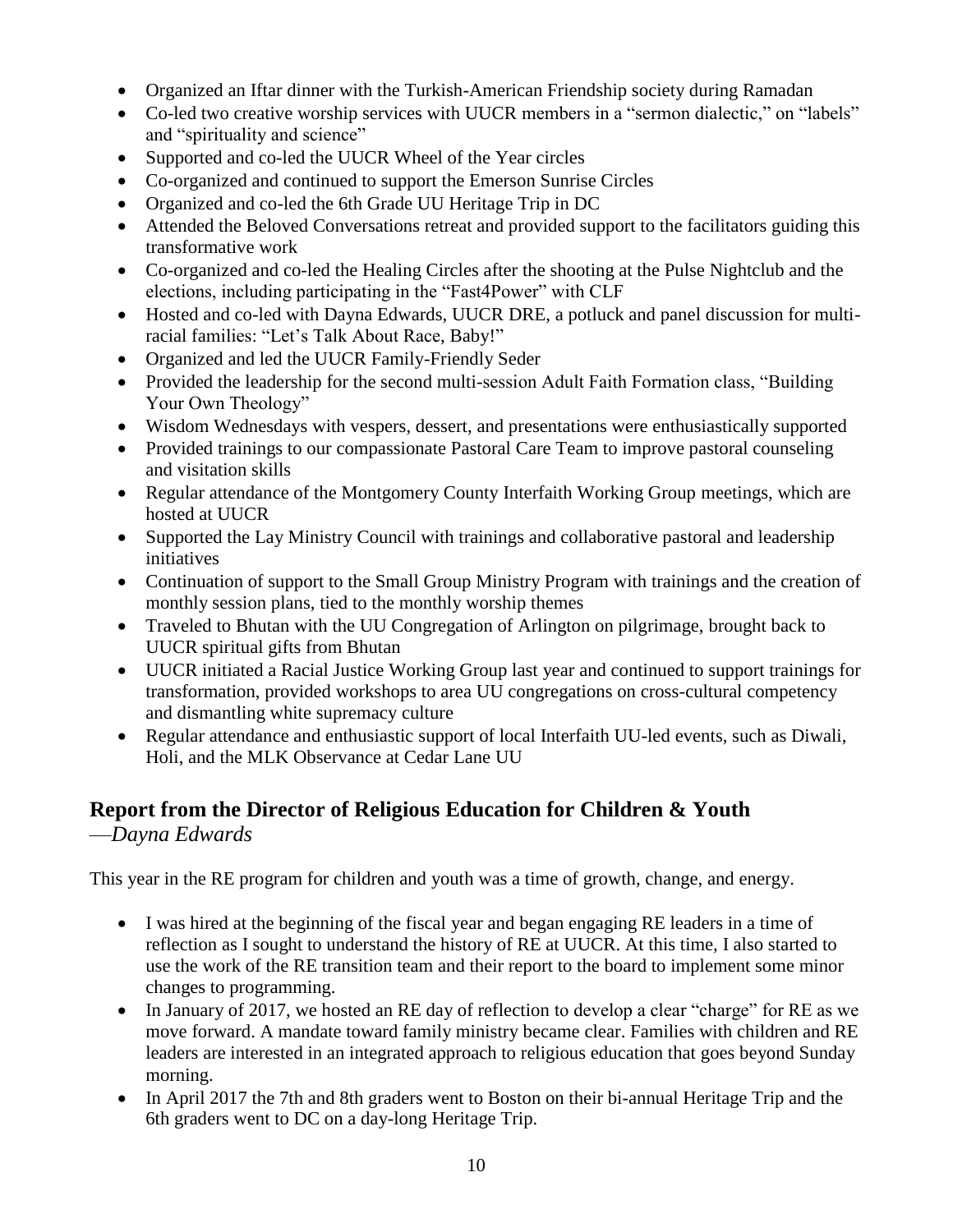- As was suggested by the transition team, we have laid the groundwork to begin elementary school OWL and Spirit Play in 2017-2018.
- We have hosted a series of multi-generational events including, "Getting Ready for the Holidays," and "pizza and postcard" nights.
- This year, I also introduced the "Wonder Box" to the congregation as a new way to do the "First Fifteen".

One thing you'd like your committee or group to work on or improve on next year:

- This year was a year of planning and reflection as we gear up for changes to take place next year. In addition to adding Elementary OWL and Spirit Play, we will also focus more on integrating children and youth into the life of the congregation. This will include:
	- o having children and youth in worship for the "First Fifteen" three times per month
	- o sharing resources with families that they can take home and use during the week
	- o hosting faith-based play-date groups
	- o implementing a new and improved Coming of Age program
	- o and much more…

There is a renewed energy and enthusiasm in religious education for children and youth that will guide us in the coming year.

### **Report from the Director of Music***—Grace Cho*

The Director of Music is the head professional musician on staff and is responsible for the overall planning, management, and implementation of all aspects of UUCR's music programming. The mission of the music department of UUCR is to support and enhance the spiritual life of the congregation, and the mission of UUCR, through music.

Major accomplishments this year:

- The Adult Choir continues to grow musically and spiritually and welcomed 4 new members.
- The repertoire of the Adult Choir has expanded to include more world music, which presented challenges of learning to sing in foreign languages such as Spanish and Zulu. This tradition will continue as we promote diversity through music.
- We explored sonic diversity by presenting the women and men of the Adult Choir separately, respectively on Earth Day Sunday and Mother's Day, with enthusiastic response from the congregation.
- Many outstanding musical talents within the congregation continue to participate in the worship service, which includes instrumentalists (piano, guitar, violin, trumpet, drum, etc.) and vocalists of various styles.
- We welcomed guest musicians who presented Mexican folk songs, tango, and jazz.
- Two outstanding local musical/spiritual groups joined to enhance the worship experience: Sanctuaries and SongRise DC.
- Volunteer leaders continue to thrive with their groups: Cynthia Shires-Thurston with Sonaria, Gaynelle Campbell with WildBerry Jam, Barbara Weis with the Children's Choir, Samantha Buckley with the Unisons, and Christin Green with the Drum Circles.
- This year, the Adult Choir did not present their annual choir fundraiser due to late planning and scheduling issues. Instead, the Adult Choir will present a fundraiser in the fall of 2017.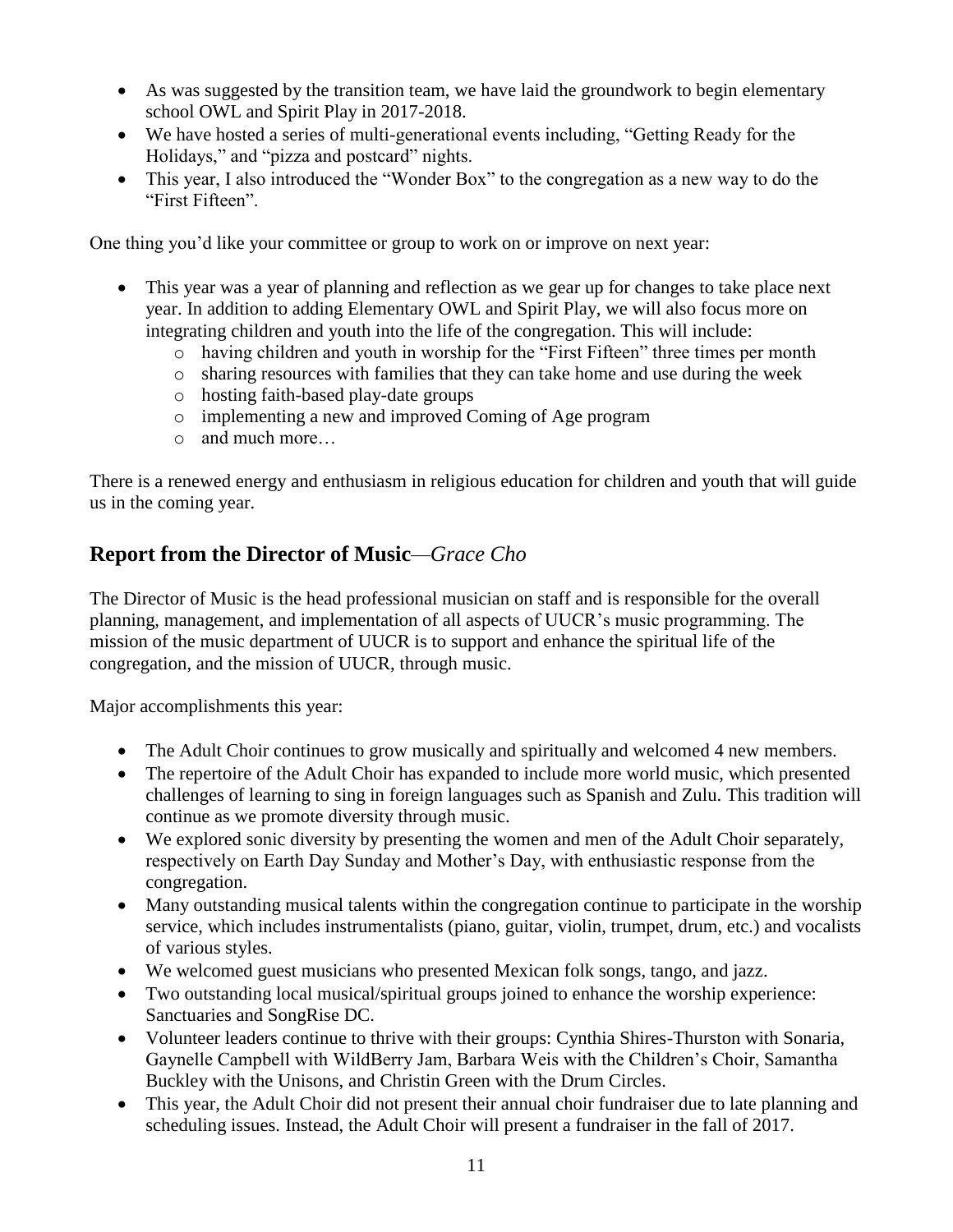#### *WILDBERRY JAM (Gaynelle Campbell)*

WildBerry Jam is a quartet of women's voices that strives to present vocal music that captures the UU spirit of inclusiveness and caring. The members originally sang together for a one-time event and all enjoyed the experience so much that they continued to sing together. The group rehearses as schedules permit and sings at UUCR about five times a year.

WildBerry Jam has no conductor or leader; the members collaborate, with each contributing her own unique skills. The group strives to produce quality music that enhances the theme of the worship service or other event. Its goal is to present a musical experience that supports and encourages the Congregation and each other in a loving environment.

WildBerry Jam has no budget; it operates with the encouragement of the Music Department.

#### *SONARIA (Cynthia Shires-Thurston)*

Sonaria is an ensemble composed of members and friends of UUCR who self-identify as women and enjoy singing together. It is an open group, in that members join as their time, energy, and schedules permit, with no commitment to any period of time. We meet twice a month and sing in the worship service several times a year. We are a noncovenanted group, but we do strive to be supportive and encouraging of each other in making music and in our personal and spiritual growth. We have no budget of our own but are under the umbrella of the Music Department, which provides us with music folders and other supplies as needed.

#### *DRUM CIRCLE & SHAMANIC MEDITATION CIRCLE (Christin Green)*

The purpose of the UUCR Drum Circle and Shamanic Meditation Circle is to provide opportunities for the community to participate in and experience rhythm and vibration as a spiritual practice.

This year has been ripe with spiritual growth and development in both the Drum Circle and the Shamanic Meditation Circle. Each group meets monthly and draws a unique community. There are regulars as well as newcomers almost every month. This keeps each monthly event fresh and unique with no expectation of continuity. This is a truly free activity that allows people the opportunity to simply "show up."

In the Drum Circle, participants are guided by the facilitator to explore the instruments and sounds, starting with the simple heartbeat rhythm. The heartbeat connects us to each other as well as to the earth and the rhythms of life. Unfortunately, a djembe (drum) donated by our former music director, Jennifer Rogers, went missing this spring and has not been returned. Paulette Campbell donated a very nice cow skin drum that multiple people can play together. This has provided a wonderful new addition to our Drum Circle.

Participants of the Shamanic Meditation Circle meet in a circle first to become centered and establish their own personal intention or question for the session. Everyone is then encouraged to find a comfortable place in the Sanctuary to sit or lay down to receive the rhythms played for them by the facilitator. The facilitator leads a guided meditation to assist in their journey, drums for approximately 20 minutes, and then invites them gently back into a space of sharing and processing. It is common for participants to have deeply meaningful epiphanies or realizations during these meditations. Some experience simple relaxation and leave feeling more prepared for the coming week ahead. It is an honor to share these vibrations with this beloved community.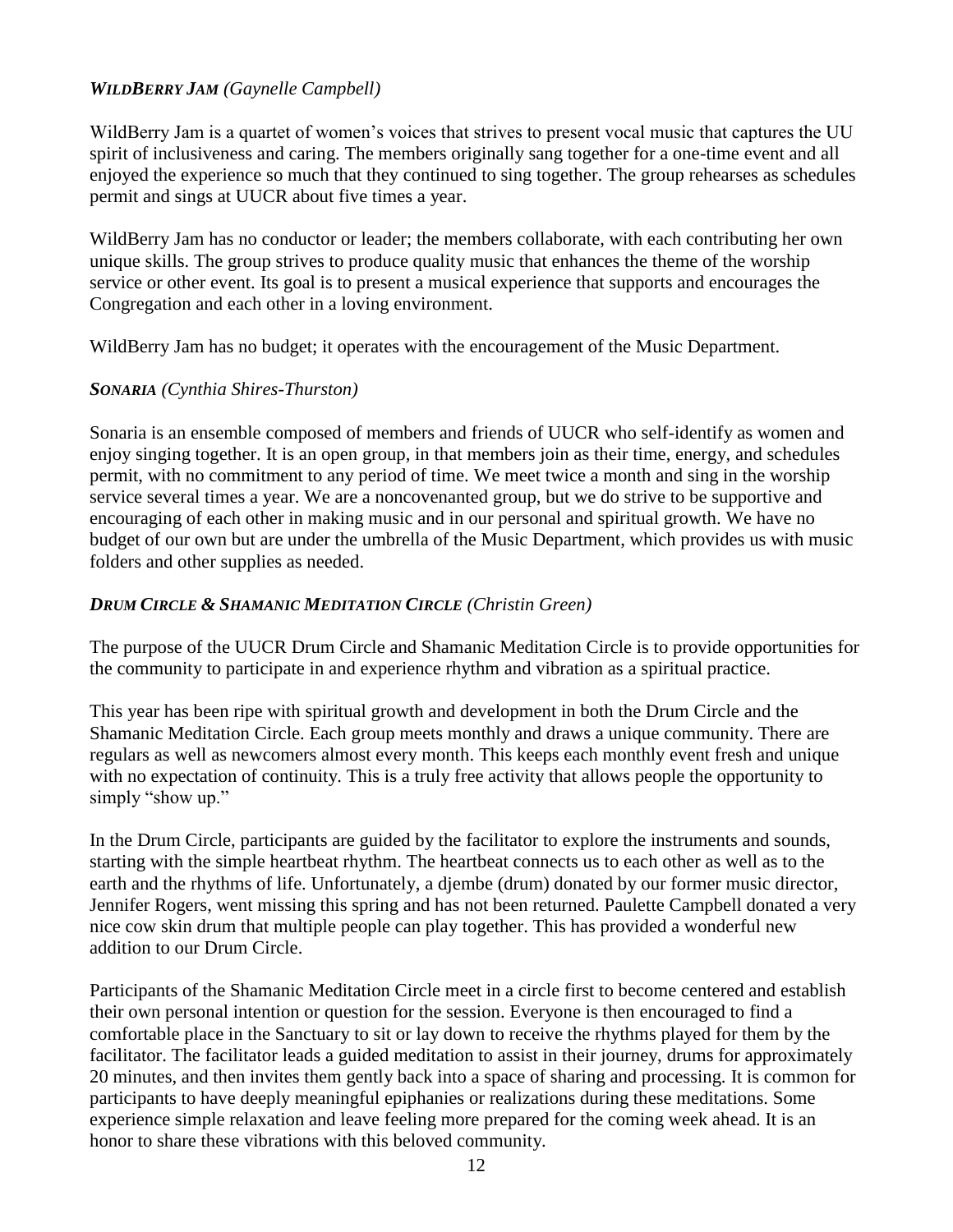Due Christin Green's enrollment in seminary and upcoming internship requirements, it would be helpful to identify co-leaders for the monthly Drum Circle since there seems to be a demand. In addition, it might be helpful to reduce the monthly Shamanic Meditation Circles to a quarterly or seasonal schedule.

The 2016-2017 music operating budget is \$3,700, of which \$2,650 has been spent to date.

#### **Report from the Director of Communications & Membership***—Adrian Graham*

The year that I have been here at UUCR as your new Director of Communications & Membership has been educative and fun! The position was created in 2012 in order to allow for dedicated staff time to be focused on these two areas critical to UUCR's growth; I have spent this year learning the ins and outs of our congregational programming, and beginning to build upon the strong foundation left by my predecessor, Nancy Gregory. I look forward to further assessment of our communications needs, maintaining growth in membership, and increased tracking of congregational engagement in the coming year.

In the area of communications, I produce or oversee all of UUCR's print and electronic media, as well as our presence on social media platforms. These include:

- Orders of Service for every Sunday of the year and for occasional special services
- Our monthly newsletter, *Quest*
- Our e-mail newsletter, *E-Weekly*
- "Sunday Signs" posted throughout Building 1, announcing service details
- UUCR's Annual Report and Directory, and occasional publications such as this year's *60th Anniversary History* written by Maude McGovern
- Professional business cards for UUCR and members of the staff
- UUCR flyers and information sheets
- UUA pamphlets on UUA history, theology, and practices
- The UUCR website, [www.uucr.org](http://www.uucr.org/)
- A public-facing Facebook page, [www.facebook.com/uu.rockville](http://www.facebook.com/uu.rockville)
- Two closed, congregant-only Facebook groups:
	- o Unitarian Universalist Congregation of Rockville: Members and Friends
	- o Unitarian Universalist Congregation of Rockville: Parents
- UUCR's Twitter feed, @UU\_Rockville [\(www.twitter.com/UU\\_Rockville\)](http://www.twitter.com/UU_Rockville)
- **\*NEW\*** UUCR's Instagram feed, @UU\_Rockville [\(www.instagram.com/UU\\_Rockville\)](http://www.instagram.com/UU_Rockville)

In order to make all this happen, I have enjoyed learning how to navigate Drupal to create content on our website and to operate a duplicator for our heavy duty copying; I even learned how to operate both our sound systems. I am grateful to our Webteam – Bill Newhouse, Eric Norris, Lisa Petrovich Smith, and Tom Rowe – for being much more knowledgeable than I am about our technological needs and for their dedication to keeping everything up-to-date. Thanks are due also to our *Quest* editors, Alberta Maschal, Beth Irikura, and Libby Sullivan; and to Eric Burch, for keeping me (and therefore, UUCR) apprised of goings-on in the wider UU world; and to Mike Holmes for organizing and training our Sound Volunteers, allowing me to post recordings of our services to our website. I am indebted to our Church Administrator, Donna Taylor, for more support than I can enumerate here.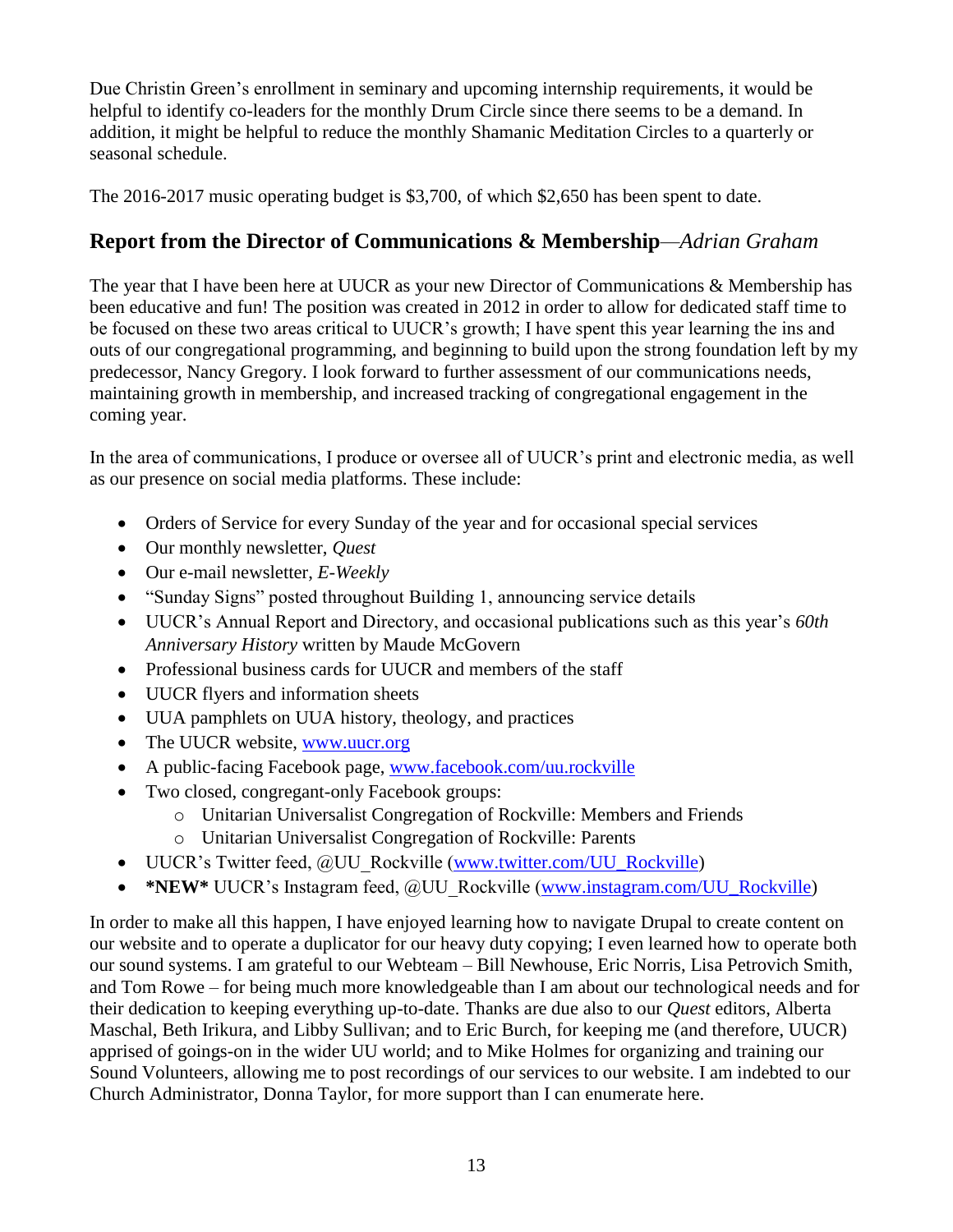In the area of membership – or, more broadly, congregational engagement – we have seen a steady flow of visitors and newcomers checking out our services on Sunday mornings and even at other times, with a particular surge following the presidential election. Each Sunday, our stalwart Greeters have welcomed them and made connections, answering their varied questions and creating opportunities for them to become integrated in the life of the congregation. I extend a word of gratitude to our ongoing Greeters – Bob Campbell, Paulette Campbell, Judy Eisenhauer, Jewell Golden, Lynne Goss, Sue McCall, and John McIlwaine. Special thanks to Greeters who have concluded their Sunday morning service this year – Jill Asman, John Dickson, and Rachel Shaw. After an expansive recruitment effort, we welcomed four new team members – Rick Simpson, Mary Beth Woodin and her sons, Sovann and Luke. Several additional new volunteers are lined up for training this summer. Thanks go to Jon Landenburger for heading up our volunteers on the Hospitality Team, who work hard to set up our weekly coffee hour and clean up afterwards, and provide the coffee/tea setups for membership events; and to Patty Walker for organizing our wonderful Usher team, whose members are often the first to greet and assist newcomers to the congregation.

We have welcomed a total of 40 members so far this year, and already have a sizeable cohort of interested individuals lined up for the next membership classes, which will be scheduled sooner than later. This year we held only two Newcomer Brunches with the ministers and two, two-part Path to Membership sessions – all of these were well-attended and very successful. Of these 40, many are already deeply integrated in congregational life and some are stepping into leadership positions. As of this writing, attrition through death or resignation is relatively low, leaving our overall numbers higher than they have been in recent years, and we are poised for further growth. In the coming year, there will be an increase in the opportunities for newcomers to learn about Unitarian Universalism and to become involved, allowing them to discern more quickly the appropriate next steps on their spiritual paths.

In my first year, I have not been very innovative with the membership process and with member engagement, and I have introduced only slight, incremental, and infrequent changes in our communications. I assisted the Board of Trustees in assessing and updating both our Membership Policy and our Roll Review Policy. In the coming year, we can look forward to:

- Establishment of a Congregational Engagement Team\* (a.k.a. Membership Committee)
- Establishment of a Communications & Outreach Team\* (a.k.a. Publicity Committee)
- Expansion of Greeter Team in multiple stations across the UUCR campus
- Improved use of our database, ChurchDB, for collaboration, communications, reporting, tracking, and for up-to-date secure directory information for congregants, among other functions
- "How to UUCR" workshops for hands-on experience for newcomers (and others!) to learn their way around UUCR
- Additional opportunities in member development beyond introductory sessions, perhaps in collaboration with the Adult Faith Formation Committee or other congregational groups
- More robust use of social media platforms already in use, and exploration of new opportunities

Between now and the start of our next program year in September, I am looking forward to assessing more closely the events of this past year, and to professional development opportunities to meet with colleagues and learn about best practices in UU congregations. I am a member of the Unitarian Universalist Association of Membership Professionals (UUAMP), meeting regularly with colleagues in the Capital area. I intend to make similar connections with UU colleagues in the communications field.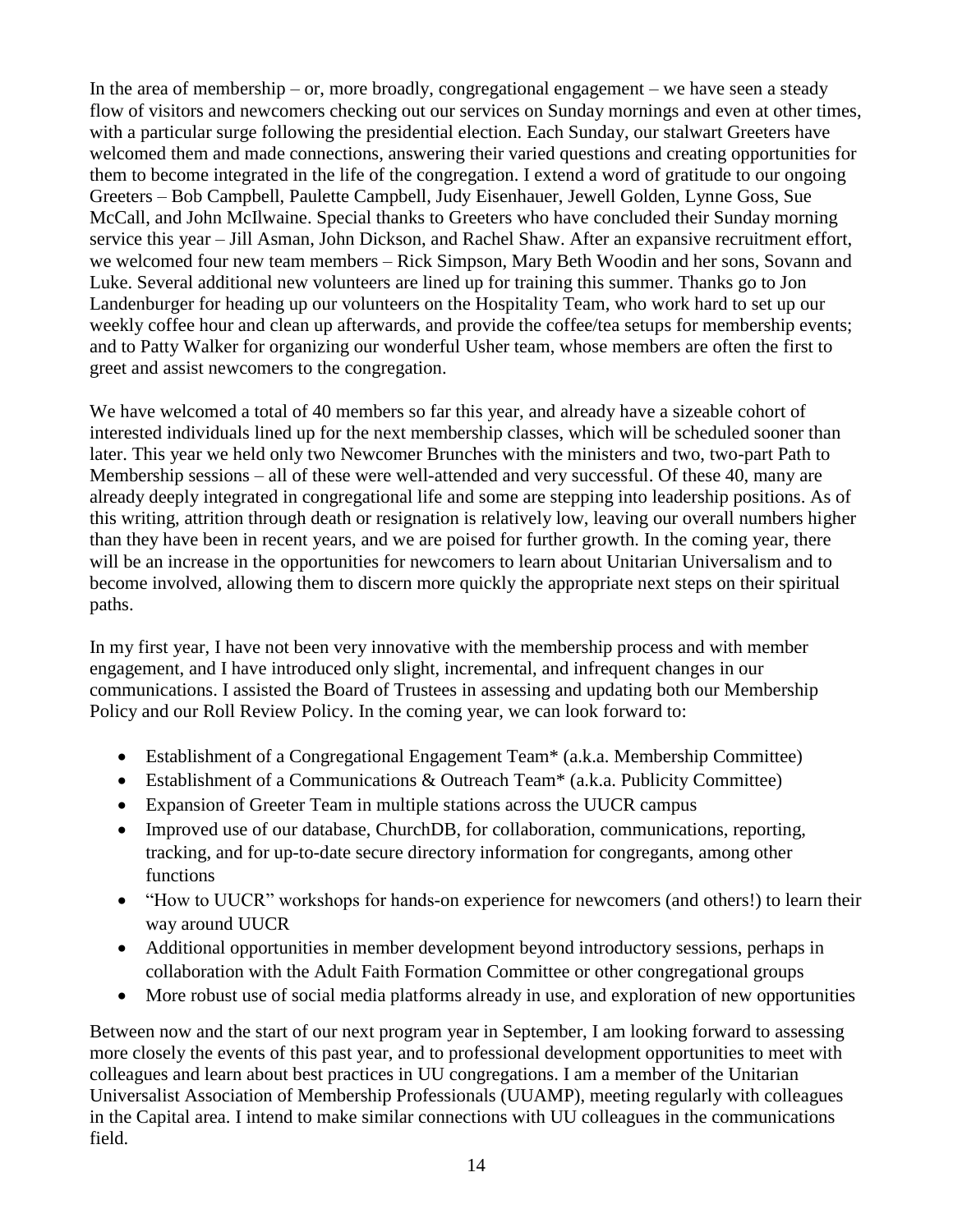I am grateful to have joined the wonderful staff of this warm and lively congregation! I appreciate each of my colleagues and their contributions to the spirit of the congregation. Additional thanks go again to Jill Asman, without whose deep acquaintance with UUCR's members, friends, and practices I might have found myself in a pickle! And also to Pat Einhorn, Lay Minister for Membership, for her can-do spirit and joyful creativity.

#### **Report from the Church Administrator***—Donna Taylor*

The spirit, commitment, and vision of our congregation is amazing! I am so grateful for the outstanding and consistent contributions of staff, contractors, and volunteers that keep our operations, grounds, and buildings running smoothly and effectively, supporting the diverse activities of our church.

Did you know that UUCR provides space for over 2000 events and activities every year?

- About 1300 (66%) are UUCR events and programs including worship services; religious education for children, youth and adults; music rehearsals and programs; and all variety of social justice, fellowship, and church business meetings;
- Nearly 700 (32%) are rental events from 18 different individuals and groups (not including the Pre-Schools), that bring in around \$35,000 of additional income to UUCR; and
- About 40 (2%) are local non-profit philanthropic organizations sharing our commitment to social service and justice, that UUCR provides space at no charge. A few of such organizations this year were:
	- o Montgomery County Health & Human Services Housing and Homelessness Providers
	- o Interfaith Clergy of Montgomery County
	- o Interfaith Works
	- o Non-Profit Montgomery
	- o Community Ministries of Rockville
	- o Amnesty International
	- o NAMI (National Alliance on Mental Illness)

Jay Stewart, UUCR's part-time contract custodian, works along with me to ensure our church facilities and grounds support your programs and UUCR's mission. Jay cleans the church buildings each week and sets up/takes down/rearranges tables and chairs for special church and rental events. And, most importantly, he makes sure our classrooms and Sanctuary are ready for every Sunday morning—even when a special event goes on in the Sanctuary until midnight the night before!

With expanded use of church facilities for UUCR and rental events, Jay's responsibilities also expand. We now charge renters a custodial fee for Jay's services, to offset the custodial cost to the church. And we both appreciate when UUCR members (and long-term renters) are able to do some of their own table and chair set up, to save Jay's time and effort for the big things.

Bryant Taylor, UUCR's Rental Attendant and Facilities Coordinator, left UUCR last fall. Bryant's responsibilities for general building maintenance has been assumed by Jay (with able assists from our Building and Grounds Team!), and I have picked up most of the rental and Sunday building attendant duties. We continue to evaluate UUCR needs and whether to search for a replacement Facilities person.

Several major building, grounds and infrastructure projects were completed this year, including: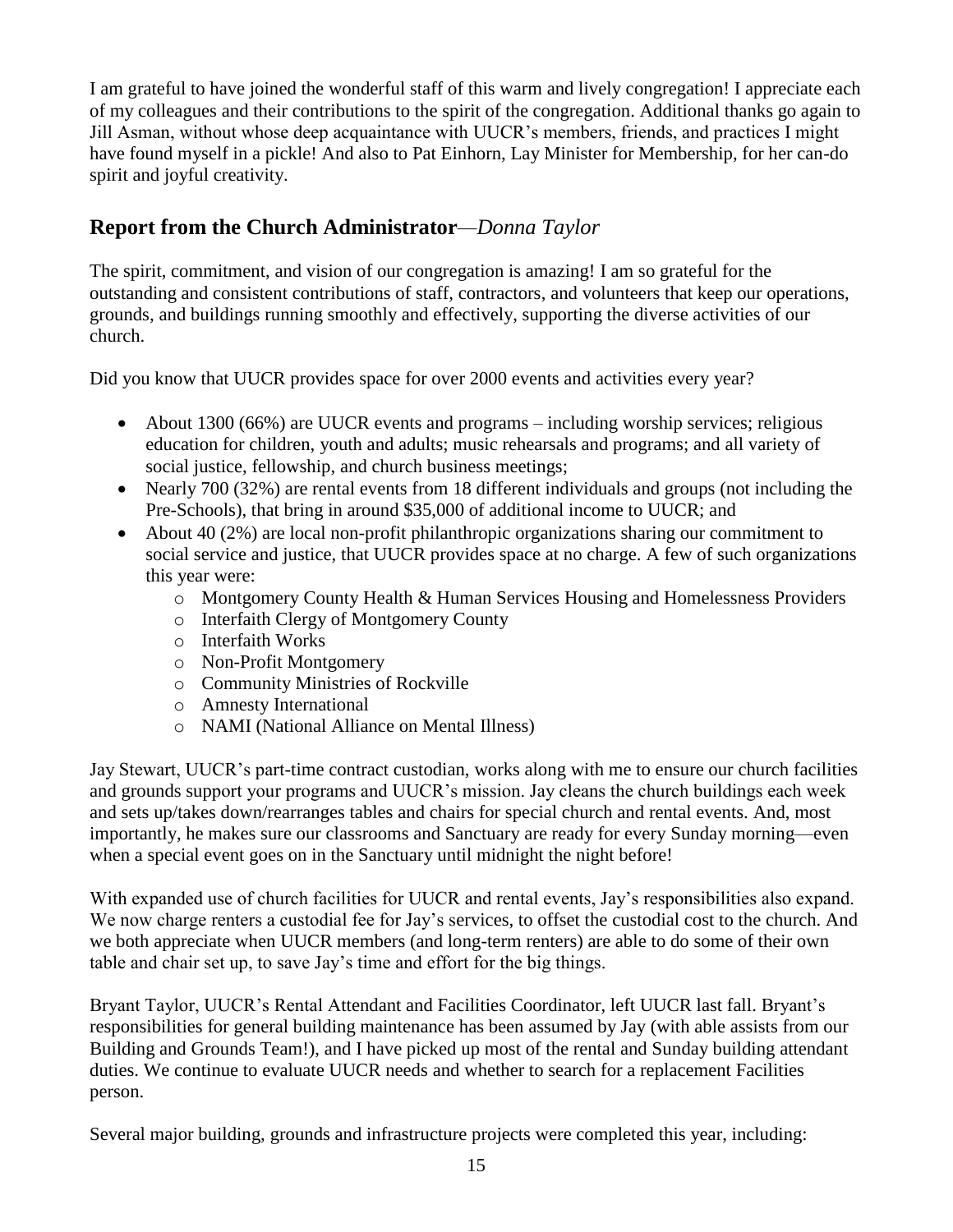- To make better use of office space, over the summer we fixed-up and re-arranged Building 4 office space. A big THANK YOU to our wonderful tool-time volunteers.
- Additional storage shelving was installed in Building 4 to accommodate music, office and RE supplies, thanks to Dave Bennington and the Power Tool Gang.
- Founders Hall Improvements include:
	- o Replaced all lights with LED bulbs,
	- o Freshened the entire room with fresh paint and trim,
	- o Replaced carpeting on both the pulpit and choir loft stages, and
	- o Took delivery of 136 new chairs (and sent the old ones to A Wider Circle)
- Replaced our four different fire prevention and monitoring contracts with a single, consolidated contract for fire prevention and monitoring services with Guardian Fire, a locally owned company with strong reviews that is also used by several other UU congregations in the area. We transitioned to the new Guardian service as of Sept 30—a seamless process for us. The new arrangement will also save about \$1000 a year.
- We (and the City of Rockville) identified a significant water runoff issue on our property last summer also. Our B&G folks worked with expert contractors to address the runoff problems, and made significant headway. We still have some work to do, which is targeted for the coming months.
- A new software package supporting demographics, donation tracking, religious education, and event scheduling—ChurchDB—was licensed and installed in the past year. With support from Marianne Miller we entered all of our 2016-17 calendar events into this new software; and with creative technical support from Tom Rowe, the ChurchDB calendar data now is displayed through the UUCR website. A great success all round!

It is a privilege to work with such dedicated people as the members, friends and staff of UUCR. I look forward to our next year together.

# **Committees Reporting to the Board**

#### **Canvass Committee**—*Nancy Blum and Bill Hurlbut*

Preparation for the canvass began soon after the 2016 presidential election and it launched in an atmosphere of heightened anxiety about the state of the country mixed with enthusiasm about UUCR engagement to make a positive difference. The theme of the canvass, "What Matters Now," was reinforced by colorful collages created by our youth, in inspired canvass moments from the pulpit, and in the canvass communications and messaging.

The Fellowship Dinner, hosted by Andy and Melissa Moore, launched the canvass with the usual feast of delicious food, lively conversation, and good cheer. As in recent years, pledges were gathered at the Pledge Sunday service, this year on March 5. Follow-up continued through April and was largely completed by the first week in May.

The canvass goal was set at \$601,923. To ensure achievement of that goal, the canvass team challenged members to increase their pledges by 10 percent. As of May 19, the congregation had received 228 pledges for a total of \$575,336—95.6 percent of our goal. The amount pledged was above that pledged in the preceding two pledge years and the highest percentage of goal achieved in at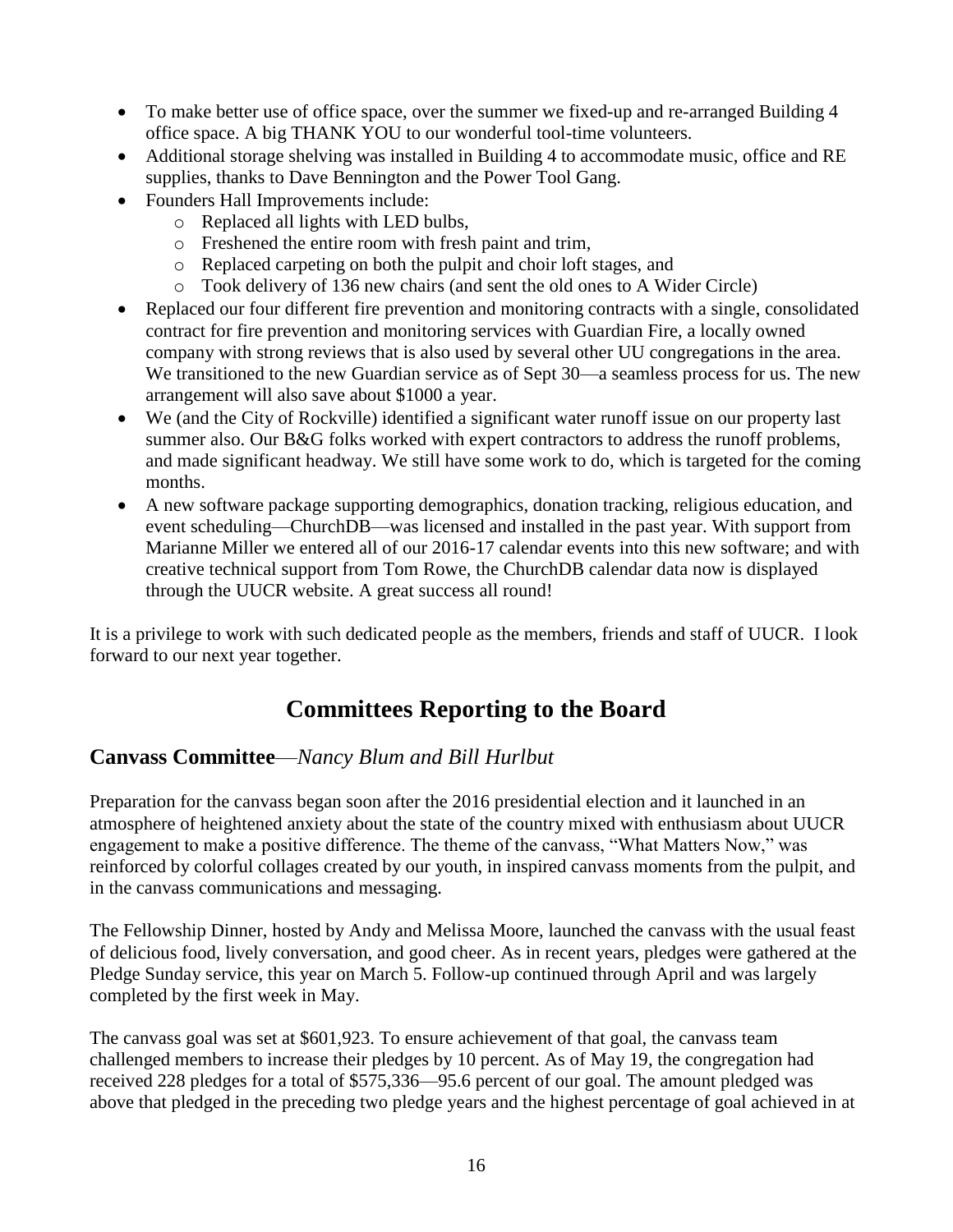least three years. Nearly half of those who pledged increased their pledge from the previous year and about a third of those who pledged met or exceeded the 10 percent challenge.

Communications around the canvass included three brunches with Rev. Lynn Strauss to reach specific groups of givers with the canvass message. Organized by Marie Reed, the brunches were hosted by Steve and Irene Eckstrand, Bennett Rushkoff and Karen Whitesell, and the Reeds, with catering by Paulette Campbell. The canvass team maintained a presence at Sunday services throughout the canvass to answer questions and receive pledges. Regular articles in the *E-Weekly* publicized progress toward the canvass goal.

The cavass team emphasized gratitude this year and ensured that all who pledged were thanked. The gratitude circle would not be complete without thanking those who contributed their time and talents to support the canvass. The success of the canvass would not have been possible without the assistance of Jill Asman, Terrie Barr, Eric Burch, Paulette Campbell, Ricardo and Mary Carvajal, José Clemente, the Dolak-Zembrzuski family, Steve and Irene Eckstrand, Adrian Graham, the Hall-Zabinski family, Kent Hancock, Karl Irikura, Andy and Melissa Moore, Bill Newhouse, Aaron Pied, Marie Reed, Ellen Rohan, Bennett Rushkoff and Karen Whitesell, Donna Taylor, and of course, Rev. Lynn Strauss.

One thing that can be improved is the overlapping of various fundraising efforts. In a year when we had already had a Miracle Sunday, it may have been too optimistic to expect a large pledge increase, even though it was warranted by a drop-off in income. In addition, the Action Auction also occurred in April. Such issues might be better managed if the congregation had a Stewardship Committee to coordinate various fundraising activities.

The 2016-2017 canvass budget is \$2,250, of which \$1,711.92 has been spent.

#### **UUCR is grateful to the following people for pledging during this year's canvass\***:

Allen, David and Amy Alzouma, Karim and Dana Anderson, Marty and Chuch Peden Asman, Jill Baillie, Diane Barnes, Andrew and Dolores Barr, Terrie and Jim Fein Baskett, Bruce and Emily Untermeyer Bauerle, Cynthia and Robbie Reasoner Bertka, Connie and Yingwei Fei Beyers, Matthew and Pamela West Blackford, Corinne Bloomquist, Bonnie Blue, Jim and Lee Bolland, Silvia Boyd, Gayle Bozzo, Stephanie and Tom Brandt, Susan Brigatti, Adriana Bright, Roselie and Mark Lewandoski Brooke, Mary Buck, Janet

Burch, Eric and Arlyn Sanchez Butler, Kris Buzy, Joel and Wendy Byrd, Anne Cahill, Kelly and Patty Walker Campbell, Bob and Paulette Campbell, Gaynelle Campbell, Polly Carrillo, Antonio and Suzanne Carvajal, Ricardo and Mary Cerny, Lana and Louis Chamberlain, Irv and Sherry Henry Chitty, Claudia and Richard Clemente, José and Kathy Cohen, Len Colletti, Mary Caroline Congdon, Laura Crawford, Steve and Liliane Floge Crump, Wayne and Annmarie Culbertson, Susan and Stephen Wright Dangel, Carol and Dick Danielson, Carole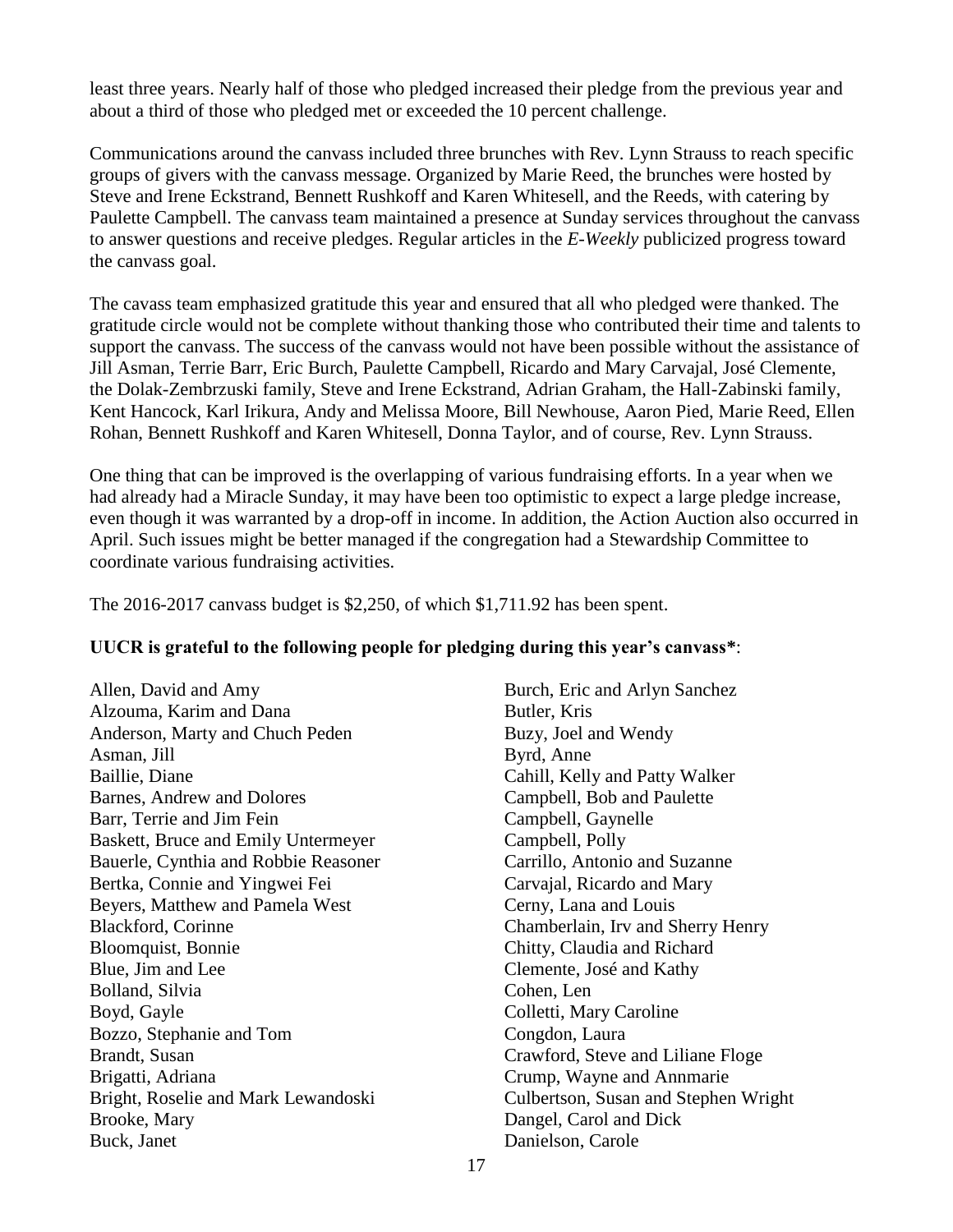Dauler, Jeff Dawisha, Sahar Delavan, Deb and Bronson Hoover Dittmann, Sharrill Dixon, George and Ginger Dolak, Colleen & Matt Zembrzuski Dunbar, John Earle, Katherine Eckstrand, Steve and Irene Einhorn, Pat and Steve Eisenhauer, Jack and Judy Enceneat, André and Marga Adiego-Blasco Fabian, Teki Facemire, Jon Fenimore, Chuck and Natalie Fitzpatrick, David and Sharon Folsom, Ginny and Norman Rave Forrest, Julie Fox, Joan Francis, Tim Friedenberg, Louise and Paul Fritz, Terri and Ron Cancelose Furlani, Cita and John Gaitan, Juliette Garbe, Edward Gellman, Carey & Richard Gilbert, Ethel & Richard Gilfrich, Bob Golden, Jewell Goodyear, JP & Catherine Goss, Lynne & Joe Graf, Julie Green, Christin and Kevin Power Griffin, Glenn and Jane Grinnell, Lucinda and Leah Sneider Grissom, Nancy Haber, Martin and Valerie Hall, Andrea and Dan Zabinski Hall, Karen Hancock, Kent & Gayle Harrison, Barbara & Dan Pierce Harrison, Beth & Todd Haugen, Brian and Shani Hayes, Allen Hedges, Susan and Kyle Helton, Don & Shana Higgins-Bisnett, Cathy Higgins-Bort, Marion Hines, Spencer and Nita Hoferek, Mary & Susan Wilson

Holmes, Marge & Michael Huff, Laura Hurlbut, William & Nancy Blum Irikura, Karl & Beth Janowski, Bob and Heidi Johnson, Myles & Ruth Joseph, Stephanie Julka, Clarice & Chris Karras, George Kawamura, Barbara & Dale Klag, Jane & Narcy Kohout, Nick & Chris Kreps, Stephanie & Gary Lam, See-Yan Landenburger, Jon Langbehn, Claudia and Marcos Lanigan, Mary Lapham, Steve & Cheryl Larkin, Sandy Larson-Rabin, Zach and Leah Lee, Doris & Jeremy Martin Leonard, Ody & Myra Remigio-Leonard Leonard, Suzanne Lewis, MaryBeth and Jeffrey Libert, Judith Lippert, Dory Lorms, David & Alberta Maschal Lowe, Phil & Fran Luce, Marsha MacIntyre, Karen Malley, Karen Malone, Maura Marks, Dave & Diane Martzloff, François & Madeleine Mascardo, Jennifer McCaffrey, Anne McCall, Susan McCarthy, Sean McClelland, Martha and Peter Shaw McGovern, Maude McIlwaine, John McNabb, Chris and Samantha Meyer, Holly and Robert Mignano, Michael and Jaime Chao Mignano Miller, Marianne Mondelo, Susan Moore, Andy and Melissa Mukherjee, Mary and Jay Newhouse, Bill and Kay Norris, Eric and Karen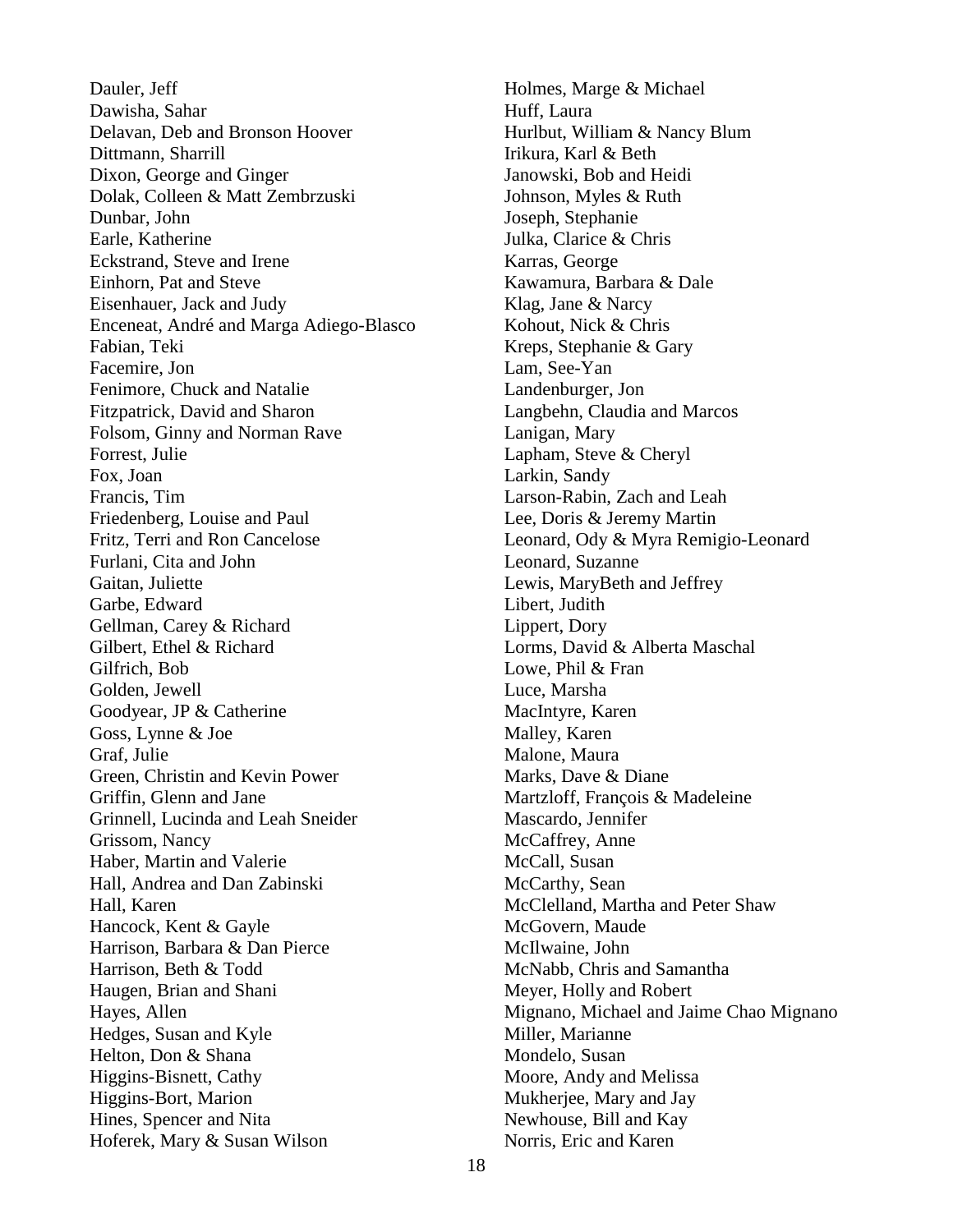Parker, Karen & Dan Zimble Partington, Leigh Paulson, Louis Petrovich Smith, Lisa and Jeff Smith Pied, Aaron and Erika Pinard, Courtney Pittleman, Karen & Steve Plumb, Don & Judy Pollack, Lane and Kenan Popp, Jan Preisendorfer, Rolf & Dominic Russoli Pulvirenti, April Randall, Carolyn Rathbone, Donna Rayner, Judith & Dennis Wellnitz Redd, Ken Reed, Lisa Reed, Marie & Steve Reilly, Scott Reinsberg, Carol Reuther, Pat & Ted Richards, Ann Riley, Bryan and Marla Robbins, Kenneth and Teresina Roberts, Luci & Jim Carleton Robinson, Julie & Alex Chauche Rohan, Ellen & Steve Greene Rosen, Steve and Allison Cox Rosewater, Mary Rowe, Tom and Gwen Runko, Virginia and Erik Rupp, Kalman and Kathy Rushkoff, Bennett & Karen Whitesell Ryan, Ellen Sandin, Ken Santerre, Julia & Tyler Schmitt, Gail Schrack, Roald Schuhmann, Jeremy Scott, Anne Hope Shannon, Christy & Mark Sherr, Ted and Marialyce

Shires-Thurston, Cynthia & Ginny Simpson, Richard Smith, Alonzo Solberg, Larissa Sosa, Julio & Rebecca Spicknall, Anne Steel, Elizabeth & Sam Stiles, Mark & Barbara Weis Stolz, Richard Stover, Connie Strauss, Lynn & David Taylor, Donna Taylor, Jack & Pamela Taylor, Len & Martha Thomas, Frank & Susan Timmons, Karla & Burt Smith Tolgyesi, Eva Toth, Judy Uffelman, Abbey Watson, Kendall and Carla Rodriguez Watts, Angie & Glenn West, Bryan Wheeler, Stephen White, Robin & Chris Wicker, Dorothy Wilcock, Daniel & Takako Maeda Wilcox, Steven Williamson, Victoria Wilson, Mark & Jo Witt, Kevin & Duyen Truong Wood, Marilyn "Mandara" Woodin, Mary Beth Yates, Jenny and Marie Vivas Yoder, Greg Young, Celia Young, Joe & Melissa Scholes Young Youngman, Michael and Monica Zarrett, Sue Zatman, Andrew & Marilyn Briant Zerby, Elizabeth Zetts, Terry Zimmerman, Patrick and Elana

\*List is complete as of May 16, 2017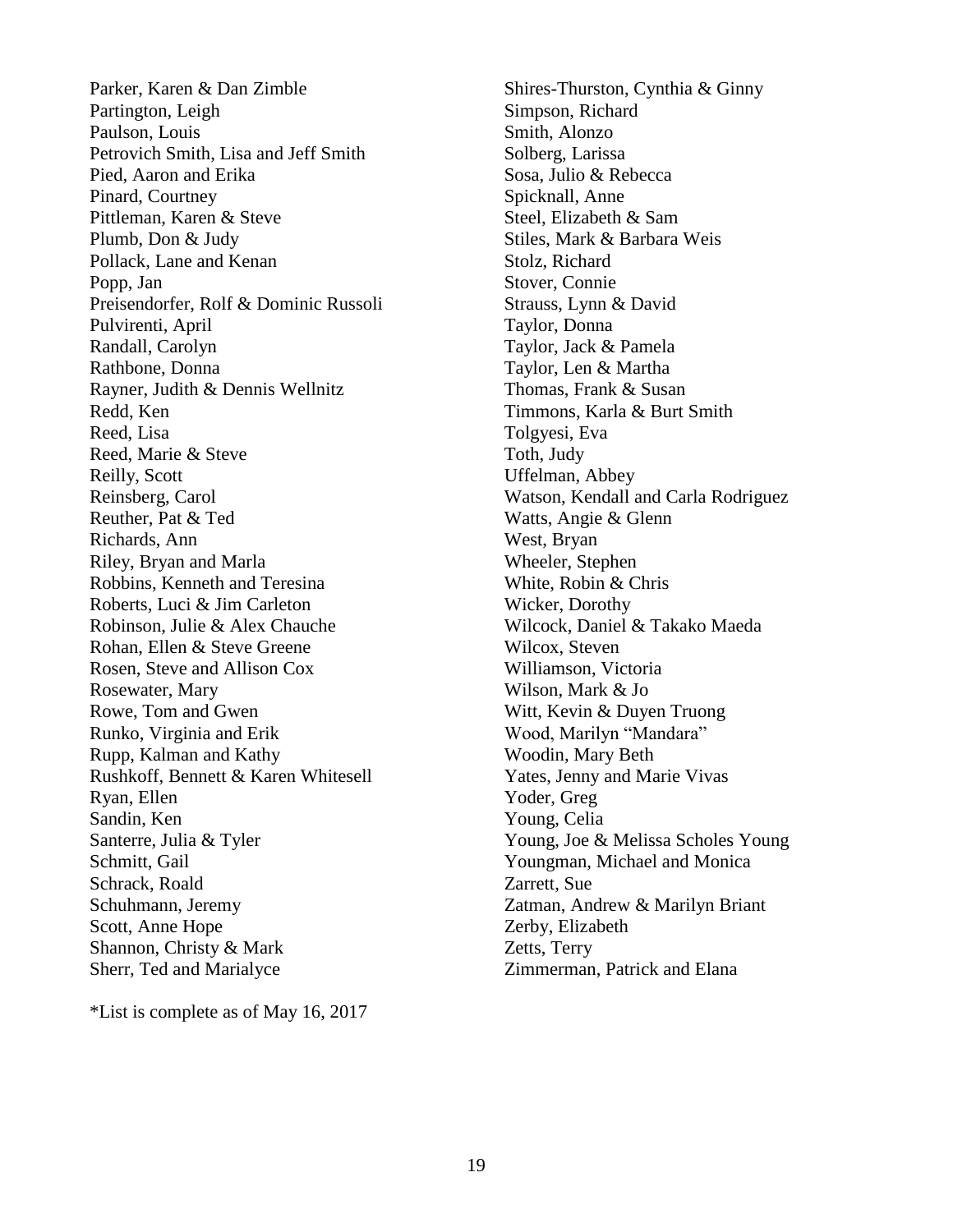#### **Committee on Ministry**—*Cita Furlani*

The Committee on Ministry (COM) works with our minister, assistant minister, and members of the congregation to care for and strengthen the overall ministry of the church.

Major accomplishments:

- Engaged the Reverend Rebecca Parker to give the keynote address for the public event on the afternoon of the 60th Anniversary celebration on October 16. Outreach extended to other UU congregations, liberal Jewish congregations, the Interfaith Community Network, civic leaders, etc.
- Reviewed and revised the UUCR Conflict Resolution Policy which is now available at [http://www.uucr.org/sites/default/files/document-archive/confpolicy032617final.pdf.](http://www.uucr.org/sites/default/files/document-archive/confpolicy032617final.pdf) Formed a Conflict Resolution Team, as described in Step 3 of the newly revised policy. The members of this team are Wendy Buzy, Marianne Miller, Rolf Preisendorfer, Mark Stiles, and Sue Thomas. This team will be trained in conflict resolution and be available as needed.
- Published a paragraph in *Quest* and *E-Weekly* designed to inform about the work of the COM and to invite comments from the congregation.
- Supported Senior Minister's role in filling staff positions.

Next year, the COM will work on planning for the future of our professional ministry.

The 2016-2017 Committee on Ministry budget is \$990; \$500 has been spent.

Committee members: Ricardo Carvajal, Steve Einhorn, Cita Furlani (Chair), and Rolf Preisendorfer. Rev. Lynn Strauss and Rev. Rebekah Montgomery regularly attend the COM meetings.

#### **Finance Committee—***Kent Hancock*

The Finance Committee, in partnership with the Treasurer and Assistant Treasurers, oversees the financial affairs of the congregation. The Finance Committee reports directly to the Board and has no budget for carrying out its activities. An important function of the Finance Committee is to gather church-wide budget information for the annual canvass and to advise the Board of Trustees as it sets the operating budget each year.

This year, the Finance Committee reviewed the Board's eleven financial policies and with Board guidance/approval updated five of these policies. The policies are included in the "Board Book" for reference, and are available electronically from the Finance Committee chair. The key policies are posted on UUCR's website under "Resources" and "Policies and Procedures".

The Finance Committee assisted the Board in developing an Investment Policy for church assets and in establishing an Investment Committee that reports directly to the Board to oversee the Congregation's investments. The Investment Committee developed recommendations for major changes to UUCR's current investments, and the Board approved their recommendations. The Finance Committee is now implementing those recommendations.

We also coordinated with the Buildings & Grounds team to update a 5-year forecast of capital project needs.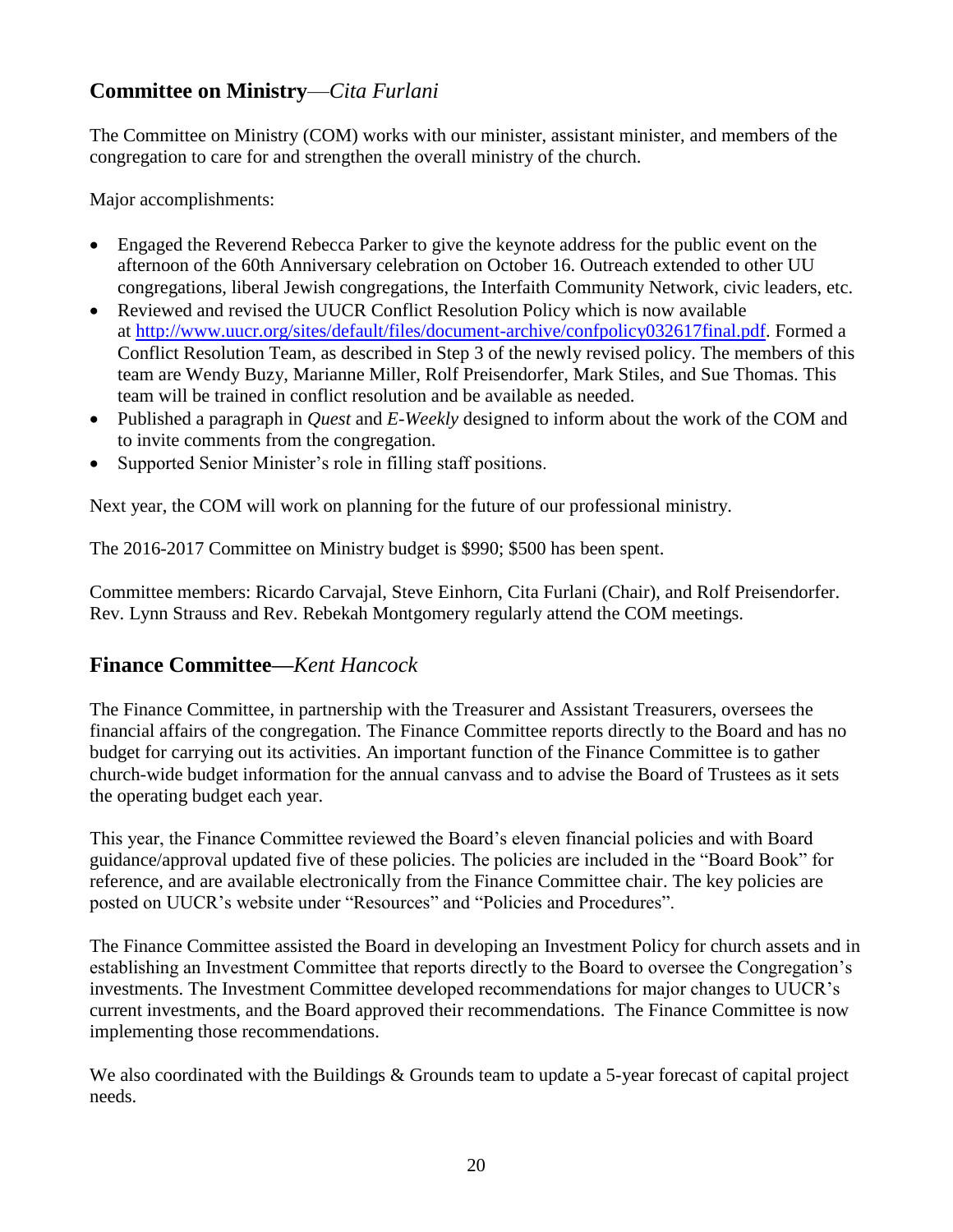Next fiscal year, the Finance Committee will support the Board in its future planning. We will work with church leaders on a 5-year budget that includes the cost of programs and initiatives contained in UUCR's upcoming strategic plan.

Committee members: Kent Hancock (Chair); Julie Robinson (Treasurer); Eric Burch (Assistant Treasurer – Receipts); Barbara Harrison (Assistant Treasurer – Disbursements); Martha Taylor (Bookkeeper); Dave Marks; Marianne Miller; Bill Newhouse.

#### **Future Planning Team**—*Terrie Barr*

The purpose of the Future Planning Team is to develop recommendations to the Board of Trustees that outline primary strategic directions and goals for the congregation over the next five years.

The highlights of UUCR's "Year of Reflection" were two intergenerational, all-congregation gatherings to draw out the stories, hopes, dreams, and common purpose of our congregation.

November 20, 2016 was the First Day of Reflection. The goal of the first day was to help us explore and express how we see ourselves and to discern our challenges, strengths, and resources. The Sanctuaries, spiritual artists, led small groups using music, movement, poetry, and writing. There were many who engaged in a discussion of five questions for reflection. The process created the felt sense of the heartbeat of UUCR, its values, its feeling of community, and what being a part of UUCR offers to congregants.

April 2, 2017 was our Second Day of Reflection and was led by Rev. Megan Foley, our UUA consultant, who challenged us to reflect together on our common purpose.

The wonderful thoughts gathered during both days of reflection allowed the Team to draft a vibrant Mission statement and UUCR values. The Board of Trustees approved these May 2; they will be presented at the May 21 Annual Meeting. UUCR's mission is to practice courageous love. We value lifelong spiritual discovery, beloved community, and a just world.

Each day of reflection was designed to include everyone, including youth, to imagine UUCR's future and its necessity in that future, and to reflect on its legacy and history. We chose to inspire the congregation with creative activities that brought deep thought and strengthened the bonds of community. We encouraged many voices and considered choices about where UUCR devotes its time and energy in the future. We are grateful for all the voices we heard.

Staff and Board of Trustees, Lay Ministry Council members and Social Justice committee chairs and group leads have been invited to participate in a Courageous Love Leadership Summit on June 17, where we will work together to identify our visions for each value, lifelong spiritual discovery, beloved community and a just world.

Future Planning Team plans for next year:

Our goal is to have leadership produce visions, directions, and goals for the next few years to share in the service on July 30 and with the congregation after the service for their input. By mid-August, we plan to provide a draft of recommendation to the Board of Trustees for action.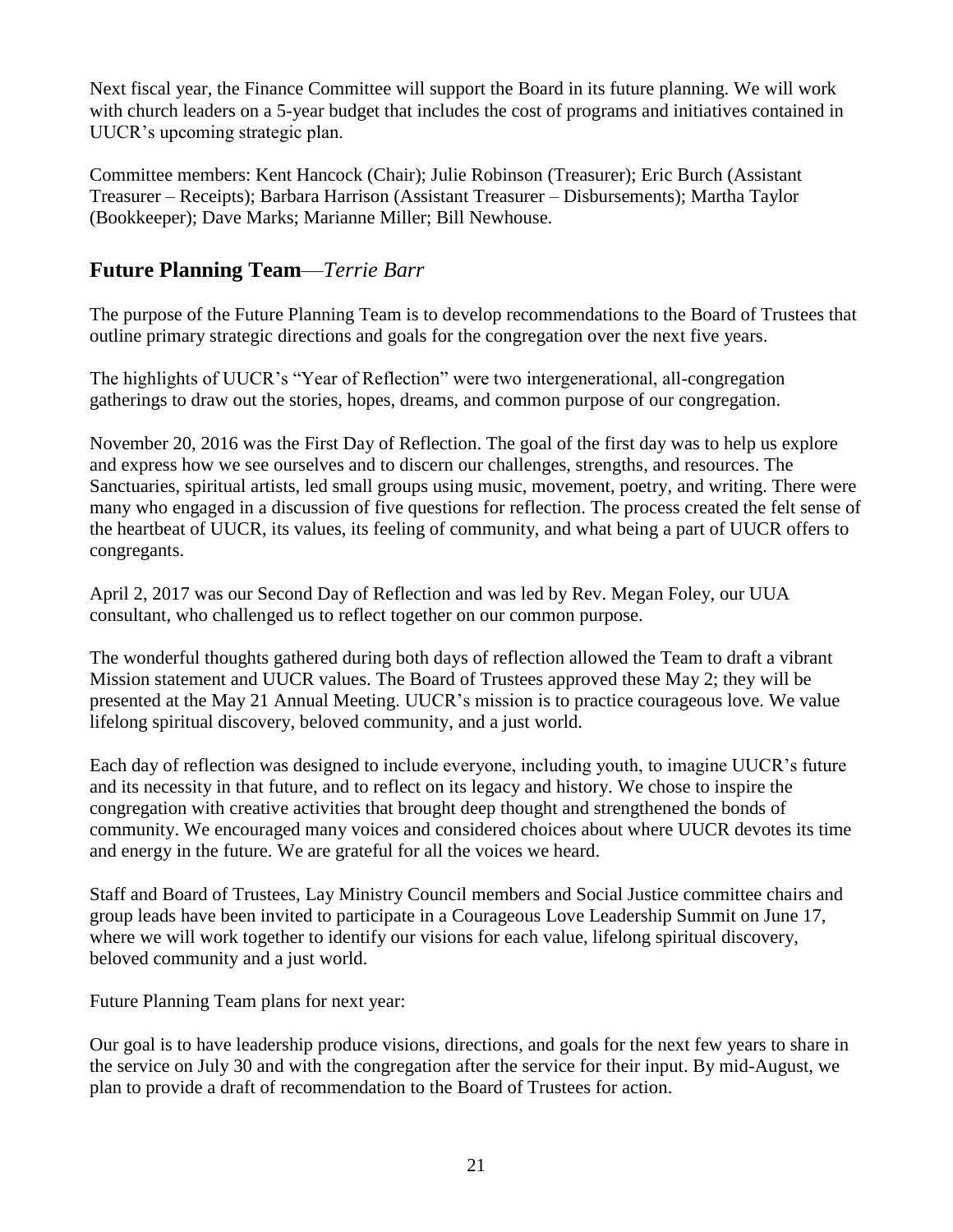Team members: Ellen Rohan, Christin Green, Lisa Reed, Bill Newhouse, Rev. Lynn Strauss, Jose Clemente, Terrie Barr; new member, incoming Board Vice President, Colleen Dolak; former members, Scott Reilly and Mary Carvajal

The 2016-2017 Future Planning Team budget is \$8,000, of which \$2,000 has been spent.

#### **Investment Committee**—*Steve Reed*

The Investment Committee holds the responsibility for reviewing and recommending investment vehicles for all long-term and mid-term financial assets of the Congregation.

The committee was re-established by the Board in October 2016. Committee members were identified and the committee started meeting in January 2017 to review UUCR investment policies and procedures and to evaluate alternative investment options because the rate of return from the existing funds was very low. The committee evaluated a variety of investment funds for the Endowment Fund, Site Beautification Fund, and General Investment Fund. A report was submitted to the Board proposing that these funds be invested in different specific investment vehicles than were used previously. The Board approved the proposal. The Treasurer is responsible for executing the new investment strategy.

The committee will monitor the performance of the investments and consider possible asset allocation modifications as necessary.

Committee members: Steve Reed (Chair), Jim Blue, Alex Chauche, Dave Marks

#### **Personnel Committee**—*Suzanne Carrillo*

The mission of the Personnel Committee is to provide personnel support for the administration of church employees to the Minister and the Board. This year, we provided professional support, as needed or when requested, for the hiring of staff and in support of the Senior Minister's managerial functions. The committee partnered with the Finance Committee to develop Fair Labor Standards Act (FLSA) guidelines for church employees.

Committee members: Kris Butler, Suzanne Carrillo (Chair), and Narcy Klag

#### **Planned Giving Committee**—*Sharrill Dittmann*

The purposes of the Planned Giving Committee are to raise awareness in the congregation of the importance of estate planning and to encourage gifts to UUCR's Endowment Fund through the inclusion of UUCR in those plans and with gifts.

Our major focus this year was our annual awareness campaign involving an article in Quest, a table for three Sundays around the Legacy Sunday service, and the celebration of Legacy Sunday. This year, four new members were inducted into the Legacy Society, bringing the total to 32. Several of the members are deceased, and their bequests plus gifts have brought the fund to over \$325,000.

Next year, we plan to be more active in approaching members to ask them to consider including UUCR in their estate plans.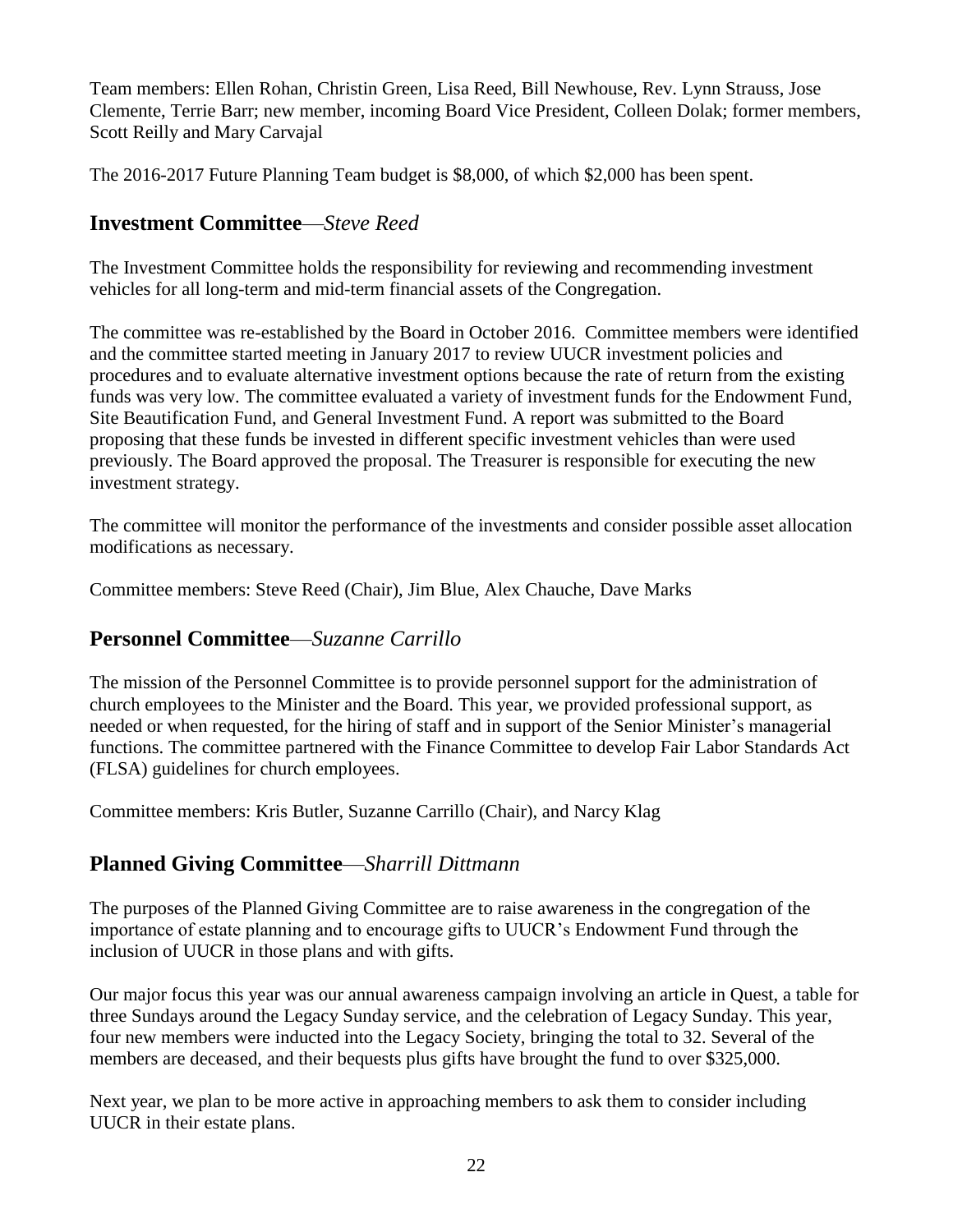The 2016-2017 Planned Giving Committee budget is \$500, of which \$65 has been spent.

Committee members: Len Cohen, Sharrill Dittmann (Chair), and Sue Roth

# **Congregation-Chartered Committee**

#### **Nominating Committee**—*Clarice Julka*

The Nominating Committee is a congregation-chartered committee charged with presenting a slate of candidates for church officers, Board of Trustees, and Nominating Committee members, who are then elected by the congregation at the Annual Congregational Meeting in the spring.

We identified candidates who demonstrate leadership skills and creativity, and who reflect the general make-up of the congregation. We found candidates for three Board positions (Vice President, General Trustee, and Treasurer) as well as candidates for two Nominating Committee positions, and submitted our recommendation to the Board for the replacement of one Nominating Committee member (Collen Dolak) who is our candidate for Vice President.

Biographic information, obtained from the candidates, was published in the April issue of *Quest*. We found excellent candidates and thank them for agreeing to run for office.

Committee members: Terrie Barr (Board of Trustees representative), Nancy Blum, Ricardo Carvajal, Karl Irikura, Clarice Julka, Antonio Carrillo, and Colleen Dolak.

# **Worship & Music**

#### **Decorations Committee**—*Holly Meyer*

The Decorations Committee provides floral decoration in front of the Sanctuary every Sunday, and Carolyn Randall managed the poinsettia sale at Christmas. This committee pays for the evergreens outside the Sanctuary during the holidays, and for some memorial receptions.

This year, Marion Higgins-Bort arranged decorations on the first Sunday of each month, Sue McCall on the second Sunday, Holly Meyer the third Sunday, Mary Caroline Colletti the fourth Sunday, and Carolyn Pooley the fifth Sunday. Ginger Dixon and Anne McCaffrey were substitutes.

#### **Music Committee—***Mike Holmes*

The mission of the Music Committee is to support the choir and the Director of Music in the use of music to enhance the life of the congregation, both in Sunday services and through other musical events that support the social justice goals of UUCR and provide an outreach to the larger community.

We have had another successful season of the Tree of Life Cafe. The final show was on Friday, May 12. We have decided not to continue the Cafes in their current form, in order to give a break to the volunteers who have been the mainstay of the events. We would like to thank all of the volunteers who have helped run the events as well as everyone who has come to listen and support local musicians! Some of the volunteers who deserve special mention include Jeremy Schuhmann, who has been our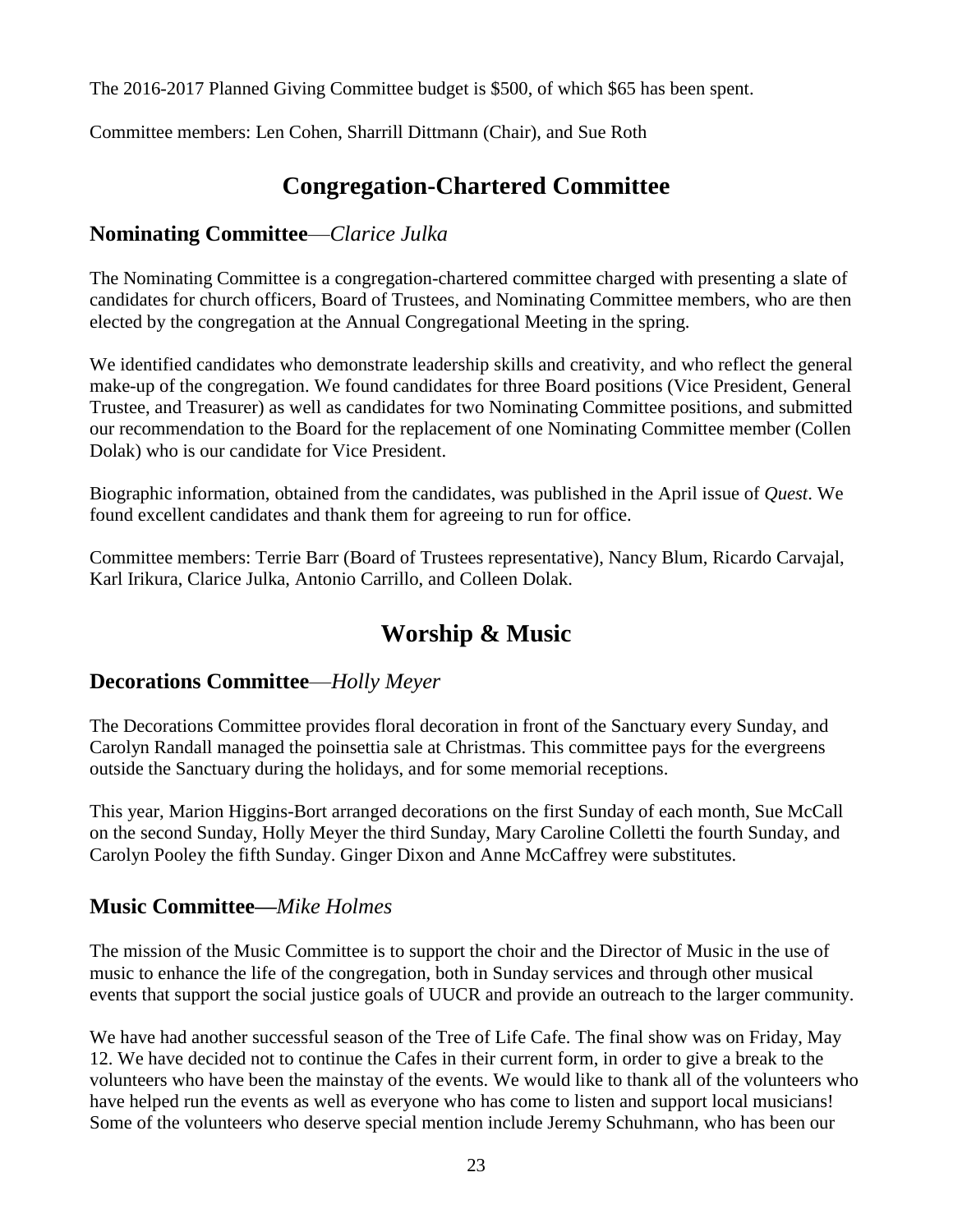talent wrangler and sound person for every single performance; Julie Graf and Mike Holmes for publicity and other support; and Ginny and Cynthia Shires-Thurston for their help with so many of the Cafes. We may be bringing the Cafe back in a different form that is yet to be determined.

We did not have our usual fundraiser for the Ethier Fund this year, but Grace is planning to have one in the fall.

Committee members: Grace Cho (Director of Music), Mike Holmes (Chair), Jeremy Schuhmann, and Julie Graf.

#### **Ushers—***Patty Walker*

Ushers prepare hymnals prior to service, distribute the Order of Service, collect and count the offertory and greet congregants and visitors as they enter the Sanctuary.

Ushers and substitutes for 2016-2017: Diane Baillie, John Beach, Susan Beach, Paulette Campbell, Antonio Carrillo, Susanne Carrillo, Claudia Chitty, Jose Clemente, Len Cohen, Steve Crawford, Elaine Diamondidis, Ginger Dixon, Pat Einhorn, Steve Einhorn, Joe Goss, Gayle Hancock, Mary Hoferek, Narcy Klag, David Lorms, Alberta Maschal, Maude McGovern, Scott Reilly, Ken Sandin, Burt Smith, Martha Taylor, Sue Thomas, Karla Timmons, Patty Walker (Chair), and Liz Zerby

For next year, we will work on recruitment. We shall have three usher openings as of the end of June. Prior recruitment efforts in *Quest*, *E-Weekly*, and the Order of Service have not been successful.

#### **Worship Arts Team**—*Jim Blue*

The Worship Arts Team is charged with supporting the ministers in planning and creating high-quality worship services. We provide a Worship Steward to prepare the Sanctuary each Sunday and a Worship Associate to assist in the pulpit as needed. We coordinate the lay-led services and the Sunday services with guest speakers as needed. We meet periodically with the ministers for training and planning.

This year the team was in charge of two services, one led by Christin Green in November and one led by Jim Blue in June.

In the coming year we will work with the ministers in the planning for going to two worship services each Sunday.

Team members: Jim Blue (chair), Wayne Crump, Ginny Folsom, Julie Graf, Christin Green, Glenn Griffin, Scott Reilly, Cynthia Shires-Thurston; Rev. Rebekah Montgomery, Rev. Lynn Strauss

The 2016-2017 Worship Arts budget is \$1,500, of which \$1,400 has been spent.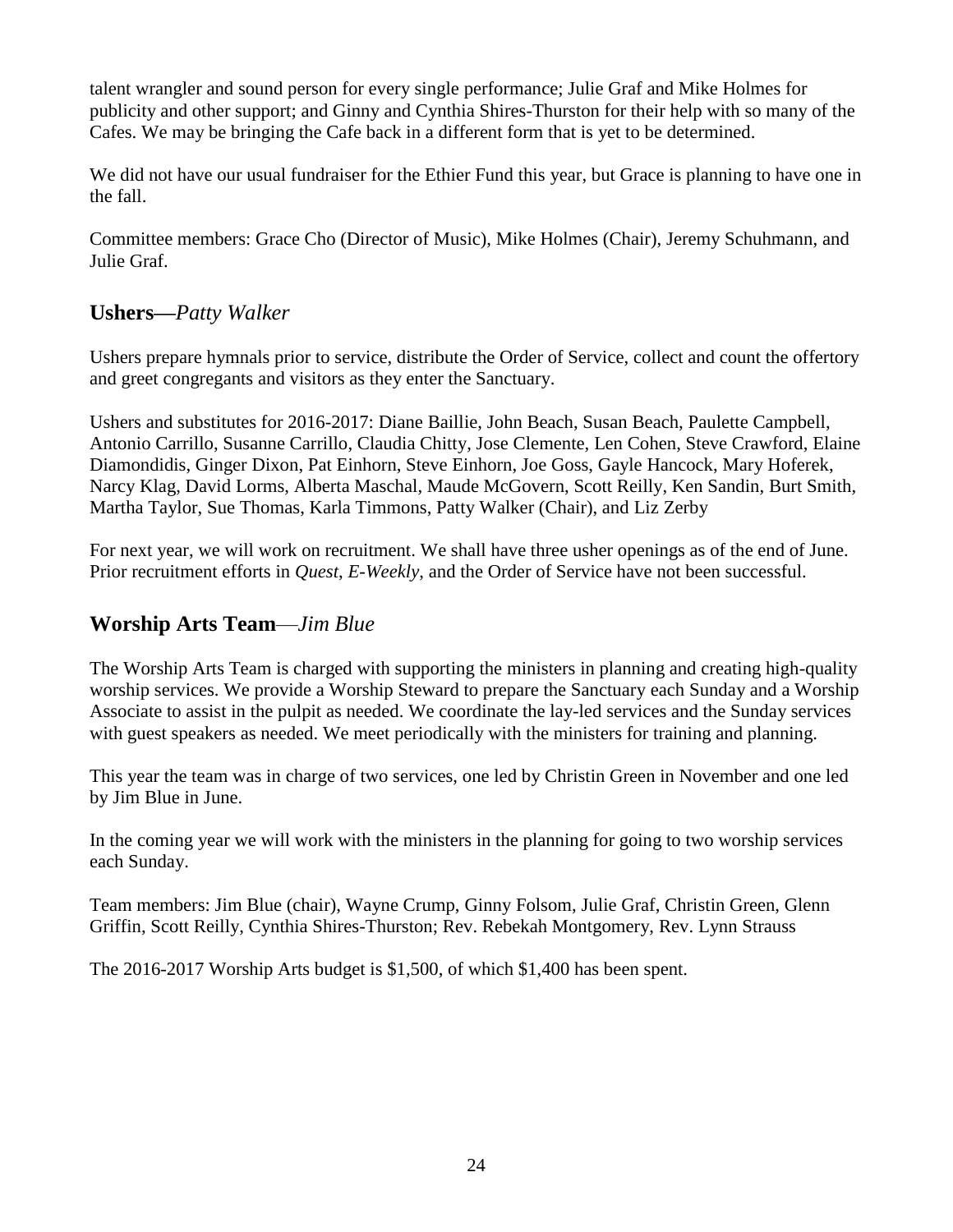# **Lifespan Religious Education**

#### **Adult Faith Formation Committee**—*Anne Byrd*

The mission of the Adult Faith Formation Committee is to offer programs and classes that encourage UUCR members and friends to learn about history and current issues of UU; build a better world by acting on UU values; and learn the wisdom of other world religions.

Anne Byrd became chair after Shira Ehrlich resigned in June. The committee wants to thank Shira for her hard work and many contributions to the committee's efforts. Our offerings during this fiscal year include:

- Eight-session Wednesday night class, "Building Your Own Theology Part I", led by either Rev. Lynn Strauss or Rev. Rebekah Montgomery
- October Friday night "Poetry and Music Coffeehouse," superbly organized and led by Celia Young
- Wisdom Wednesday, November 30 "Mystery, Majesty, Science and Our Spiritual Paths: A Night with Artist and Visionary Shanthi Chandra Sekar," led by Rev. Rebekah and Shanti
- A fall and spring "Spirituality in Film" session, created and presented by Tim Francis
- Co-sponsored the Beloved Conversations day and a half retreat provided support services, offered prerequisite viewing of *Gran Torino* movie, and prepared and served 3 meals during the retreat
- Two-session Wednesday night class, "Ethics and the Body," led by Rev Lynn Strauss
- Emerson's Sunrise Coffee Circle is now held every Sunday morning before the worship service and is led by either Rev. Lynn, Rev. Rebekah, or an AFFC lay leader (Bonnie Bloomquist, John Dunbar, or Tim Francis)
- An opportunity in June to watch several of the UUA General Assemble events such as Welcoming Celebration and Ware Lecture is being organized.

The committee has been working to revitalize the UUCR library under our own professional librarian, Myra Remigio-Leonard. The collection has been reviewed and updated; duplicates or irrelevant books are currently being offered to the congregation to take home. A wish list for publications to be added is being prepared to identify those books to be purchased or that the congregation may donate from their own collection. By September, the library will be moving to the other side of Fellowship Hall to improve accessibility to the books and also provide some seating.

As part of the library project, the RE children will be making little free lending library houses to be placed on UUCR grounds, and materials for those houses will be funded by AFFC.

A total of \$226 of our \$850 budget line has been spent for food and beverages for Wednesday evening events and includes a loss of \$34 on book sales. The remaining balance will be used to fund the free lending library construction costs and new books for the library.

Committee members: Anne Byrd (Chair), Rev. Rebekah Montgomery, Bonnie Bloomquist, John Dunbar, Thecla (Teki) Fabian, Tim Francis, and Myra Remigio-Leonard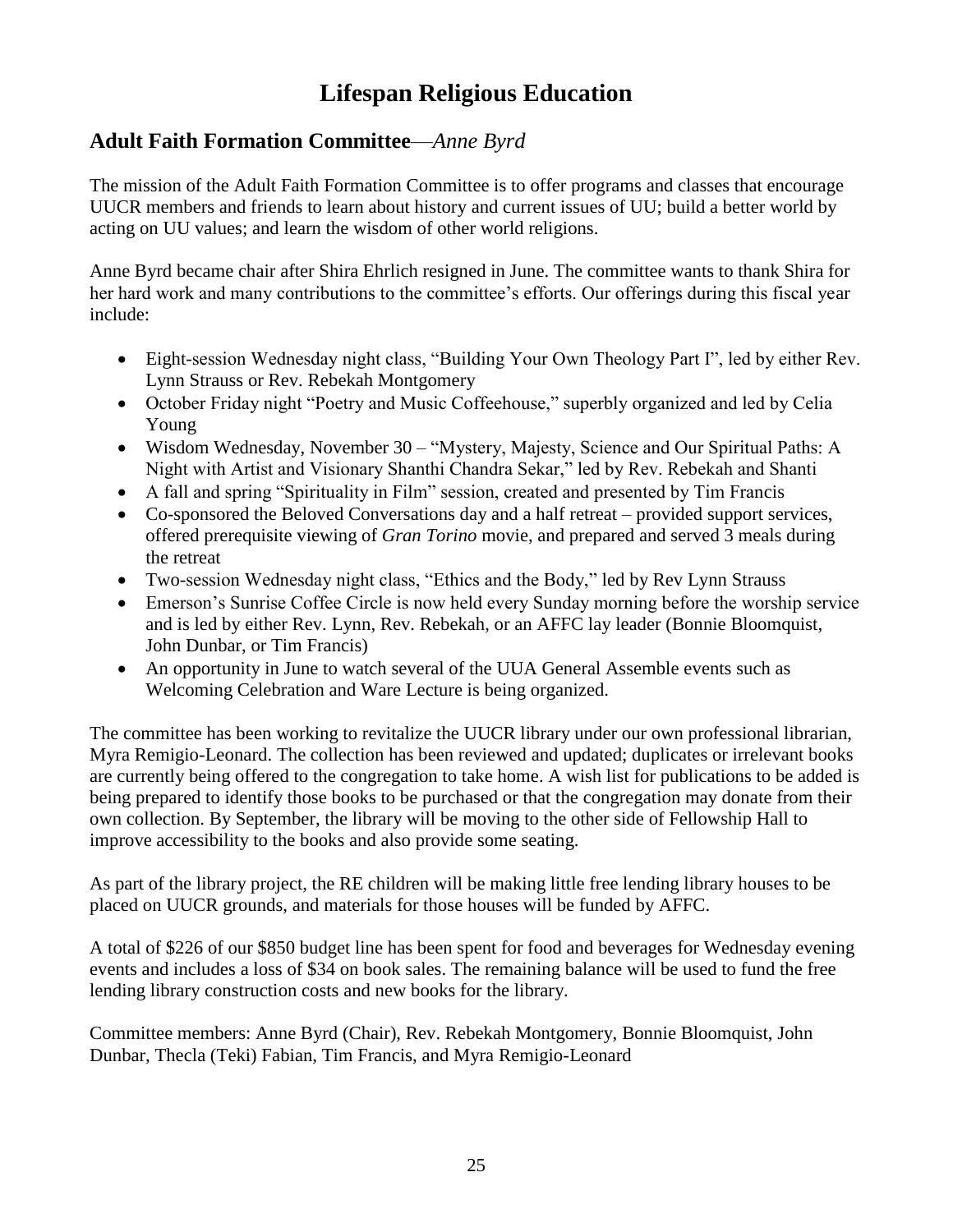#### **Children & Youth Religious Education Committee—***Karen Pittleman*

The mission of the Children & Youth Religious Education (RE) Committee is to give the children and youth of UUCR the tools they need to seek, answers, nourish their spirits, and build the world they dream about. We aim to nurture the awakening of their minds, hearts, and souls, to deepen their compassion, and to help them live our Unitarian Universalist faith.

Our most significant accomplishment this year was the arrival of our new Director of Religious Education, Dayna Edwards. Dayna's philosophy that the congregation is the curriculum is closely aligned with the Vision for UUCR's Religious Education program, as outlined by the Religious Education Transition Team. The RE program has already begun to integrate and collaborate with other UUCR groups and committees, promoting multi-generational experiences. A highlight from the past few months would be the two family nights set aside for pizza and postcards – one night to MD state delegates, and the other for postcards of support to our Muslim neighbors.

Ongoing work of the committee includes recruitment, support, training and recognition of RE Volunteers.

Highlights from this past year include:

- Developed and implemented a one day local UU Heritage trip to engage 6th grade youth while 7th and 8th grade youth were on the Boston Heritage Trip
- Implementation of a new Makerspace summer curriculum.
- Began implementation of the Safe Congregations policy to protect our children, youth, and adults.
- Orientation to Spirit Play curriculum which will be implemented in the Fall

In the coming year we will continue to develop a more comprehensive Coming of Age program curriculum to include mentorship from adult congregants, leadership development, and community service. We will look at the potential to re-formulate the bi-annual Boston Heritage Trip for 7th and 8th graders. We will work to expand the OWL program to include a 4th-6th grade level program.

Committee members: David Lorms, Karen Pittleman (Chair), Judy Rayner, Tom Rowe, and Dayna Edwards (DRE)

#### **Children's & Youth Worship Committee**—*Gwen Rowe*

The mission of the Children's & Youth Worship Committee (CYW) is to provide meaningful worship opportunities through planned services and rituals that parallel our adult services and connect us to the larger Unitarian Universalist community of faith.

The CYW Committee meets monthly and is responsible for:

 *Bi-monthly Children's Worship services for preschool-5th grade, held in Founders Hall.* In addition to our beloved annual services, including Tashlich, Social Justice/Manna, New Year's, and Maypole, our Children's Worship services coordinate with the congregation's monthly worship theme and function as a point of contact between the children and members of the congregation who share with the children how they are putting their faith into action.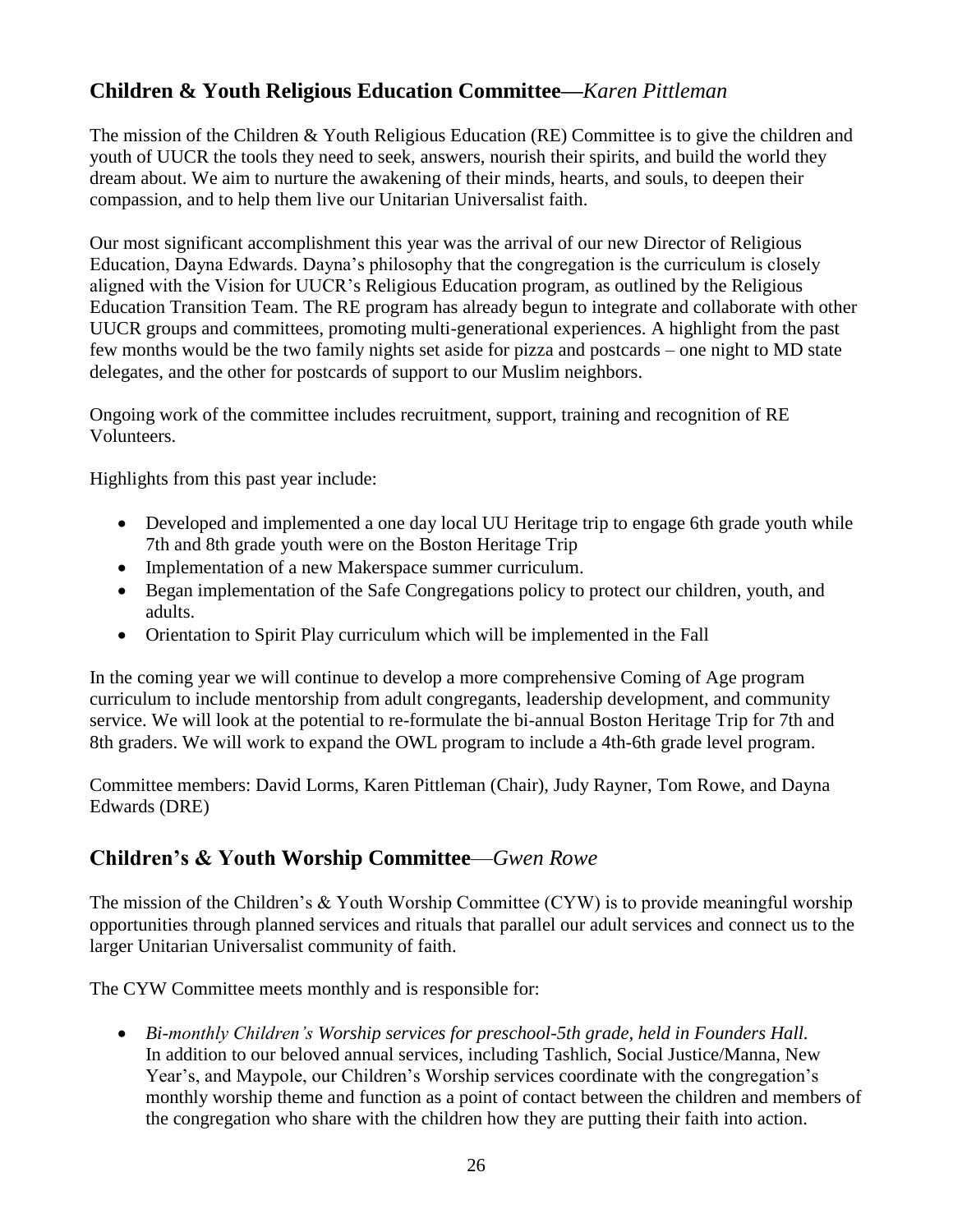*Bi-monthly Youth Worship services for middle and high school students, held downstairs near the Youth RE classrooms.* This year our Youth Worship was re-vamped with a small group of adult volunteers (Deb

Delavan, Andrea Hall, Karen Heilman, and Mary Carvajal) to help facilitate the set-up and organization of the worship.

- *Social justice projects for the children and youth:*
	- o Our year-long food collection for Manna Food Center typically raises over 2,000 pounds of non-perishable food for our friends and neighbors here in Montgomery County.
	- o As part of an "all morning" Children's Worship service, we made lunches for the homeless women's shelter.
	- o During the holiday season, the treasured Mitten Tree our annual collection of hats, gloves, scarves, and mittens – supports Beacon House and local families in need.
- *The annual Holiday Pageant.* We continued our ongoing expansion of costumes to accommodate the growing number of children and youth who participate.

Goals for next year: With our new DRE's vision, Children and Youth Worship will be completely revamped, to be a monthly full morning, multi-age worship experience.

The 2016-2017 Children's and Youth Worship Committee budget is \$625.

Committee members: Gwen Rowe (Chair), Dayna Edwards (DRE), Silvia Bolland, Wendy Buzy, Melissa Moore, Karen Parker, and Marla Riley

# **Social Justice**

#### **Partner Church Committee***—Louise Friedenberg*

The mission of the Partner Church Committee is to help build a religious community with the Unitarian Church in Magyarzsákod, Transylvania, Romania, to facilitate the exchange of people and ideas, to assist in economic development, to support modern education, to increase knowledge about the roots of Unitarianism, and to foster mutual tolerance and respect among ethnic groups.

UUCR and Magyarzsákod have been partners since 1992. Rev. Sándor Balázs has been serving as minister in Magyarzsákod since April 2013. He initiated an important Village Caretaker program, which continues to run smoothly. The demand for services is increasing, as the church members get older. The village van, which Rev. Balázs helped secure, is very helpful. The children made Christmas presents for the elderly, delivered them, and sang Christmas carols to them.

UUCR recently sent \$500 for the annual stipend for Rev. Balázs.

We are seeking new members for this committee since we have lost many members due to moves to other states, illnesses, and deaths. We would like to plan a fundraiser soon.

The 2016-2017 Partner Church Committee budget is \$650, of which \$500 has been spent. An additional \$150 for our annual dues to the Unitarian Universalist Partner Church Council will be spent before the end of the fiscal year.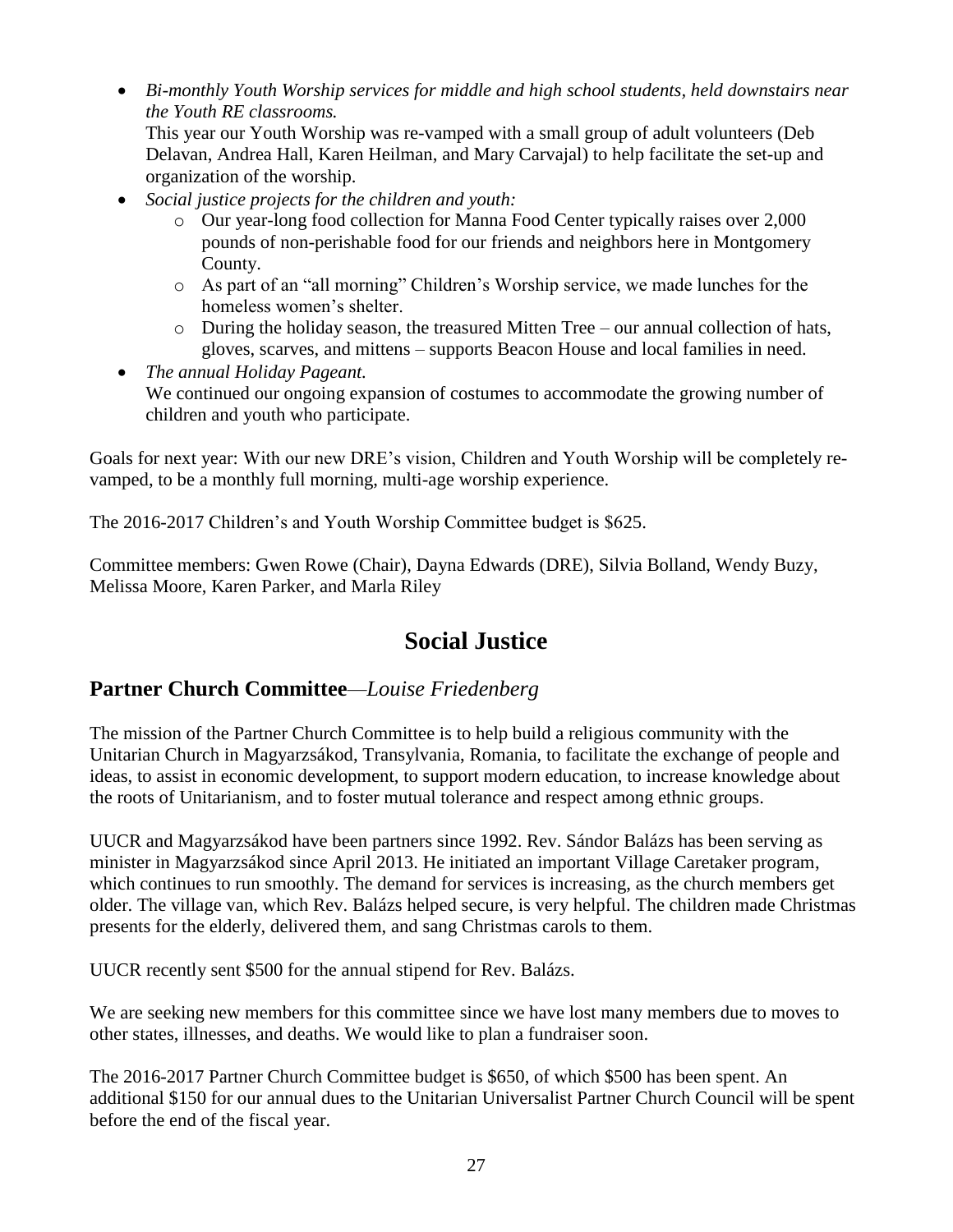#### **Social Justice Committee, Groups, Activities, and Affiliations**—*Alonzo Smith*

The mission of the Social Justice Committee (SJC) is to lead and engage the congregation on social justice concerns, providing tangible ways to live our Unitarian Universalist principles in the community and the world, financially supporting social justice groups, working in coalition with partner organizations, and encouraging congregational exploration and action on emerging issues. The SJC coordinates the work of the congregation's social justice groups, as well as the congregation's support for partner social justice organizations.

The SJC Chair for 2016-2017 was Alonzo Smith. The Lay Ministry representatives were Bennett Rushkoff, followed by Ethel Gilbert. Bennett has been very active in the Partner Plate program. Following Ethel's advice we have adopted a covenant for the conduct of our meetings.

The following is a brief summary of major events and activities for 2016-2017, as well as outreach to other congregations and other community groups.

#### *AMNESTY INTERNATIONAL GROUP 82 (Roald Schrack and Zana Miller)*

Amnesty International (AIUSA), the worldwide human rights organization based in London, is unaffiliated with any government, church, corporation, or other organization. AIUSA, Group 82, while independent of UUCR, continues to benefit from the use of its facilities for meetings. The group was founded in 1975 by Parson Bill Moors and the late Dan O'Connell, a member of the congregation. About one-third of the group's members are also members of UUCR. The co-leaders are Zana Miller and Cathy Knepper.

During this program year, Group 82 has continued to hold its monthly meetings on the third Sunday at noon in Room 53. UUCR members and friends have a standing invitation to attend these meetings as observers or potential members. We are currently participating in a world-wide campaign against torture, and focusing on refugees, the travel ban, etc. We also work on human rights abuses involving women and Indigenous Peoples. We are actively engaged in anti-death penalty work under the guidance of Cathy Knepper.

We send about 200 cards and letters throughout the year on behalf of various prisoners of conscience. We send cards at Christmas and at the Persian New Year. We send postcards in the summer. We also take action on cases that are posted online. One of our prisoners of conscience is a young Kurdish woman in Iran, Zeynab Jalalian. Our member Ferrah Pourahmadi, originally from Iran, is in charge of the case. Our new prisoner is Dawit Isaac, a journalist imprisoned since 2001in Eritrea. We are now in contact with Reporters Without Borders, which is actively engaged with Dawit's case. Our long-time member, John Welton, attends the Mid-Atlantic Regional Conference and the Annual General Meeting of AIUSA each year.

#### *BEACON HOUSE (Alberta Maschal)*

The purpose of UUCR liaison to Beacon House is to keep the congregation informed about activities, needs, and volunteer opportunities at Beacon House.

Beacon House Community Ministry is a Unitarian Universalist community ministry founded by Rev. Donald E. Robinson in 1991. Beacon House is a neighborhood-based organization supporting youth and families of the Edgewood Terrace community located in Northeast Washington, D.C. The primary goal of Beacon House is to provide at-risk youth with opportunities for positive educational and culturally-rich programs; to assist at-risk children and youth to identify and pursue their educational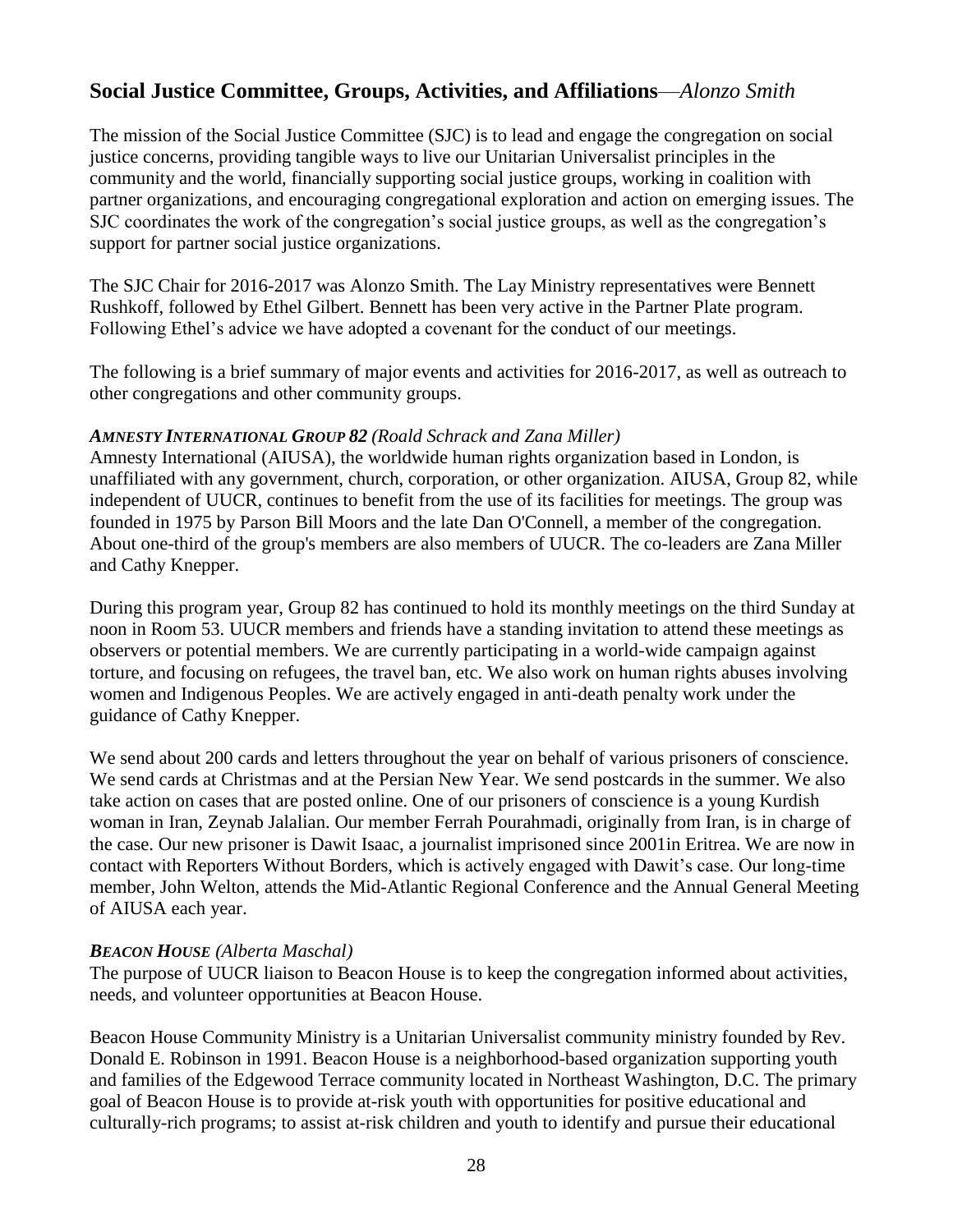objectives culminating in college or vocational training and to prepare them for productive involvement in their community and society.

This year at Beacon House has been eventful and filled with change; the board hired a new executive director, Kevin Hinton; Beacon House celebrated its 25th anniversary; Athletics Director Rodney Cephas was honored by the DC Department of Parks and Recreation as one of its 2017 Volunteers of the Year; Beacon House teen authors spoke at a national literary conference where they discussed their book, *The Day Tajon Got Shot*; Beacon House renewed it partnership with For the Love of Children (FLOC) and will resume the structured math and reading tutoring program in the fall. After serving the Edgewood Community for more than 25 years, Reverend Donald Robinson is retiring.

In addition to providing funds for scholarships for Camp Leap, the summer day camp sponsored by Beacon House which serves about 200 children for 6 weeks; the congregation donated supplies and kits to the Back to School drive during the summer and gave generously to the Christmas gift collection for children, youth and seniors at Edgewood Terrace in November and early December.

To learn more about Beacon House check out its website: [http://www.beaconhousedc.org](http://www.beaconhousedc.org/) or go to its Facebook page at [https://www.facebook.com/beaconhousedc.](https://www.facebook.com/beaconhousedc)

Beacon House is supported by all of the members and friends of UUCR who contribute to the Back to School drive during the summer, who donate new unwrapped gifts for the children, youth and seniors at Edgewood at Christmas time, who make financial pledges to UUCR, which enables support for Beacon House to be funded as part of the Social Justice Committee budget, and who volunteer their time. Community service hours are available to our Senior High youth who wish to participate in Beacon House activities.

#### *COMMUNITY MINISTRIES OF ROCKVILLE (Ken Sandin)*

Community Ministries of Rockville (CMR) is an interfaith coalition of twenty-one Rockville-area congregations founded in 1967 to serve those in need in Rockville and Montgomery County. UUCR annually contributes \$2,000 to CMR and \$1,000 directly towards the Mansfield Kaseman Health Clinic (MKHC) from the Social Justice Committee budget, and individual members and friends donate funds and volunteer time.

CMR is an advocate for the underserved and supports several programs to serve the needs of the community. These programs include an emergency assistance program (REAP), the Latino Outreach Program, Elderly Ministries to enable frail elderly to remain in their home, the MKHC for uninsured adults, and Jefferson House and Rockland House – transitional housing for homeless men and women. Many UUCR members and friends participate in a variety of CMR programs, such as making Thanksgiving baskets for needy families in the Rockville community and donating winter wear during the annual Mitten Tree collection. Through UUCR's Immigration Action Group, congregants also support CMR's Latino Outreach Program. More detail about the programs and budget is available through [www.cmrocks.org](http://www.cmrocks.org/) and the CMR annual report.

#### *GREEN TEAM (Julia Santerre)*

UUCR Green Team Annual Report 2016-17. Our mission is to (1) continuously find ways to reduce our negative impact on the earth (i.e. reduce carbon footprint, water usage, pollution); (2) empower the youth and congregation to care for the earth through education and action; (3) continue to educate and find ways to live in harmony with nature; and (4) celebrate the earth together. Chair: Julia Santerre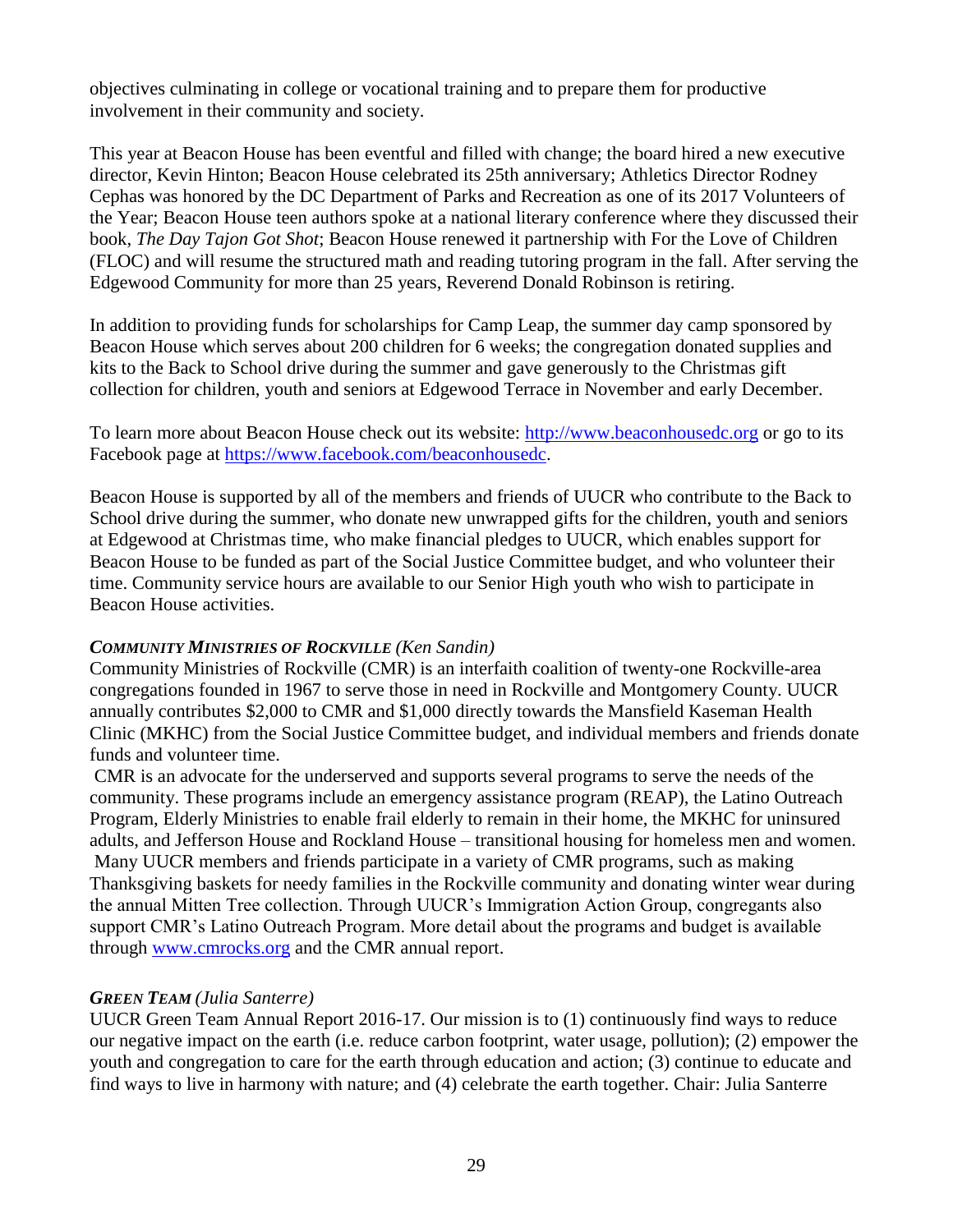Over the past year: we showed a couple of films to inform on and discuss environmental issues, including *Fracking Maryland*. We also coordinated with RE to lead the youth in our adopt-a-road cleanups; we led two environmental children's worships, and a full-day RE program about our stream run-off issues; we have continued our TerraCycle program, which gives congregants a place to recycle items which would otherwise go in a landfill; and we ran a Carbon Footprint Game to engage the congregation to reduce our collective carbon footprint. We also have a blog to help educate and inform the congregation of our efforts to live in harmony with the earth. Over the next year we hope to have more events and activities that all members and friends can participate in, better communicate opportunities for advocacy on environmental issues, and find ways to work jointly with other committees and groups within the UUCR. Budget: \$900. Amount Spent: \$517

#### *HUNGER RELIEF TASK GROUP (Dolores Barnes)*

UUCR continued its weekly Manna food drive in partnership with the Children's & Youth Worship Committee. We are tracking with last year's end-of-year total of 2,500 pounds of food delivered, and will continue the drive through the summer months to meet our goal. Efforts to publicize current and ongoing summer collections will run in upcoming Quest and E-Weekly communications. UUCR has donated approximately 1,500 pounds of food to the Manna Food Center in Gaithersburg as of the end of April 2016.

UUCR youth and friends continued a once-a-month (third Monday) service day at The Lord's Table Soup Kitchen in Gaithersburg. We will work on continued recruitment of youth to staff our service day for the coming year, September through May. UUCR adult volunteers continued to work throughout the year at The Lord's Table, preparing and serving meals. In addition, the Hunger Relief Task Group used part of its budget to supply specific needs for The Lord's Table "wish list."

The UUCR community once again donated Thanksgiving baskets to Community Ministries of Rockville (CMR). Fourteen complete baskets were assembled and additional grocery gift cards were donated to CMR, which serves the Montgomery County community. Money allocated from the Social Justice Committee budget was also donated to Rockville HELP, a volunteer emergency aid service in Montgomery County.

#### *IMMIGRATION ACTION GROUP*

The Immigration Action Group (IAG) seeks to educate the UUCR community on the issues affecting immigrants in Montgomery County and throughout the nation, in keeping with the Unitarian Universalist Association's Statement of Conscience on immigration. We also collaborate with other faith-based and community organizations to engage in both service and policy actions on behalf of immigrants. The IAG has about 25 members, many of whom participated in the group's monthly meetings and activities. The IAG is co-chaired by David Strauss and Adriana Brigatti. Our year's main activities: We were one of the most supportive congregations in the National Capitol Area for the third annual Greater Washington Immigration Film Festival. The festival took place over the four day period of October 20-23, 2016. The IAG showed the film, *Under the Same Moon*. For the first time, we showed the film in the UUCR Sanctuary, whereas in previous years we had screened the films at Montgomery College. This proved to be a good venue, and we had over 90 attendees. Following the film, Adriana Brigatti moderated a panel of immigrants living in Montgomery County, some of whom recounted stories of extreme difficulty crossing the southern national border. Overall, the festival reached over 1,000 people in eleven venues. Once again, the festival facilitated a strong collaboration among the IAG, Montgomery College's Student Abroad Program, and Community Ministries of Rockville (CMR). The IAG continued to manage UUCR's successful collaboration with CMR's Language Outreach Program. Due to transportation barriers for their students, CMR no longer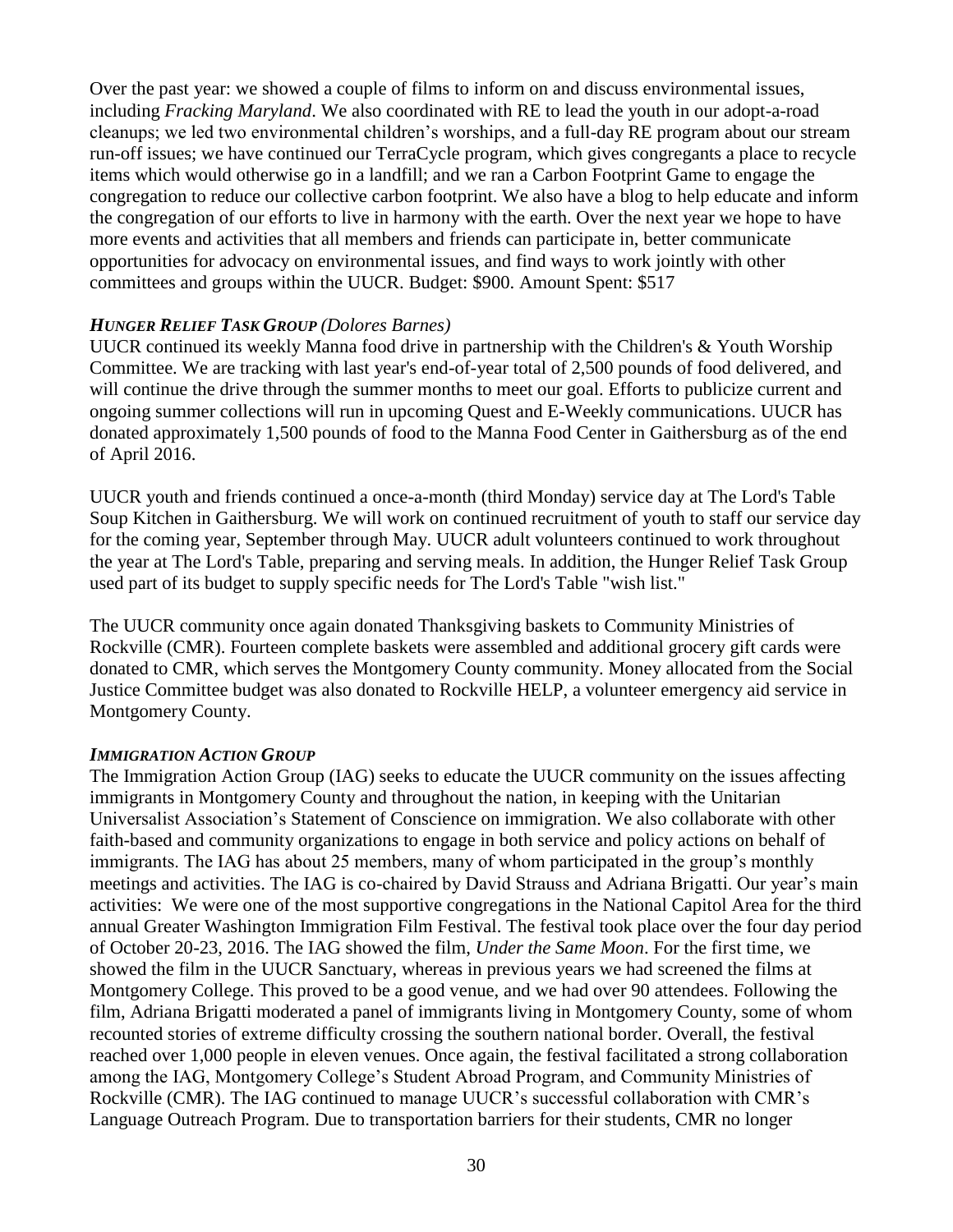conducts classes at UUCR facilities. However, IAG members volunteer in the program on a regular basis, providing vital services to immigrants living in Montgomery County.

• Several members of the IAG volunteered in CASA de Maryland's clinics in CASA's Rockville site to assist legal permanent residents (Green Card holders) in their quest to become citizens.

• The IAG conducted information gathering activities to consider ways of assisting recently-arrived refugee families and to explore ways of helping undocumented immigrants who face intense threats from the federal government.

• The election of a much more conservative President and a continuing ultra conservative majority in Congress following the national election in November 2016 continued to present a strong challenge to the IAG's desire to help facilitate a just and equitable federal immigration reform program of legislative changes to what we see as a broken system. The IAG will seek opportunities through Unitarian Universalists for Social Justice and other groups to protect the rights of immigrants in the coming year.

The IAG stays informed of advocacy activities on the state and federal levels and remains committed to participating in actions that will forward the cause of immigration reform. We will continue to stay involved in service provision that assists immigrants, and to keep the UUCR community informed on the issues. The 2016-2017 Immigration Action Group budget is \$800, which we expect to spend by mid-June.

#### *INTERFAITH WORKS (Kay Newhouse)*

UUCR is one of over 165 member congregations of diverse faiths who find common ground through service to our neighbors in need via Interfaith Works (IW). With an emphasis on identifying and meeting the needs of the poor by linking Montgomery County's faith communities in service, education, and advocacy, Interfaith Works seeks to reduce the root causes of poverty in our area. A large, multifaceted organization with a long-established reputation as "the conscience of Montgomery County," Interfaith Works advocates for and addresses the needs of the financially disadvantaged in our wealthy county.

IW's professional staff provides individuals and families either experiencing or vulnerable to homelessness with holistic resources specific to their needs, empowering them to move from crisis to stability. Interfaith Works directly operates professionally-staffed emergency shelters and transitional housing across the county, a clothing center, vocational and job placement services, and safety net loans and grants to prevent evictions, and serves as an important resource for referring vulnerable people to the support services they need through a large network of local social service providers. Through our Interfaith Works congregational membership, UUCR partners with others who are similarly committed to helping our struggling neighbors, including other faith communities who share our values surrounding social justice, 5,200 volunteers at the many IW shelters and resource centers, individual donors, foundations, corporations, local businesses, and government agencies. Together, via Interfaith Works, we focus on our shared community responsibility and successfully address the varied needs of 20,000 of our most vulnerable Montgomery County neighbors each year.

UUCR supports Interfaith Works by providing meeting space and by financial contributions. Congregants volunteer on an individual basis with the Interfaith Clothing Center, Carroll House shelter, vocational services at the IW Empowerment Center, and through IW Board leadership positions. In addition, during our "meals week" in May/June, volunteers from UUCR work as a team coordinated by the Social Justice Committee to provide meals for seventy women receiving emergency shelter and case management support services at the Interfaith Works Women's Center.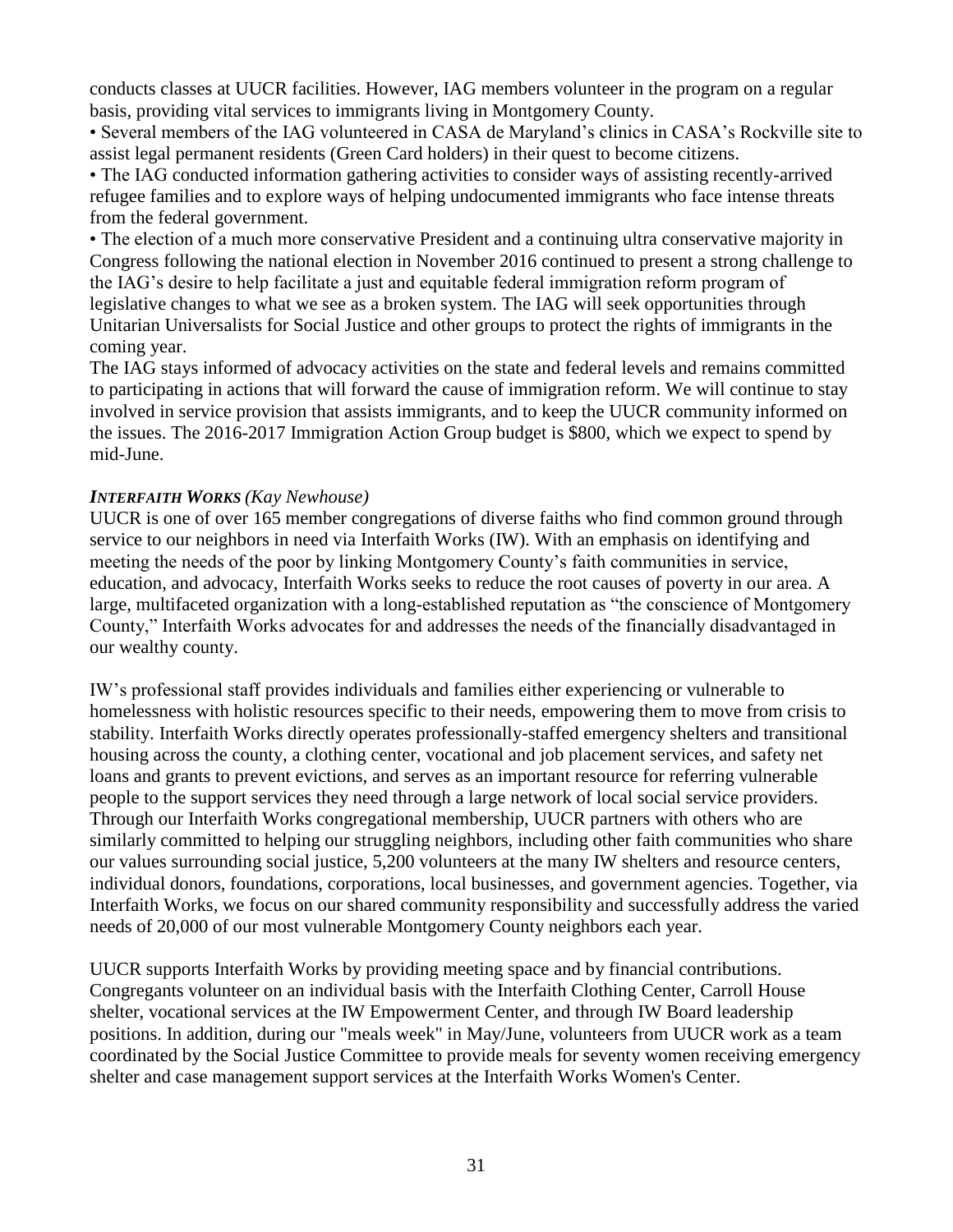#### *JUSTICE FOR JUNIORS*

This project is an example of our outreach to external community organizations. Justice for Juniors is a DC-based organization that works with juveniles who are incarcerated by the DC Youth Authority. It utilizes area college students as mentors and role models for the teenagers in the system, and works to assist them in educational programs once they are released. Justice for Juniors is headed by the Rev. J. Siafa Johnson. During 2016-2017, SJC members Shira Ehrlich and Sean McCarthy worked with this organization.

#### *LGBTQ TASK GROUP (Stephanie Kreps)*

LGBTQ Task Group's mission is to support the rights and concerns of LGBTQ people in our congregation and in the wider community, and to foster awareness of such concerns among UUCR congregants and friends. Stephanie Kreps is the chair

Rainbow Youth Alliance (RYA) Advisory Council: Jennifer Carter, Beth Irikura, Charles Farmer, Timothy Elliott, Stephanie Kreps, Adrienne Shaw and Bobby Bangert. Jennifer and Beth are UUCR members. Brisk attendance at RYA sessions continues, with new youth at most meetings. Monthly movie nights are poorly attended. Continuation of this series will be revisited.

Patricia Cooper's tenure as RYA co-Program Coordinator (PC) begins in June. She will be the PC in July. Robert Bangert tendered his resignation as PC in March 2017, staying through June, 2017. Stephanie represented UUCR's RYA: visits to LGBTQ clubs at 11 MCPS high schools; the launch of the county's Communities United Against Hate; 'Time to Thrive' Human Rights Campaign 3-day LGBTQ youth support seminar in DC; and speaking at Women's March DC 'Power in Unity 'seminar. Upcoming: Rockville Hometown Holidays' 2-day May event. RYA's UUCR member-staffed booth is a major outreach for UUCR AND RYA. UUCR members are recruited to join area UU's in the June 2017 Capital Pride Parade and Festival. The DC Youth Pride organization postponed their event until July, 2017. Stephanie functions as co-facilitator at the Germantown PFLAG group, displaying UUCR and RYA flyers at meetings. Donations to RYA are steady. Our annual Brother Help Thyself grant was \$3,000.

The RYA Council evolves a fundraising strategy and nears completion of its RYA PC duties document. Timothy Elliott created a document detailing expectations of Council members, approved by the Council. A fall 2017 Council retreat is being planned. In progress: contact with the new Gender and Sexuality Alliance student clubs formed in several MCPS middle schools.

Last year, a Spanish-speaking RYA was discussed with Rev. Archene Turner until she withdrew the project. Another disappointment is that our planned Spring Concert was postponed until 2018 because of scheduling problems. The choir's concert date was changed from January to only one week ahead of our planned date of April 1. Another disappointment was that the choir date was then moved again to fall 2017. As the only two entities in the congregation which plan benefit concerts, more communication and coordination between the choir and RYA would help prevent these problems. 2016-2017 budget: \$900; \$816 spent. Remainder: UUCR Capital Pride participation

#### *MEDICAID FOR SENIORS*

Mary Hoferek has been very active in advocating on this issue, and especially in asking people to contact state legislators on enlarging the Maryland Medicaid regulations. Her letter to the editor was published by the Washington Post on November 29, 2016.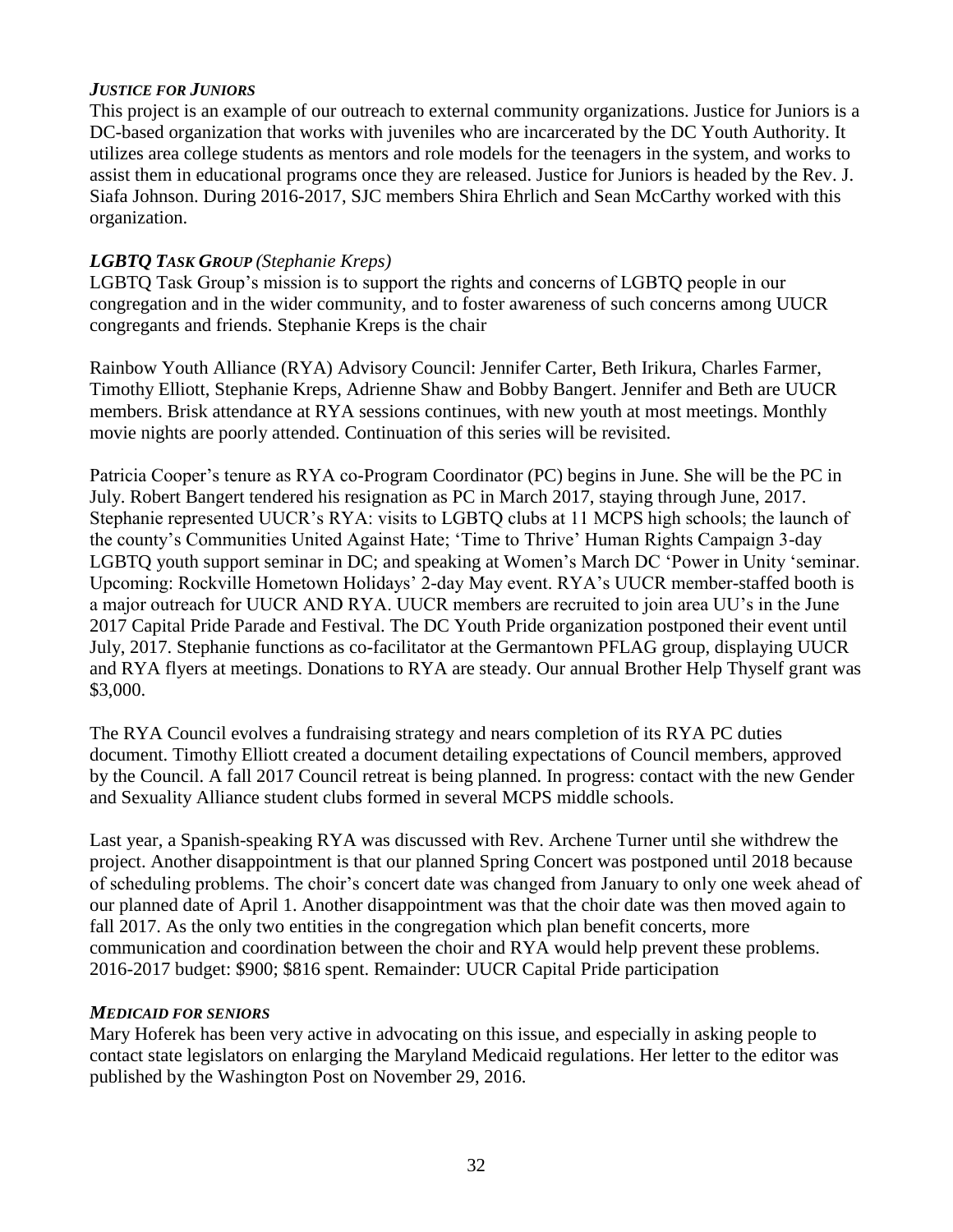#### *PARTNER PLATE PROGRAM*

The Partner Plate recipients for 2016-2017 were; September-October, East Coast Migrant Head Start Project; November-December, International Rescue Committee; January-February, Beacon House; March-April, Religious Coalition for Reproductive Choice; and May-June, Church of the Larger Fellowship.

#### *PEACE GROUP*

Peacemaking - both internationally and at home - has been a focus of UUCR's Social Justice Committee since 2002, when a group of UUCR members and friends formed a Peace Action Group. We host a coffee-hour literature table and encourage congregational participation in peace vigils, petition drives, demonstrations, and peace advocacy directed to local, state, and national legislatures. This year, our efforts focused on advocating with UULM in Annapolis (e.g., reform of our broken justice system); organizing for single-payer, universal health care; and holding a series of monthly evening study sessions, "Pivot Homeward," a title that reflects our desire to human and material resources be redirected away from foreign military adventures and devoted to real security -- to meeting human needs -- here in the United States. Although Friday evening attendance was often poor, new ties were made with Cedar Lane UU member Ralph Krause (library of DVDs on Palestine-Israel) and organizers (from many faiths) of the "Voices from the Holy Land" film festival held each March-April at the National Cathedral.

–Submitted by PSG members: Steve Lapham, Ken Sandin, and Alonzo Smith

#### *RACIAL JUSTICE WORKING GROUP (Fran Lowe)*

The Racial Justice Working group will lead the congregation to study and learn together to create opportunities for personal and systemic transformation toward racial justice. Members: Alonzo Smith, Alberta Maschal, Kevin Power, Cynthia Bauerle, Karim Alzouma, Rev. Rebekah Montgomery, Fran Lowe, Hellen Oketch, Luke Smith, Jenny Fei, and Rev. Lynn Strauss.

Initiated at UUCR last year, the Racial Justice Working Group continues to encourage the community to engage in multi-cultural and racial justice issues by attending UU racial justice and other relevant workshops and events, hosting book discussions, and bringing significant programs to the Congregation.

Following up on last year's book discussions of *Just Mercy* by Bryan Stevenson, and *Between the World and Me* by Ta-Nehisi Coates, Kevin facilitated a discussion on *The Third Reconstruction: Moral Mondays, Fusion Politics, and the Rise of a New Justice Movement* by the Reverend Dr. William J. Barber II.

For continual learning and engagement, Kevin, Alberta, Fran, Rev. Lynn and Alonzo (remotely) are planning to attend the UUA General Assembly. Members also attended the Central East Region (CER) Better Together Leadership Day which included workshops and a forum for the three UUA Presidential Candidates; a CER Capital Cluster UU Racial Justice Gathering where we shared our congregational stories and discussed strategies around skills and actions for growing our multicultural ministries and partnerships. Last year Fran and Hellen attended the 10th Leading Edge Conference "Revolutionary Love" led by the Rev. Jacqui Lewis, pastor at Middle Collegiate Church in NYC. Our group was particularly pleased to provide two outstanding programs to the congregation: The "Building Authentic Diversity" half-day workshop on intercultural communication led by Rev. Rob Keithan was attended by more than 30 people.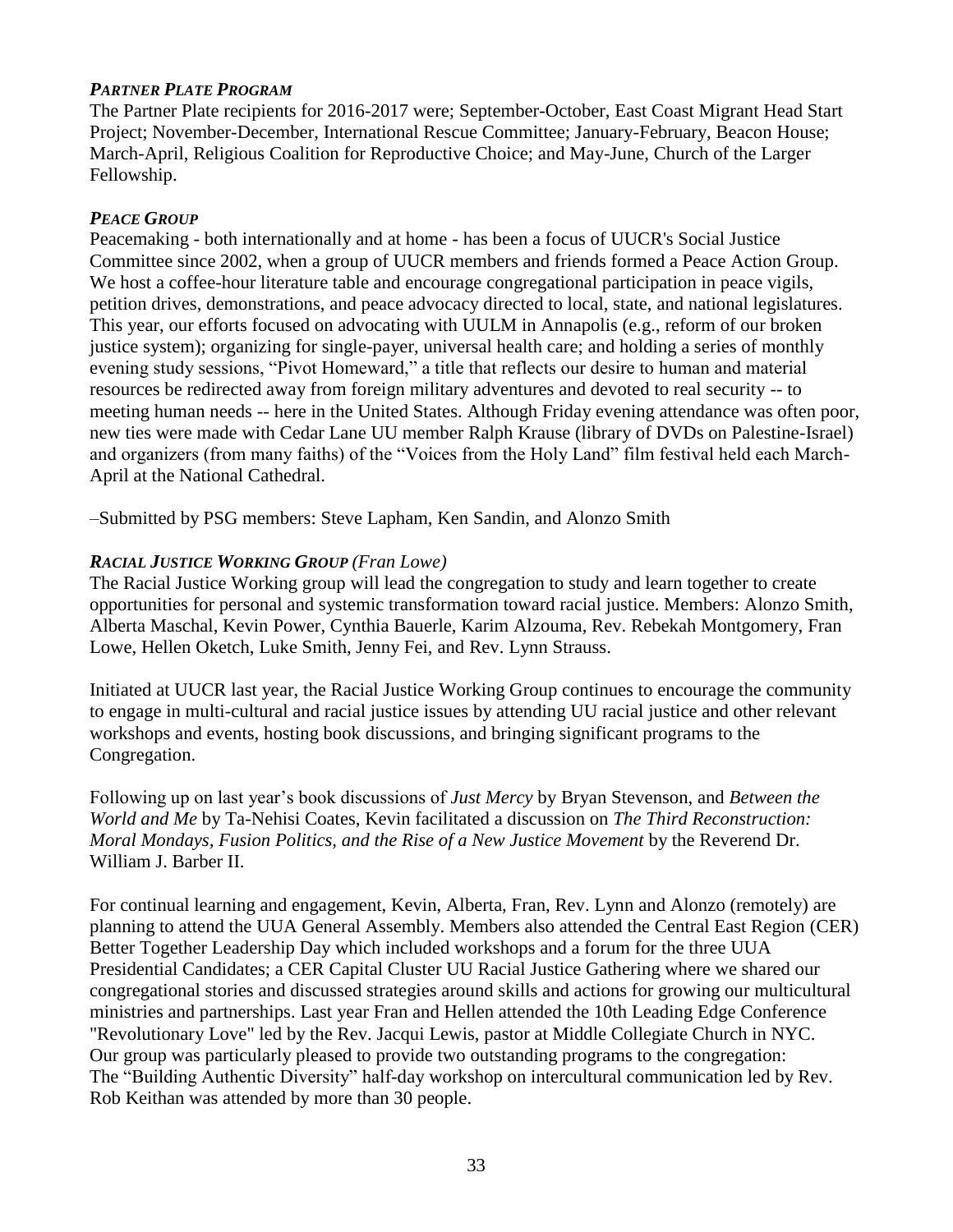"Beloved Conversations, Teaching Hearts and Minds to Open for Multicultural Change", is a curriculum provided by the Meadville Lombard Theological School Fahs Collaborative. The purpose is to learn to live better in our multi-racial, multicultural, and often theologically diverse communities, locate our assumptions about race and ethnicity, and prepare ourselves to take effective action. During the opening retreat led by Dr. Jenice View, we formed into three small groups of 10 people each, including 2 facilitators. Each group participated in eight seminars with topics including Racial/Ethnic History, Dynamic of Racism and Privilege, Micro-Aggressions, Interrupting Racism, Race & Ethnicity in our Community, Legacy of Racism, How Can We Be-in-the-World? And Collecting our Wisdom. We are very grateful to our facilitators: Cynthia Shires-Thurston, Dayna Edwards, Fran Lowe, Lisa Fredin, Sharrill Dittmann, Stephanie Kreps, and our ministers Rev. Lynn Strauss and Rev. Rebekah Montgomery for their ongoing support. We also thank the Adult Faith Formation Committee for cosponsoring the program, providing publicity, planning, set-up and food for the retreat.

The RJWG also provided leadership for the discussions, "Racism in our UU House," and the "White Supremacy Teach-in".

Unfortunately, a few members have had to leave the group. We are hoping to add new people, continue to bring new programs and provide leadership to encourage our community to engage in racial justice and multi-cultural issues.

#### *SANTE TOTAL*

Sante Total means "complete health" in Haitian Creole. On Saturday, March 25 a celebration was presented for the program Sante Total: One-Step toward Improved Health Care Access in Rural Haiti. We celebrated with Haitian food, music and stories, followed by a short program on the state of health in Haiti today, and efforts to improve health care access there. Speakers included; Gabriel Thelus, the Haitian Coordinator for Sante Total, and Barbara Weis, MD, MPH and TM, pediatrician, and executive director of Sante Total.

#### *SOCIAL JUSTICE TOWN HALL*

More than 50 people took part in the Social Justice Town Hall on March 12. We learned about current UUCR's Social Justice (SJC) activities and ways that we could participate, and also had an opportunity to suggest new ideas for future consideration. The program, which was moderated by Rev. Lynn Strauss and Jack Eisenhauer, included presentations on issues in four major areas: LGBTQ (Stephanie Kreps), Immigration (Adrianna Brigatti), Green Team (Julia Santerre), and Racial Justice (Karim Alzouma and Rev. Rebekah Montgomery). If you missed this meeting, you can still learn about UUCR's SJ program by reading the SJ material in the 2016 Annual Report (on UUCR's website) or stopping by the SJ Table during coffee hour. The meeting elicited a wide variety of ideas, many related to the four major areas noted above. Interest was also expressed in healthcare issues, women's issues, and income inequality. Several mentioned working with other groups with common interests as a way of increasing our effectiveness.

As we move to the future, we note that UUCR has a Process for Approval of Congregation–Wide Social Justice Programs. The process requires meeting several criteria including identifying "a suitable number of leaders and committed members willing to make a multi-year commitment." Copies of the process were available at the SJ Table.

#### *STATEMENT ON THANKSGIVING*

In November the SJC issued a statement, which read in part: "The UUCR Social Justice Committee supports the UUA Business Resolution on 'Thanksgiving Reconsidered,' at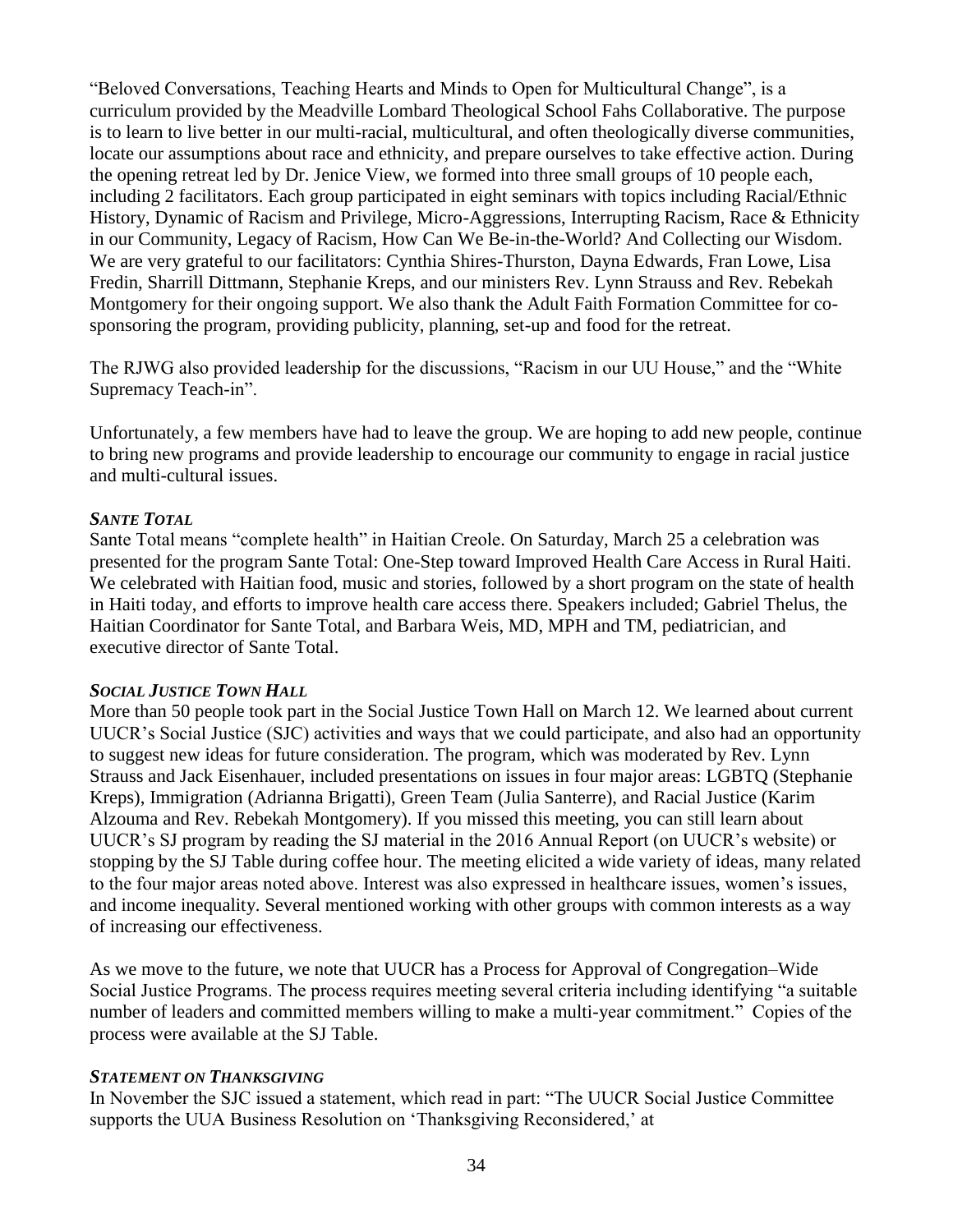[http://www.uua.org/statements/thanksgiving-day-reconsidered.](http://www.uua.org/statements/thanksgiving-day-reconsidered)" We added to this the thoughts that, in keeping with Native American values, food is not just a commodity to be marketed and consumed but a vital part of life, produced by humans for other humans, and that we are in solidarity with the people of Standing Rock, North Dakota.

#### *UNITARIAN UNIVERSALIST LEGISLATIVE MINISTRY OF MARYLAND (UULM-MD)*

UULM-MD advocates for legislation that reflects UU values in the Maryland General Assembly. For 2016-2017, Andrea Hall and Alonzo Smith were members of the UULM-MD Board.

Before the start of each year's 90-day legislative session of the Maryland General Assembly, UULM-MD selects three or four priority issues, working with established coalitions. These priority issues are centered on bills that will be introduced during the year that foster UU values. This year, the priority legislation selected by UULM-MD included bills for paid sick leave, reforming the criminal justice system, climate change, and death with dignity.

On January 28 the UULM-MD annual Legislative Kickoff was held in Annapolis. Over 150 UUs from around the state were in attendance and the featured speakers were Maryland Attorney General Brian Frosh, and Kathleen McTigue, director of the UU College of Social Justice. In addition to Andrea and Alonzo, five other members of the UUCR congregation attended.

UUCR's involvement with UULM-MD gives members and friends an opportunity to take their faith and values into the wider community and advocate for positive change in Maryland. The work of UULM-MD brings together UUs from across the state. UULM-MD works with established coalitions, and it gives UUCR members and friends the opportunity to work with other diverse faith communities and nonprofit organizations.

During the legislative session (January 11 to April 10), Alonzo informed members of the social justice committee about opportunities to contact their state legislators to express support for our priority legislation, and urged congregants to call, email, or visit their legislators, and he testified in Annapolis. On January 15, Alonzo and Andrea organized a forum on criminal justice at UUCR, with a focus on bail bond reform. There were four speakers in addition to Alonzo: Liz Bobo, former state delegate and member of the Columbia UU congregation; Eleanor Piez, intern minister for the UU Church of Annapolis and UULM-MD; Candy Clark, UU activist with the Maryland Alliance for Justice Reform, and Jonathan Wesley Hutto, longtime community organizer in PG County. The event was wellattended and stimulated a very lively conversation. On January 28 the UULM-MD annual Legislative Kickoff was held in Annapolis. Over 150 UUs from around the state were in attendance and the featured speakers were Maryland Attorney General Brian Frosh, and Kathleen McTigue, director of the UU College of Social Justice. In addition to Andrea and Alonzo, five other members of the UUCR congregation attended.

At the close of the 2017 session of the Maryland General Assembly at midnight on Monday, April 10, we can report that all of our priority issues have been acted upon by the Legislature, and some have also received Executive action. Most of these actions have been positive. The Social Justice Committee allocated \$300 for UUCR's annual membership in the Unitarian Universalist Legislative Ministry of Maryland. In the coming year, we would like to encourage greater congregational involvement, as well building coalitions with organizations in Montgomery County.

#### *UNITARIAN UNIVERSALIST SERVICE COMMITTEE (Ken Sandin)*

UUCR supports the Unitarian Universalist Service Committee (UUSC), a membership organization founded in 1941 to advance human rights and social justice worldwide, through a \$100 annual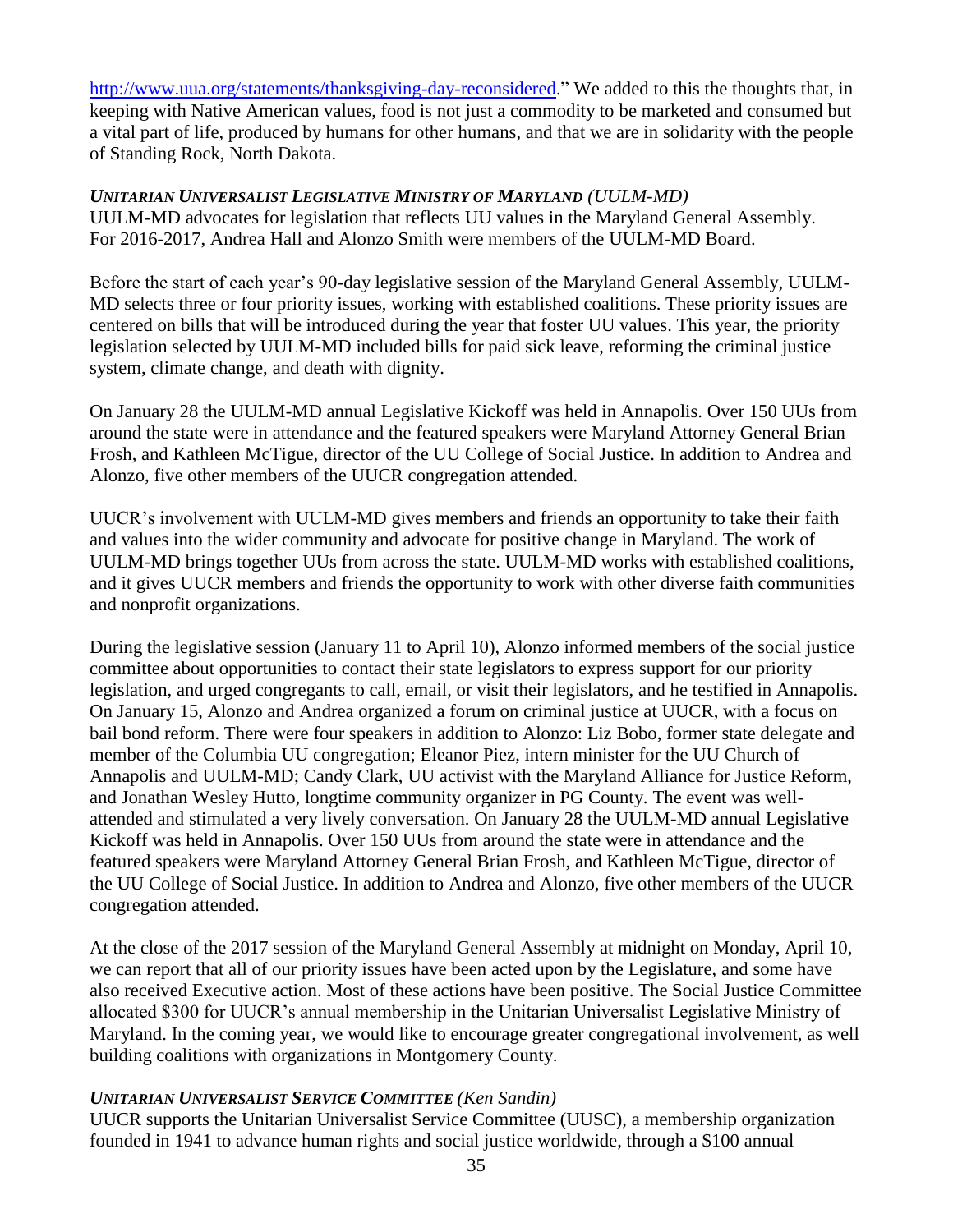donation from the Social Justice Committee budget; encouraging individual memberships; and, with the Children & Youth Religious Education Committee, collecting for UUSC's annual Guest at Your Table fundraiser.

#### *UNITARIAN UNIVERSALISTS FOR SOCIAL JUSTICE (UUSJ)*

(Pablo) Pavel DeJesus, Exec. Director, UUSJ-National Capital Region, engaged us in a conversation at our November monthly meeting. Gary Magnusson introduced Pablo DeJesus, the newly-appointed Executive Director of UUSJ, Unitarian Universalists for Social Justice in the National Capital Region. A graduate of Oberlin College, he has served on the staff of the Governor of Puerto Rico, as well as in several offices in Washington. Pablo briefly reviewed the history of UUSJ, noting that it had been recently restructured. Pablo told us that the three UUSC task force groups now being formed center around the issues of immigration, (environmental issues?) and escalating economic inequality. Pablo's long-term vision is to move the UUSJ into a national organization. The UUCR SJC is hoping to assist him in this work.

#### *WOMEN'S MARCH*

On January 2, 2017 thousands of women from around the USA marched in Washington, D.C. In addition to several major American cities, there were similar demonstrations in European capitals. The theme was justice and equality, and a UUCR contingent was led by Dayna Edwards and Roselie Bright. Congregational follow-up activities also took place.

# **Membership & Communications**

#### **Archives & History Committee**—*Maude McGovern*

The mission of the Church Archives and History Committee is to 1) preserve, organize, and document UUCR's history and 2) use the archives to answer staff and member questions and educate the church community about our history.

Since mid-2015, the committee has worked on organizing church archival materials including photographs, Board minutes, annual reports, newsletters, and orders of service. These were stored (and forgotten in some cases) in various places until they were moved to one location in recent years. Thus the first step has been basic sorting; for example, putting all the board minutes in one place and arranging by date. A "Finder's Guide" is being developed; this is simply a list of materials so that someone searching for information on a topic knows what resources are available. A great deal of organizational work has been done, but much, much more remains.

An effort is made to keep updating and expanding the collection. For example, information was collected about the involvement of UUCR members and friends in the historic Women's March on Washington in January 2017. Donation of relevant materials such as photos and oral histories is encouraged.

The key accomplishment in 2016 was the writing of *UUCR at 60: UUCR 60th Anniversary History*. It is the only narrative history of the church to date (as distinct from timelines or lists of milestones) and summarizes in booklet form the church's history from its founding to 2016. It was very well received by staff and members, many of whom purchased copies. It is also available on the website.

The committee makes a brief presentation to each group of prospective members in the Path to Membership class and has prepared a handout summarizing UUCR's history that participants receive.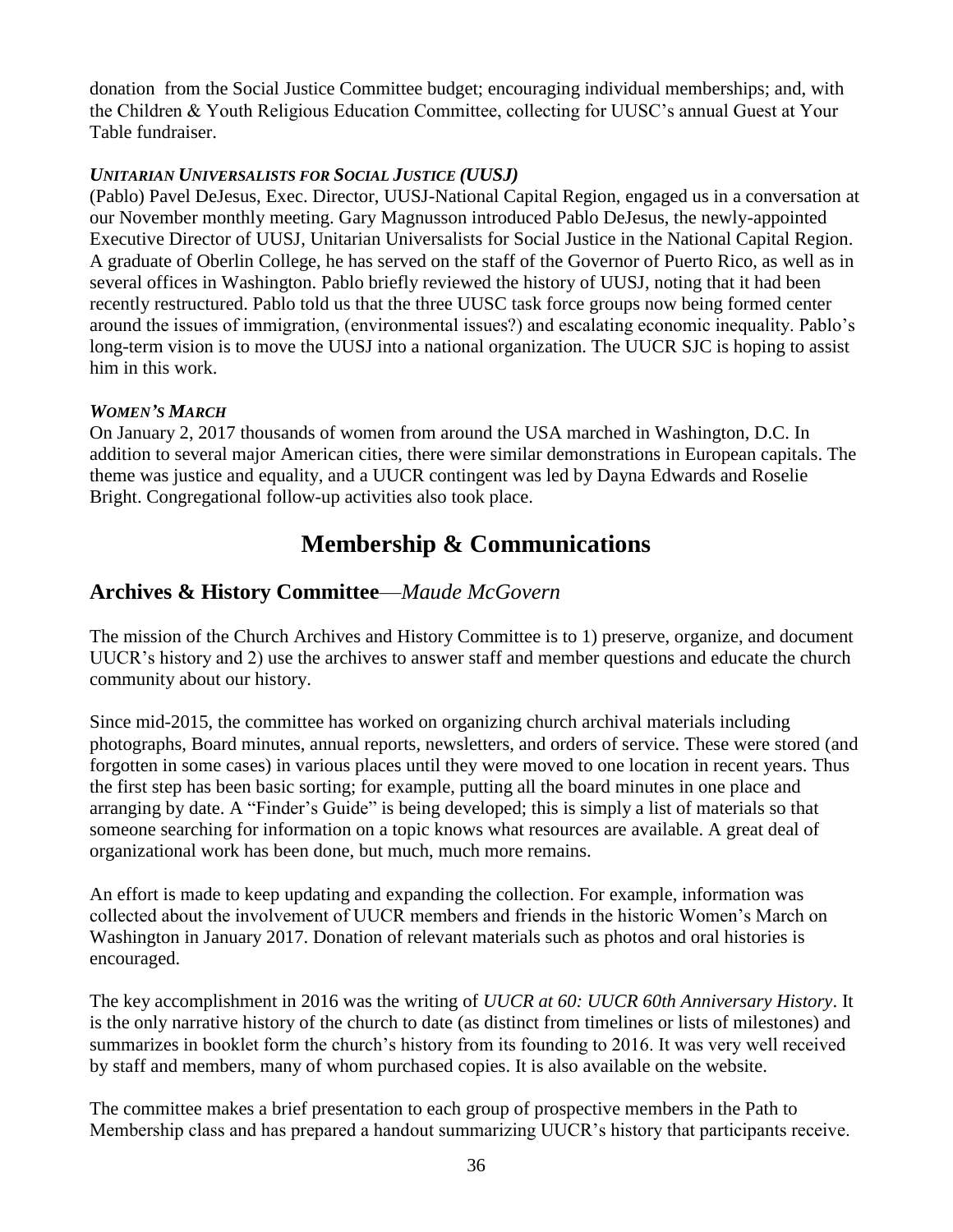The committee also researches questions on church history from staff and members asking things such as the dates a former music director served to when a section of parking lot was put in. Recently the committee provided facilitators of the Beloved Conversations program with background information on race relations and civil rights activity in Rockville and Montgomery County in the 1950s-60s, as well as specifics on some of the activities undertaken by members of the Unitarian Church of Rockville to promote desegregation.

It is the committee's belief that a knowledge of UUCR's history deepens appreciation and understanding of our church community.

Committee Member—Maude McGovern

#### **Denominational Affairs**—*Eric Burch*

The purpose of the Denominational Affairs Group is to connect the people of UUCR to the larger UU movement, and to connect the UU movement to the people of UUCR.

Major accomplishments for the year:

- Maintained UUCR's connection into the Capital Cluster, the dozen-or-so District and suburban Maryland congregations near us, attending quarterly meetings and monthly web conferences. Eric Burch is the UUCR Representative on the Capital Cluster Council.
- Notified interested UUCR members and the Director of Communications of new Capital Cluster events, as well as some events in the Norther Virginia Cluster, the Central East Region, or the Unitarian Universalist Association.
- Tracking the evolution of the Central East Region as it folds in the old Joseph Priestley District.
- Coordinated after-GA activities of the UUCR members who attended the 2016 General Assembly in Columbus, and also preparing our delegates for the General Assembly in New Orleans this coming June.

The Capital Cluster is the level of organization where UUCR members and staff can interact routinely with UUA staff on new initiatives. If you are interested in getting more involved in Cluster, Regional, or National denominational activities, please contact Eric Burch and you will receive UU-wide emails concerning areas of your interest.

The Board offers some General Assembly support through its budget.

Group members: Eric Burch (Chair), and Judy Rayner

#### **Joseph Priestley District Chalice Lighters**—*Ken Sandin*

"Lighting the Chalice" refers to funding grants to Unitarian Universalist congregations that have an intention to grow and have a specific urgent need. The Joseph Priestley District issues a call three times each year, suggesting \$30 per call, to fund grants for land, buildings, a first minister, a first music director, a first director of religious education, and innovative growth proposals. Several UUCR members participate. During the past year, the Chalice Lighters program was publicized with an *E-Weekly* article and an information/sign-up sheet at the annual Activities Fair.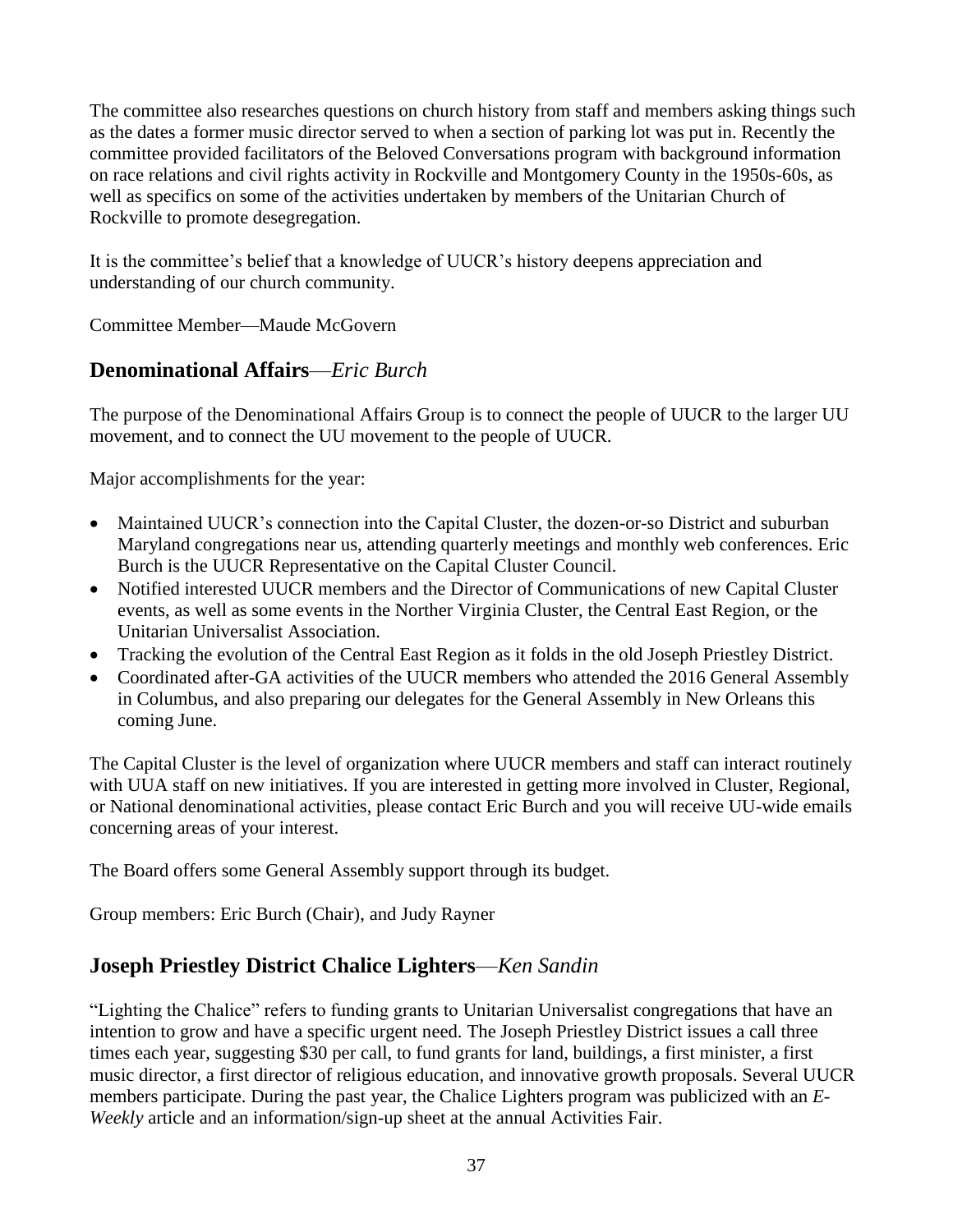#### *Quest* **Newsletter**—*Alberta Maschal and Adrian Graham*

*Quest* provides information about people, activities, programs, and major decisions to UUCR members and friends. It's published in three formats: mailed paper version, postage-saving email (in color), and the web version appearing on our website. *Quest* is published once a month. This change and the addition of a weekly electronic newsletter, UUCR E-Weekly, has enhanced communication among the congregation, allowing for timely announcements and reminders of congregation activities. Adrian Graham is the editor of UUCR E-Weekly.

Editing, producing, and delivering *Quest* is the work of teams: Alberta Maschal, Beth Irikura, and Elizabeth Sullivan are the editors on a rotating basis. Layout, proofreading, reproduction, and distribution of the email version, as well as posting to the website, are all handled by Adrian Graham. Louise Friedenberg is the Wednesday mailing crew coordinator. Nancy Grissom, Gwen Rowe and Jo Wilson are the regular crew. Thanks to all.

## **Finance**

#### **Action Auction Fiesta Cruise**—*Carolyn Randall*

The Action Auction Fiesta Cruise is an annual event that doubles as a fundraiser and a community building event. Our focus, as always, was to include all members and friends, as well as any visitors who were interested. The goal was to make fundraising fun, and to provide opportunities for fellowship throughout the year.

The Action Auction was held on Saturday May 6, 2017. This year's auction again kept the Fiesta Cruise theme, allowing us to reuse much of the materials from previous years. A new logo was created, which we will reuse next year. Donation items were solicited from outside businesses, as well as congregation members and friends. This year's auction had 165 items up for bid, and exceeded last year's attendance with (another) record number of attendees. There were 147 total attendees at the event, 25 of whom had not attended before. In addition, 15 families had proxies bidding for them.

The donations for this year's auction included many ethnic and innovative dinners, such as An Evening of Gemütlichkeit, and a Progressive Dinner where five UUCR families live on the same block. There were many gift cards to local businesses and restaurants. Many wonderful bakery and gourmet items included scones, carrot cake, plum pudding, peach chutney, UUCR granola, to name a few. There were services, such as tie-dying dish towels, tree trimming, hand-picked fruit, and home tech support; wonderful entertainment, including an afternoon of live jazz and a winter afternoon coffeehouse; and old favorites like the Classic Hen Party and Family Game Night.

The food this year was in line with our cruise theme – a buffet that highlighted food from two Mediterranean ports of call, France and Lebanon. Beer and wine were sold as well. We repeated last year's successes with the Fine Wine Raffle and the Big Beer Raffle.

Action Auction planning starts in December, and the leadership team is in place by January. In early February online donations are open, and the first pulpit announcement and donations kickoff is in early March. Ticket sales begin four weeks before the auction, and the catalog is produced two weeks before the auction. All of these activities require much planning, coordination and participation from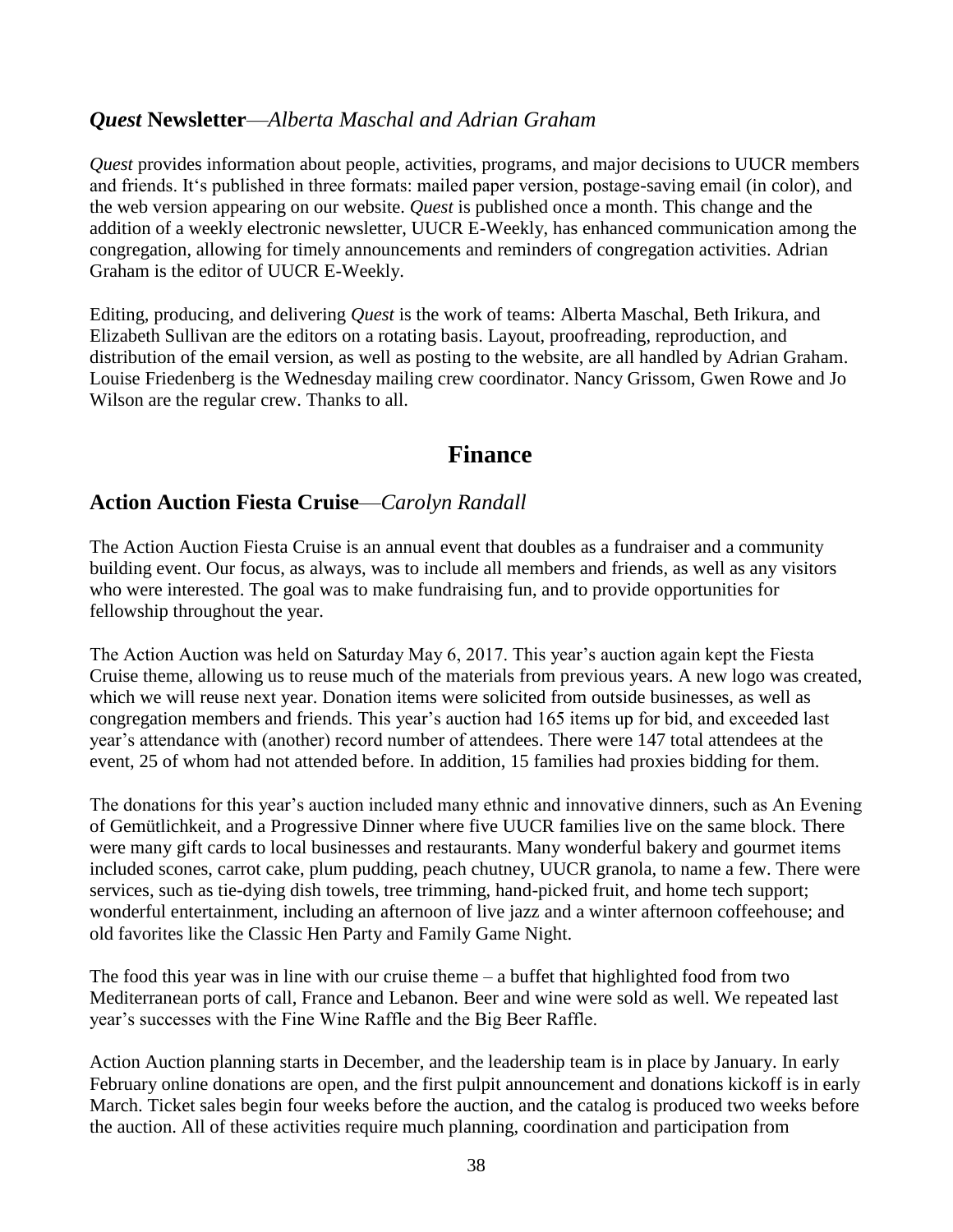congregation members and friends. There were over 65 volunteers participating in publicity, business outreach, ticket sales, computer and website work, decorations, set-up, clean-up, solicitations of donations, catalog preparation, and more. Committee/group members were given the opportunity to work together, developing stronger and/or new relationships in a shared experience with a goal to benefit the congregation.

Following are lessons learned, including changes that would help the Action Auction achieve its goals in the future:

- The auction needs a minimum of four Sundays with a Donation table in Fellowship Hall. This year the middle two of those Sundays had scheduled events for the congregation in Founders Hall right after the service, which meant no one stopped at the donations table to talk about or make a donation. Making a donation takes time, involves conversation, often looking at previous catalogs, and that can't happen when there are compelling events going on elsewhere that the congregation is urged to attend.
- This year, with only 10 days from the donation deadline, we had only 81 donations, less than halfway to our goal. This was significantly less than last year, when we had over 100 by that same time. It took a large effort by the team, including many emails and phone calls to previous donors, to reach our goal.
- This year the auction had five Sundays scheduled to take donations, but postponed the start by one week to allow the canvass to make another request from the pulpit. In retrospect, we needed the five weeks, and will keep to that next year.
- We will increase outreach to RE families to encourage more participation and attendance at the auction.
- Two of the key team members this year were new to the church, not yet members. Both were very effective and enthusiastic, and we will increase our recruitment of new members and friends next year.
- We are working on a written, repeatable process for putting on the auction, to help volunteers in the future benefit from past lessons learned.

Net of expenses, the Action Auction Fiesta Cruise *raised over \$31,000 this year.*

Action Auction Fiesta Cruise Co-Chairs: Carolyn Randall, Claudia Chitty, Liz Zerby, and Sandy Larkin

## **Harvest Bazaar**—*Aaron Pied*

The fundraiser was re-named the Harvest Bazaar because the fundraiser did not fall on Halloween again as in the previous year. The Harvest Bazaar was however, still designed to emphasize fun and games and create incentives for the public, members, and friends of our congregation to bring their families, and to allow parents to shop longer while providing activities for their children. We updated some of the carnival games but otherwise kept the same format as last year: Halloween/Autumn inspired games, face painting, and activities for children. In addition to the games and activities, items sold at the fundraiser included books, quilting, jewelry, "white elephant," toys, games, baked goods, and lunch foods, which relied solely on contributions from congregants.

The Harvest Bazaar was relatively successful, netting about \$7,600, which was about the same as last year despite the perceived decline in attendance. It is hard to determine the reason for a perceived decline in attendance because traditional marketing efforts were maintained and social medial efforts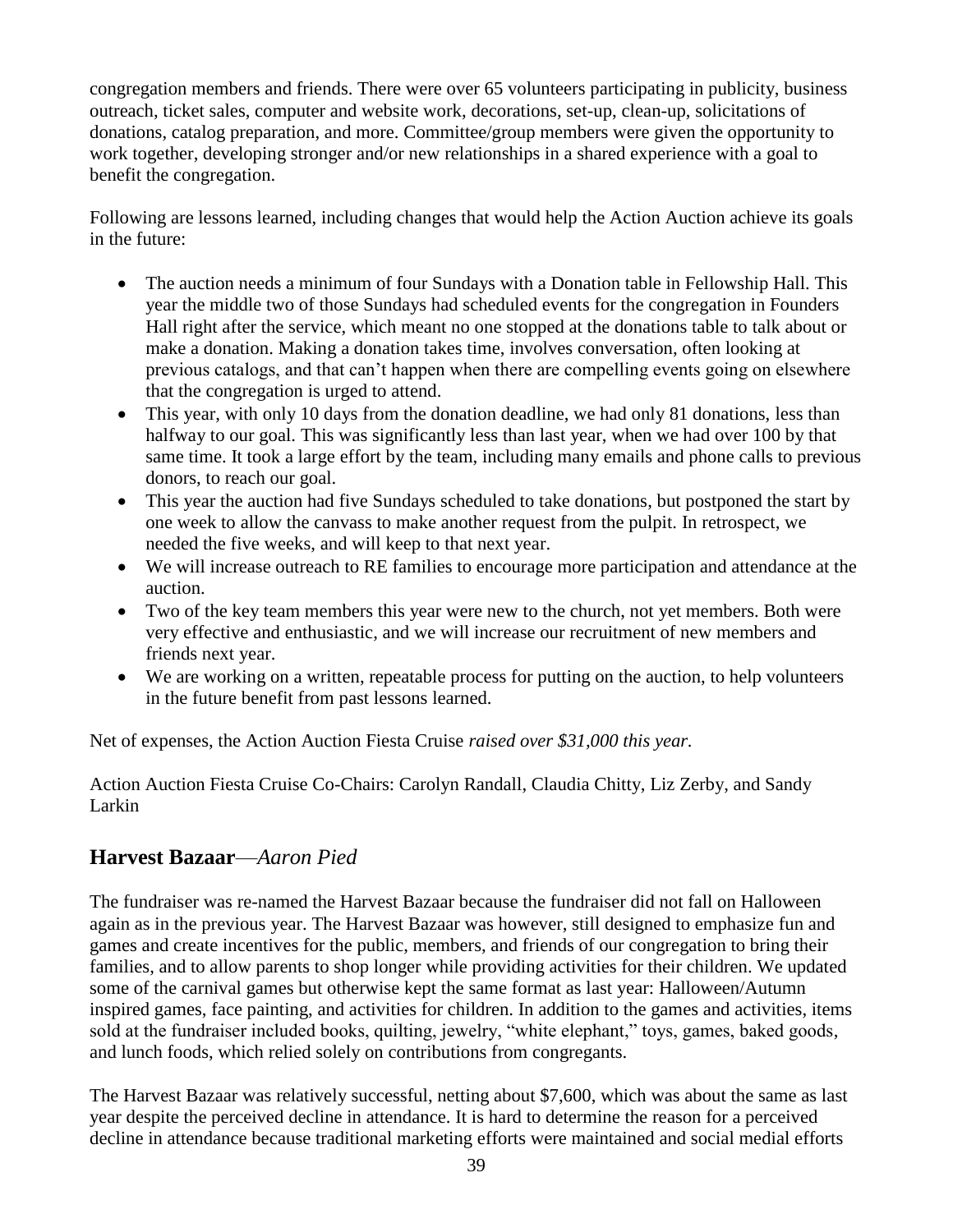increased. Other possibilities for the decline include: the competition for donations and promotion with another major fundraiser 2 weeks prior (Miracle Sunday), other similar fundraisers happening throughout the community around this date, and possible weariness for this Bazaar formatted fundraiser.

The Harvest Bazaar format is marked by two major uncertainties: the quality and quantity of donated books, jewelry, toys, and white elephant items can't be estimated; and the uncertainty of attendance for the event. These two variables make the potential success of the event independent from the immense time and effort from volunteers needed to execute this type of fundraiser. Most of the lead volunteers have been leading their section for years and new volunteers will be needed for the continuation of this type of event. Finally, the bake sale (which brought in \$573) may no longer be able to take place in the future as the Montgomery County health inspector stated that goods baked off-premises was not allowed under the acquired food permit. Investigation with the County is needed to resolve this question.

Finally, we feel that if this fundraiser is to continue using this Bazaar format, it should remain familyfocused with games and activities for children and promotion should be early and frequent, within UUCR and in the greater community.

Harvest Bazaar Co-Chairs: Richard Chitty, Aaron Pied, and Julie Graf

# **Buildings & Grounds**

#### **Aesthetics Committee**—*Sharrill Dittmann*

The purpose of the Aesthetics Committee is promote a beautiful and welcoming worship and meeting space at UUCR. The Committee members organize several art shows each year and consult with committee and staff on matters of color and design as requested.

The committee mounted several shows during the year:

- Marily Mojica acrylics and various media
- Jamie Peterson oils
- Glorida Valdes "Tarasca", Carmen Torruella, and Francisco Loza various media
- Sheila White Guevin photography
- Jean Hirons pastel

Seven works were sold, from which UUCR realized 20% of the sale price.

Committee members: Diane Baillie, Liliane Blom (Co-Chair), and Sharrill Dittmann (Co-Chair)

The 2016-2017 Aesthetics Committee budget is \$100, which has not been spent.

#### **Buildings & Grounds Committees**—*Narcy Klag*

The mission of the Buildings & Grounds Committee is to maintain the congregation's facility and property in a condition that allows UUCR members and friends, as well as other end-users, to perform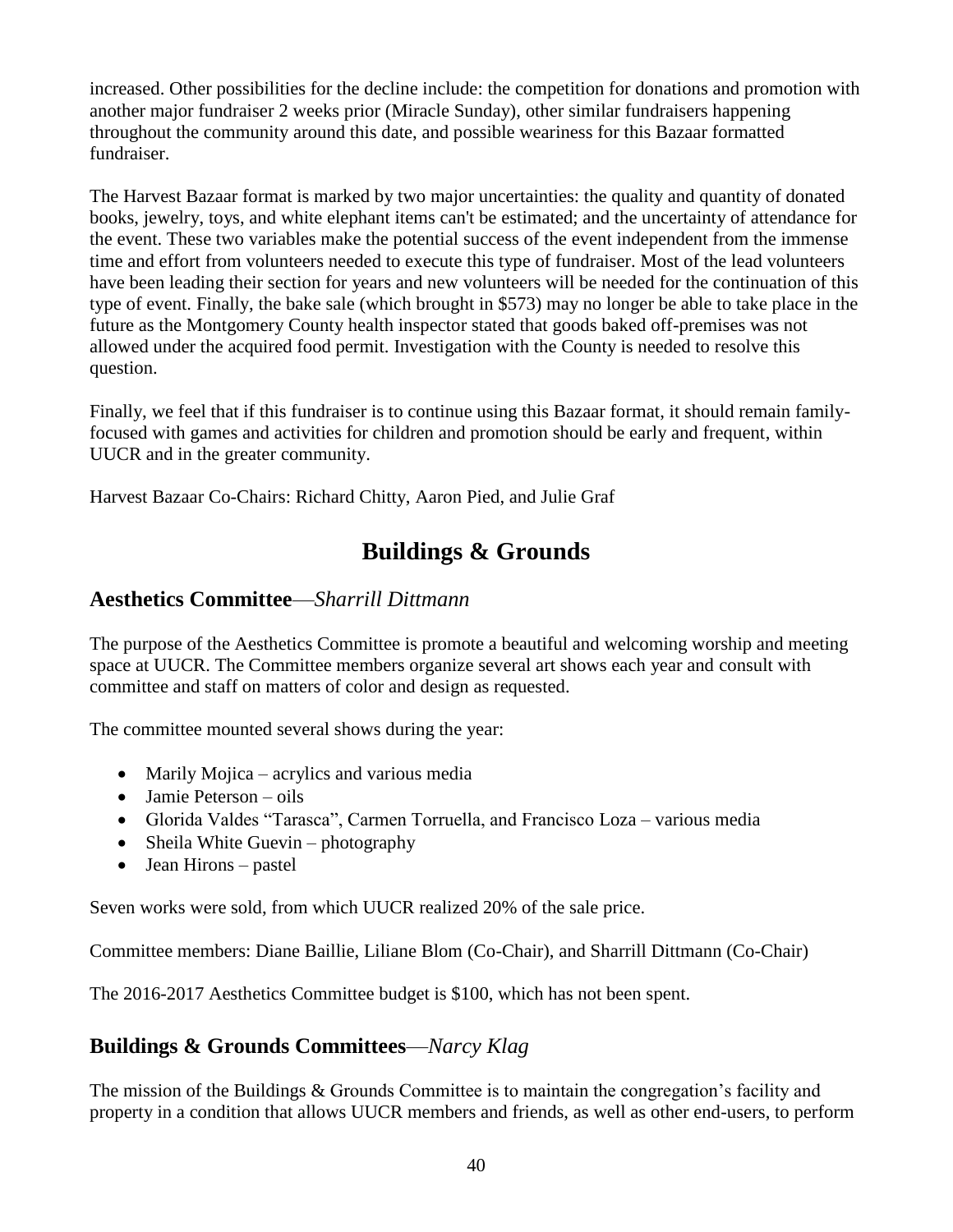the wide variety of activities that take place here. There are basically three types of work undertaken to accomplish this:

First, there are annual service contracts for building systems like the elevator and fire alarm, in addition to the regular service contracts for HVAC, lawn maintenance, and snow removal. These contracts are all managed ably by our Church Administrator, Donna Taylor.

Second, there are normal maintenance and repairs which are performed by a combination of staff, contractors, the Power Tool Gang (volunteers led by Dan Pierce and Narcy Klag) and the Grounds Group (volunteers led by Mary Lanigan, Sue Hedges, and Jo Wilson).

Third, there are major capital improvements projects, of which funding must be approved by the Board of Directors. These projects are usually contracted out.

#### *BUILDINGS*

Accomplishments include:

- Installation of storm water management features at the bottom of the paved parking area to better control the runoff that, in times of heavy rain, over-saturates a neighboring property.
- Fixed broken window cranks in Room 44.
- Patched and painted drywall at top of stairwell in Building 5. Installed a new gate stop.
- Installed new handicapped parking and visitor signs.
- Repaired major cracks in the ceiling of Founders Hall.
- Repainted Founders Hall including ceiling and walls.
- Obtained contract to replace the ramp leading into the hallway near Founders Hall.
- Repaired several sections of broken fence off the back driveway.
- Repaired ties along the entrance driveway.
- Obtained bids to repair driveway and parking lot cracks.
- Revised the list of capital expenses needed to upgrade or replace building equipment or structures over the long term.

The Power Tool Gang gathers on a few Saturdays each year to do necessary work at UUCR. Neither power tools nor experience is necessary. We gather for the fellowship and fun, while helping to maintain UUCR property. Our work is accompanied by doughnuts and coffee in the morning, lunch with beverages, and much camaraderie. Any interested person should feel welcome to join in.

Buildings Committee members: Narcy Klag (Chair), Sue Hedges, Jon Landenburger, Phil Lowe, John McIlwaine, and Dan Pierce.

#### *GROUNDS/LANDSCAPING (Mary Lanigan)*

The Committee 1) manages routine maintenance of the landscape (the grounds); and 2) develops and oversees implementation of the landscape plan to enhance the beauty and accessibility of the landscape, implement green solutions where appropriate, and sustain the designated forest conservation areas in accordance with guidelines from the City of Rockville. Also oversees expenditures from the Site Beautification Fund when funds are available.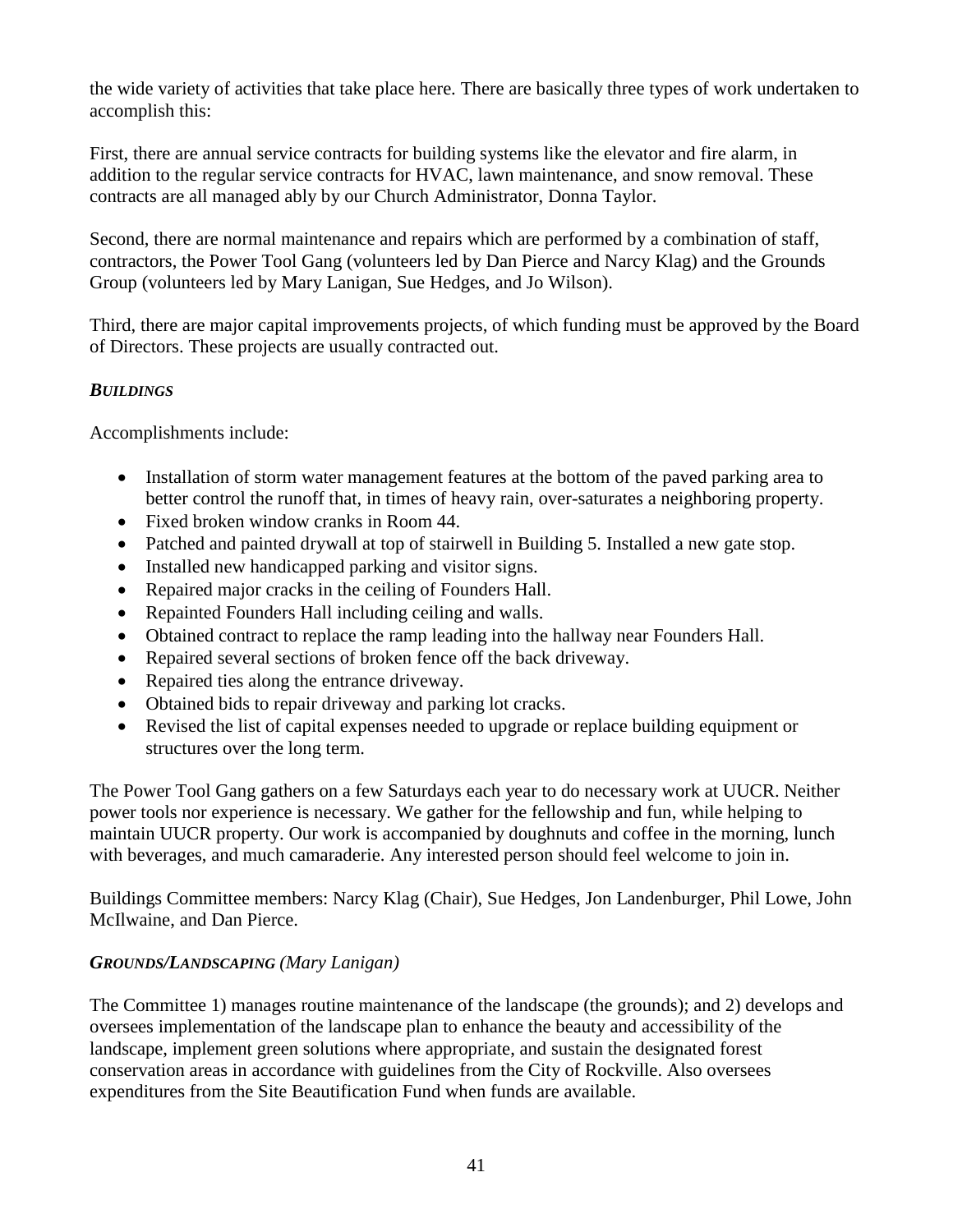Major accomplishments:

- Grounds Master Plan Task Force, chaired by Sue Hedges, developed a UUCR Grounds Master Plan Guidance Document outlining principles, priorities, and proposed process. Task Force members were Matt Beyers, Richard Noreikis, Barbara Harrison, Irene Eckstrand, Martin Haber, and Marianne Miller.
- Identified a liaison, Maude McGovern, to communicate the committee's landscaping recommendations to the landscaping company that performs lawn mowing, periodic pruning, and snow removal. The contract is managed by the Church Administrator. The Landscape budget includes the cost of the annual maintenance contract.
- Researched and identified a contractor to perform re-grading/stormwater management remediation near the ECC playground. Effort led by Irene Eckstrand. Work completed in August 2016.
- Held annual Do It Day in April to celebrate Earth Day and give everyone an opportunity to plant flowers, dig out wild onions, remove invasive plants, etc. Jo Wilson chose perennials this year for the Sanctuary Courtyard to make this a perennial garden, friendly to butterflies and bees. Many thanks to the families and children who helped and to April Pulvirenti who organized our annual Do It Day vegan lunch.
- Scheduled Weeding and Gardening workdays one Saturday morning per month during the growing season to weed and supplement the work of the landscaping contractor. Identified several people to maintain a small portion of the grounds on their own time – our Adopt a Plot program.
- Planted five serviceberry trees (native trees) in the median strip between the two lower parking lots to replace the dogwood trees that all died over time.
- Tim Francis and Steve Lapham continue their volunteer tree pruning and care.

Goals for next year:

- Identify and hire a landscape designer or architect to design a new landscape plan based on the recommendations of the Task Force.
- Begin to implement the new landscape plan.
- Ask the City of Rockville forester to assess trees that appear dead and have the forester authorize removal of dead trees that pose safety or liability problems. Plan for required replacement of trees removed.

Grounds Committee members: Matt Beyers, Wayne Crump, Irene Eckstrand, Tim Francis, Martin Haber, Barbara Harrison, Sue Hedges, Mary Lanigan, Steve Lapham, Maude McGovern, Bill Newhouse, April Pulvirenti and Jo Wilson.

A special thanks to all the Tool Time Gang and Grounds volunteers who put in many hours to keep our buildings and grounds in top shape. We hope to recruit more volunteers to both of these groups this next year as our numbers have been dwindling over the last several years.

The 2016-2017 Building Maintenance budget is \$27, 360; through 10 months, \$14,167 has been spent. The 2016-2017 Grounds Maintenance budget is \$14,300; through 10 months, \$11,392 has been spent.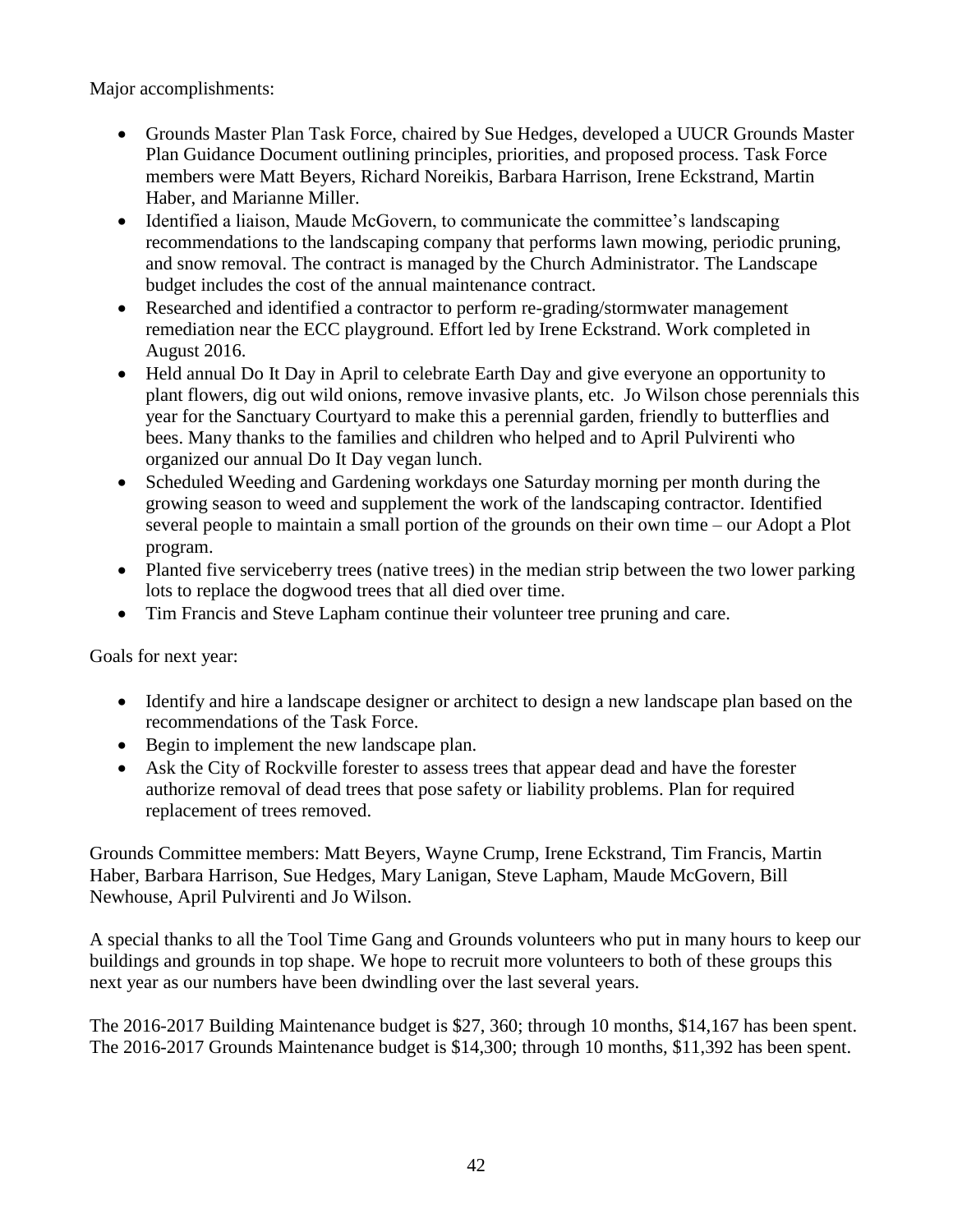#### **Information Technology Committee**—*Bill Newhouse*

The mission of the Information Technology Committee is to maintain UUCR office IT systems and provide first response when the UUCR staff cannot resolve an IT system problem. The IT Committee also works with the office, Finance Committee, and Board of Trustees to discuss the use of new technologies and to plan for upgrades of systems when necessary. The IT Committee can also support requests for information technology support for church activities.

IT systems at UUCR include Voice-Over-Internet-Protocol (VOIP) telephones, computers, projectors, large screen HDTV, facsimile, printers, scanners, a mobile phone, and networking equipment such as switches, cable modems, and WiFi routers.

Major accomplishments for the year:

- Migration of the church database to cloud-based [https://www.churchdb.com/uucr.](https://www.churchdb.com/uucr)
- Added a 50" HDTV on a cart to our AV inventory.
- Established new mailing lists and aliases for all the churches email needs continuing to support our policy not to publish private email addresses on our public facing UUCR website or to use private emails for important roles where the corporate memory gained by preserving emails is best done by having an email for a role like the chair of a committee such as canvass or a search committee.
- Updated mailing lists.
- Continued to ensure that all systems are patched with the latest software and firmware releases.
- Continued to provide remote access for treasurers to the Treasurer PC on which they run QuickBooks.
- Maintained backups for staff files saved to the UUCR server shared and personal directories.
- Began to explore cloud storage options for staff files (personal and shared).
- Achieved the desired performance of VOIP system, improving sound quality and eliminating phantom incessant ringing by successfully tasked Comcast to replace cable modem and configuring UUCR routers to better support VOIP.
- Ensured that staff computers were set up properly and functional after office moves.
- Set up accounts for new staff members and trained them when necessary about UUCR's IT infrastructure.
- Replaced Ethernet switch in finance office (this switch connects our Comcast modem with Building 4, so it is a vital piece). It is now of the same type as other Ethernet switches in Building 4 Rooms 45 and 42.
- Switched the domain name registrar for uucr.org from Network Solutions to Google.
- Verified that new Ricoh copier/printer would support staff needs for scanning and printing just like its predecessor.
- Replaced dual monitor setup for Adrian Graham, Director of Communications & Membership.

Next year's goals:

• Full migration of staff files to cloud storage.

UUCR IT systems are vital to all church functions, supporting our worship, religious education, social justice and fellowship activities, and enabling the UUCR staff to communicate with congregants as well as other UU churches and organizations, other faith groups and other community groups.

Committee member: Bill Newhouse, and Eric Burch (database)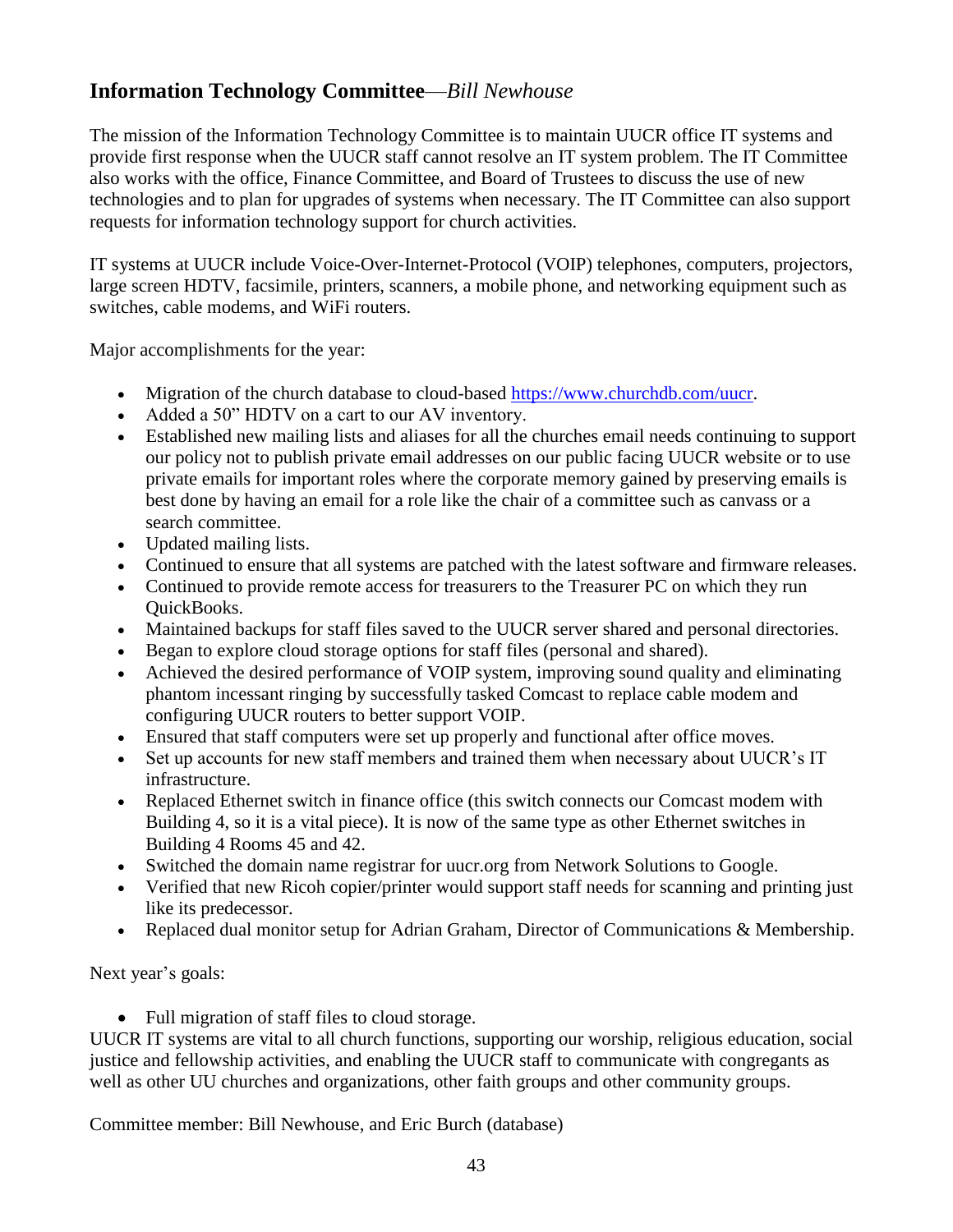#### **Sound Committee**—*Mike Holmes*

The mission of the Sound Committee is to enhance and maintain the sound equipment at UUCR, specifically in the Sanctuary and Founders Hall.

The use of a designated sound volunteer at each Sunday service continues to work well. The volunteers have learned to use the new sound mixer. We could use one or two additional volunteers.

Shortly after last year's annual report was prepared, sound-dampening acoustical panels were installed on the raised back wall of the Sanctuary. These have made a noticeable improvement to the intelligibility of speech in the room. They are also attractive and unobtrusive, and I'm sure that many members are not even aware that they are there.

Over the summer, we accepted delivery of the desk that houses the new sound mixer, completed the purchasing of cables and other hardware and installed the mixer. This involved the installation of patch panels to make the connection between existing hardware in the sound closet and the mixer, through a multi-connector audio "snake" cable that runs from the mixer to the patch panels. Special thanks to Jeremy Schuhmann and Mike Holmes for designing the signal routing, and to Jeremy, Mike, and Sean Hickey for the installation work. Thanks are also due to our wonderful Church Administrator, Donna Taylor, who helped with purchasing and the logistics of the desk delivery.

The new mixer has allowed us to customize the equalization of individual microphones, and this has contributed greatly to the clarity of speech in the room. (Equalization is basically like a highly adjustable tone control.) It has also made it much easier for the sound volunteers to quickly mute unused microphones and make volume adjustments while seated facing the pulpit.

Over the summer, one of the power amplifiers failed and blew out the speaker drivers in both of the front speaker enclosures. We sent the amplifier away to the manufacturer for repair, and hired American Amplifier to replace the speaker drivers. We also had them replace a power supply component in the other main power amplifier as a preventive measure. The added expense of these unexpected repairs accounts for our going over budget this year.

The 2016-2017 Sound Committee budget is \$1,160, and \$2,790 has been spent.

Committee members: Mike Holmes (Chair), Jeremy Schuhmann, Dennis Wellnitz and Steve Greene.

# **Spiritual & Caring**

#### **Pastoral Care Team**—*Paulette Campbell and Jane Klag*

In conjunction and cooperation with the ministers, the UUCR Pastoral Care Team (PCT), consisting of volunteers, provides support services for UUCR members and friends who need assistance. These services are limited by capability and liability considerations. Team members personally provide some services and arrange for other UUCR members and friends to help as specific needs occur. The team furnishes transportation, runs errands, delivers meals during crises, visits people at home and in hospitals, sends cards, and provides other services as needed.

Other major functions include: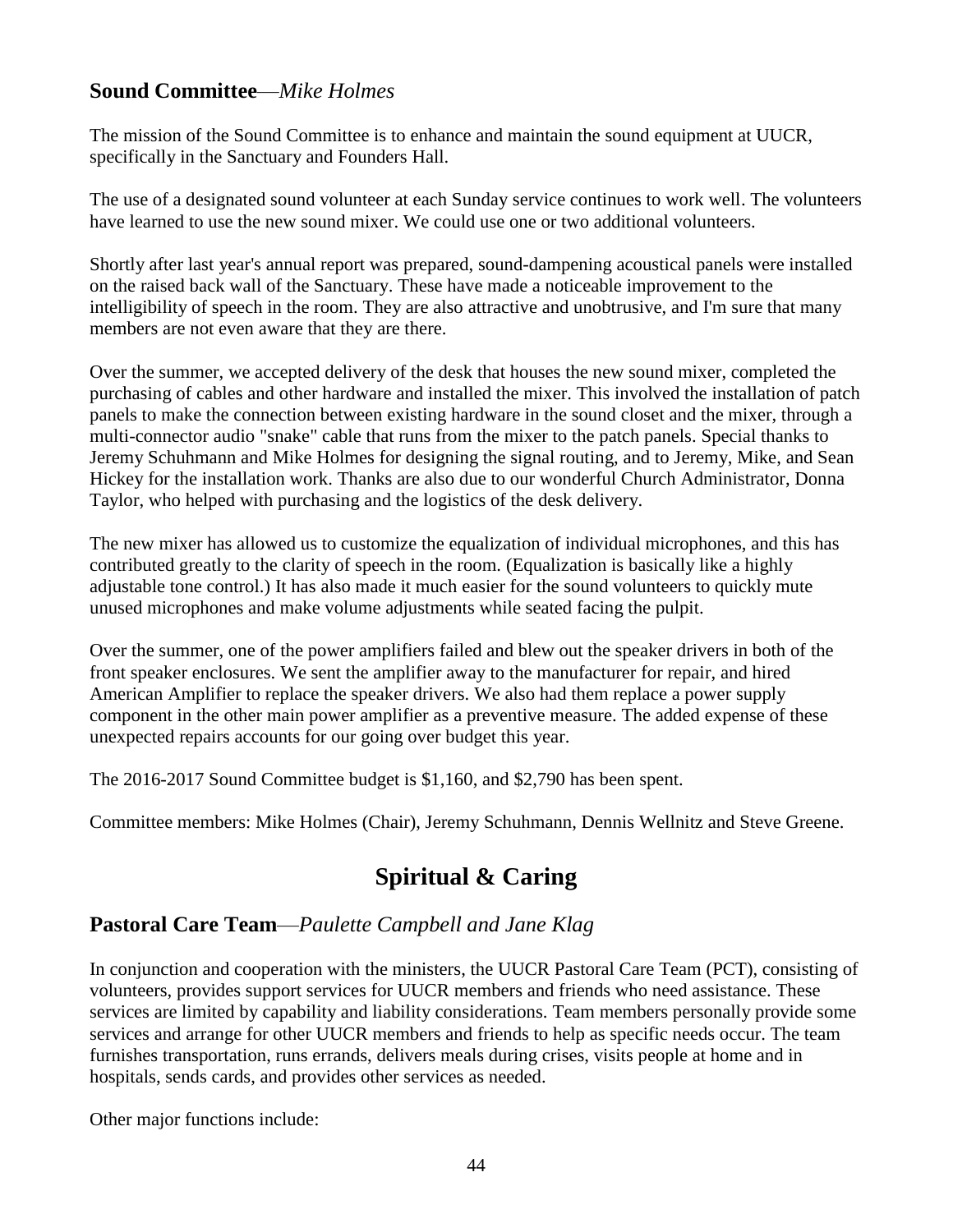- Memorial receptions: They are organized to honor the lives of those members and friends who have died during the past year. Several receptions have been catered this year with the assistance of the Pastoral Care Team. No fees are asked, but donations are gratefully accepted. Paulette Campbell chairs this function.
- Thinking of You column in *Quest*: Joys and concerns are to be communicated to the editor in order to appear in *Quest*. Judy Eisenhauer served as editor this year. If you have joys and concerns that you would like to appear in *Quest*, please contact Judy.
- Greeting cards: The Pastoral Care Team sends cards to members and friends who celebrate special events and to those who are ill or hospitalized. Sue Thomas is the coordinator of this activity.
- The Pastoral Care Team bulletin board is installed in Fellowship Hall. It includes obituaries of congregants and former congregants, a copy of the current Thinking of You column as it appears in *Quest*, and area workshop invitations.

Many thanks to all who have donated time and effort to the UUCR community during the past year. A special thanks to Narcy Klag who, through his connection to the Lions Club, delivered health aids to those in need.

This year's special events and activities:

- Rev. Rebekah Montgomery did a workshop for us on April 6, 2017. We did some hands-on exercises to improve our listening and communication skills. She also presented insight in getting in touch with ourselves and our own outlooks.
- Members of the PCT attended workshops given by Hospice and other UU churches this year, but we did not host any workshops at UUCR.

Team members: Jill Asman, Marilyn Briant, Paulette Campbell (Co-Chair), Sonali Desai, Judy Eisenhauer, Jewell Golden, Kent Hancock (Lay Minister), Jane Klag (Co-Chair), David Lorms, Fran Lowe, Susan McCall, Marianne Miller, Marie Reed, Marialyce Sherr, and Sue Thomas

#### **Women's Open Spiritual Connection Group**—*Sahar Dawisha*

Our goal is to connect by learning about ourselves and each other, while deepening our spirituality together.

We continue to explore spiritual growth through meditation, creative self-expression, and mutual support. Some of our activities this year included: fostering self-awareness and connection through exploration of color and shapes, movement, heart cards, nature, Goddess Oracle Cards, Zentangle drawing, and creating and updating our spiritual timelines. We examined two Spiritual Themes from the UUA's Church of the Larger Fellowship's (CLF) *Quest for Meaning* [\(https://www.questformeaning.org/spiritual-reflections/spiritual-themes/\)](https://www.questformeaning.org/spiritual-reflections/spiritual-themes/) which included Wholehearted Living and Freedom/Struggle, with a culminating activity of creating and sharing a vision board/collage to reflect upon our strengths and to guide our future path.

We have participated in community outings and service activities such as attending a New Year's Eve labyrinth walk at Cedar Lane UU as a group, followed by a get-together; and, preparing and delivering meals twice to the Wilkin's Avenue Women's Assessment Center. Our spiritual growth and learning has occurred by generating questions and sharing insights, which has enhanced our appreciation and enjoyment of each other as well as other UUCR spiritual activities, such as Emerson's Cafe.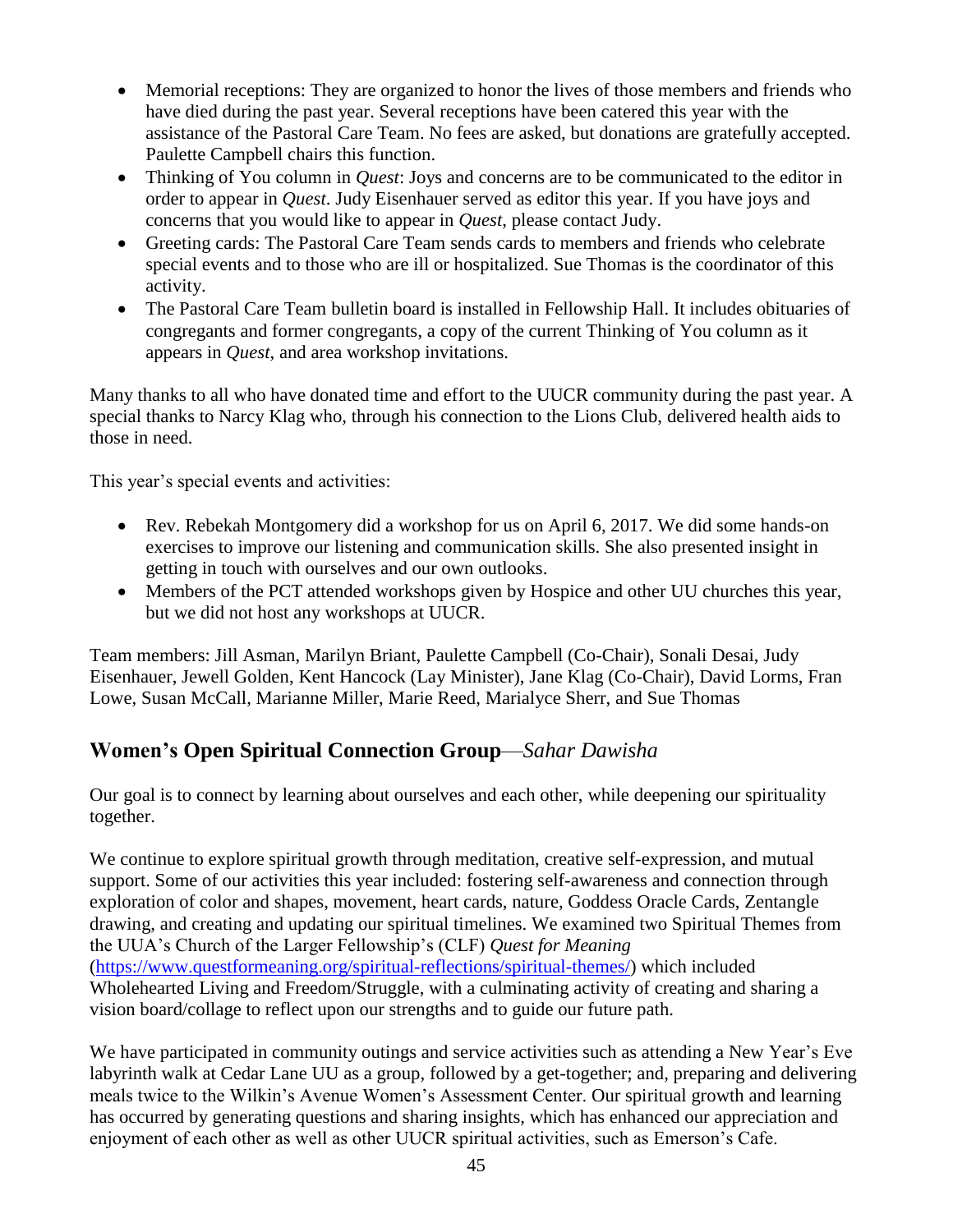By utilizing UUA and other resources to enhance our spiritual journey, we will continue to explore creative activities to enhance our spiritual lives; participate in community outings and service activities; experience additional labyrinths walks together; and, attend inspiring performance(s) followed by personal insights.

Committee members: Sahar Dawisha (Chair), Diane Baillie (Co-Chair), Bonnie Bloomquist (Co-Chair), and Julie Robinson (Co-Chair).

#### **Women's Spirituality Group**—*Jewell Golden*

The group discusses various topics as well as sharing individual life paths. We strive for the spiritual growth of group members through close personal sharing. With the exchange of words in experience, wisdom, and support, we provide laughter, warmth, inspiration, and reassurance, moving forward on one's quest. We celebrate member's distinct achievements, birthdays, and special times in one's life through meals together.

The Women's Spirituality Group meets in Room 44 in Building 4 on the first and third Saturday of the month from 11:00 a.m. to 1:00 p.m. The meeting is open to all and we welcome all to our sisterhood of spirituality and support. In the next year, we hope to increase our outreach and encourage more women to attend.

# **Fellowship**

#### **Craft Group**—*Sherry Henry*

Our craft group provides a welcoming setting for women to share conversation and crafting each Tuesday from 10:00 a.m. to 12:00 p.m. We host anywhere from 2 to 10 women who meet weekly to socialize outside the home and to share an enjoyment of arts and crafts. Most of this year was spent getting acquainted with adult coloring books and various materials used for coloring (inks, pencils, markers). The conversation usually includes current politics, last Sunday's sermon, personal reminiscing, and any other topics that are mutually enjoyable. All of the \$100 annual allotment was spent on coloring books, markers, and colored pencils. The group enjoys small projects occasionally, such as coloring in posters that will be used by one of the RE classes. Our ages range from sixtysomething to the mid-nineties (and proud of it!)

We are always looking for ways to welcome newcomers who would like a social outing each week.

#### **Literary Fiction Book Group**—*Marialyce Sherr*

There are two book discussion groups at UUCR. The Literary Fiction Discussion Group was formed in April, 2016. It normally meets on the second Monday of each month from 1:30 p.m. until 3:30 p.m. in Room 50. UUCR members are welcome to join one or both groups.

The Literary Fiction group confines its discussion to fiction and to those works, past and present, that have been deemed "literary." The term literary is in itself controversial because in fact all writing is literary since it uses words made up of letters. However, there was an expressed interest among over a dozen UUCR members to form a group that focused on outstanding prose and in-depth character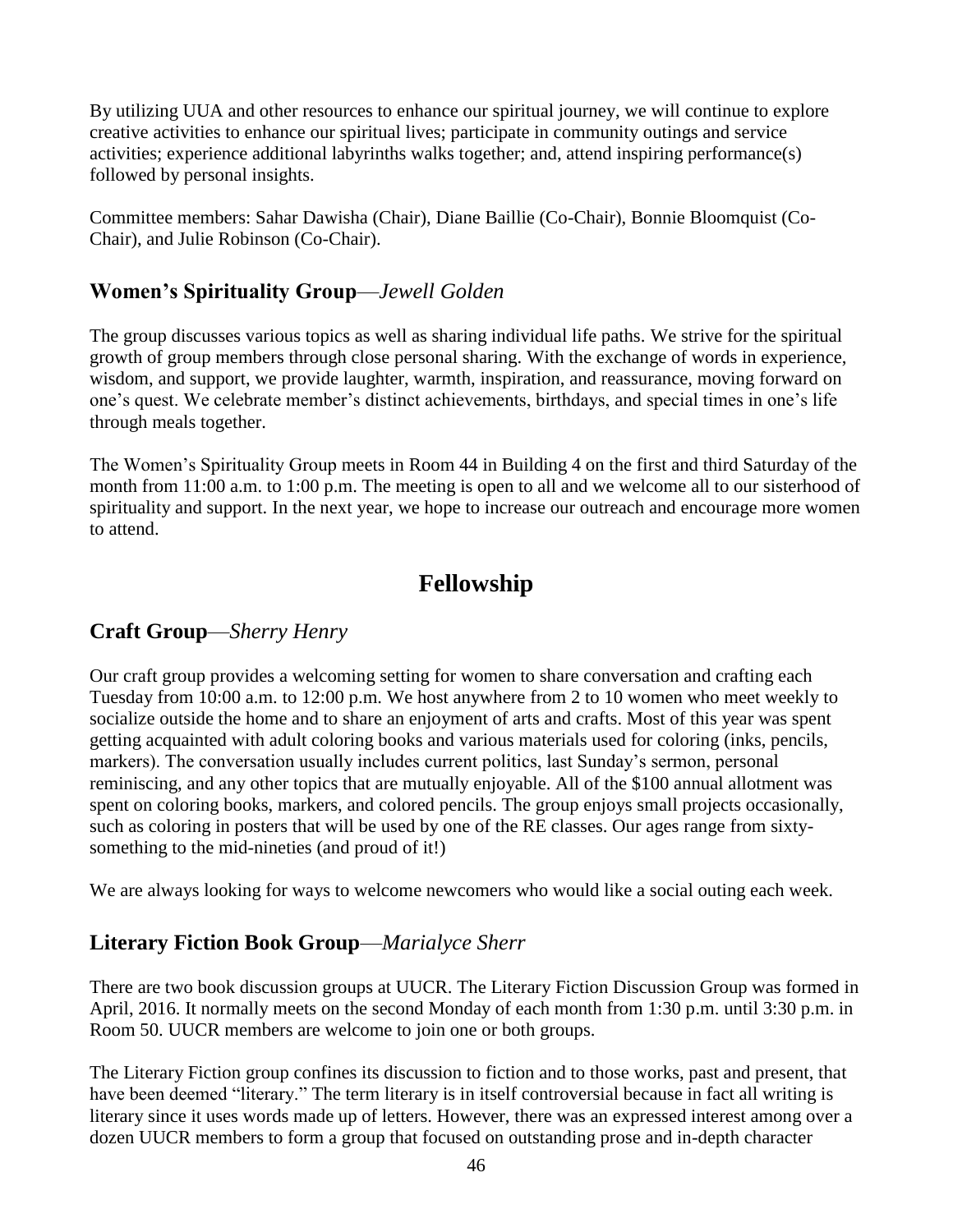studies within the context of well-developed plots. Some examples of the books selected include: *Love in the Time of Cholera* by Gabriel Garcia and *The Sense of an Ending* by Julian Barnes.

The group has been strongly attended. Twice we have invited authors to come to the group and discuss their work; each author accepted the invitation. We operate without a budget.

#### **Quilters—***Louise Friedenberg*

The mission of the Quilters is to create one quilt each year to be raffled at the fall fundraiser. Our group provides the possibility for anyone who practices needlework to experience group participation in the making of a beautiful product while enjoying the warmth and support of friends who share an interest and meet together weekly on Wednesday evenings.

Our group created its 36th annual quilt, called "Winter Maze," which was raffled at the Harvest Bazaar on Saturday, October 29, 2016. Raffle tickets (920) were sold at \$2 each or 3 for \$5. Net profit was \$1,571. Julie Siegal, a music friend of Lisa Reed, was the quilt winner.

"Winter Maze" is a queen-sized quilt, both pieced and appliquéd, and hand-quilted. Our inspiration came from a photo we saw on Pinterest, a quilt designed by Ngaire Brooks from New Zealand. It consisted of lots of vines and leaves, flowers, and birds. The pieced blocks consisted of 12 pinwheel blocks, and 6 square in square blocks.

We also made many hand-crafted items for this fundraiser, including quilted table runners, pillows, potholders, wall hangings, tree ornaments, crayon and pencil roll-ups, notecards, knit items, and more. A profit of \$465 was raised for UUCR from these crafts. We also sold these hand-crafted items after the Worship Service on December 4, 2016, the "Getting Ready for the Holidays" Sunday. A profit of \$378 was raised at this event.

The 2016-2017 Quilters budget is \$275, for both quilt and assorted crafts. Amount that has been spent as of May 16, 2017 is \$129.42. We are currently working on our 2017 Raffle Quilt.

Group members include: Margaret Chalkley, Pat Chapin, Carol Dangel, Louise Friedenberg, Christina Ginsburg, Lynne Goss, Barbara Harrison, Marge Holmes, Louise Lovell, Alberta Maschal, Holly Meyer, Lisa Reed, Gwen Rowe, Anne Spicknall, Jo Wilson, and Florence Wyand.

#### **Socrates Café Rockville** —*Ken Sandin*

Socrates Café Rockville, a philosophical discussion group, meets monthly. Originally an exclusively UUCR group, growth to 20-25 each month has come by attracting people through Meetup.com, who now constitute the majority of participants. Some of the latter have become UUCR members and friends. We meet in Fellowship Hall at 7:00 p.m. on the fourth Saturday of every month. All are welcome to attend.